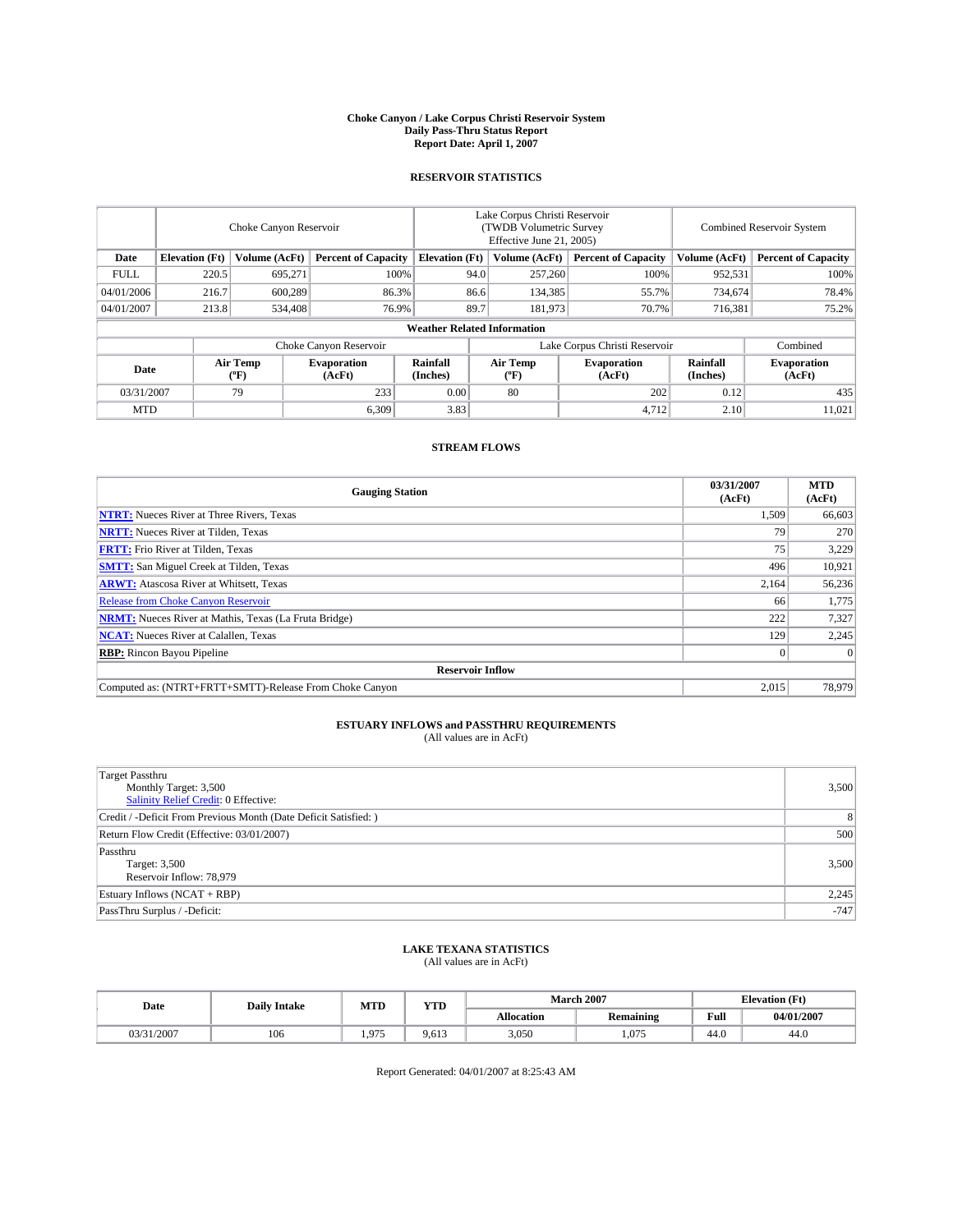### **Choke Canyon / Lake Corpus Christi Reservoir System Daily Pass-Thru Status Report Report Date: April 2, 2007**

### **RESERVOIR STATISTICS**

|             | Choke Canyon Reservoir             |                  |                              |                       | Lake Corpus Christi Reservoir<br>(TWDB Volumetric Survey<br>Effective June 21, 2005) |                  |                               |                      | Combined Reservoir System    |  |  |
|-------------|------------------------------------|------------------|------------------------------|-----------------------|--------------------------------------------------------------------------------------|------------------|-------------------------------|----------------------|------------------------------|--|--|
| Date        | <b>Elevation</b> (Ft)              | Volume (AcFt)    | <b>Percent of Capacity</b>   | <b>Elevation</b> (Ft) |                                                                                      | Volume (AcFt)    | <b>Percent of Capacity</b>    | Volume (AcFt)        | <b>Percent of Capacity</b>   |  |  |
| <b>FULL</b> | 220.5                              | 695.271          | 100%                         |                       | 94.0                                                                                 | 257,260          | 100%                          | 952,531              | 100%                         |  |  |
| 04/02/2006  | 216.7                              | 599,812          | 86.3%                        |                       | 86.6                                                                                 | 134,385          | 55.7%                         | 734,197              | 78.4%                        |  |  |
| 04/02/2007  | 213.9                              | 534,853          | 76.9%                        |                       | 90.0                                                                                 | 186,453          | 72.5%                         | 721,306              | 75.7%                        |  |  |
|             | <b>Weather Related Information</b> |                  |                              |                       |                                                                                      |                  |                               |                      |                              |  |  |
|             |                                    |                  | Choke Canyon Reservoir       |                       |                                                                                      |                  | Lake Corpus Christi Reservoir |                      | Combined                     |  |  |
| Date        |                                    | Air Temp<br>(°F) | <b>Evaporation</b><br>(AcFt) | Rainfall<br>(Inches)  |                                                                                      | Air Temp<br>("F) | <b>Evaporation</b><br>(AcFt)  | Rainfall<br>(Inches) | <b>Evaporation</b><br>(AcFt) |  |  |
| 04/01/2007  |                                    | 81               | 298                          | 0.00                  |                                                                                      | 75               | 78                            | 0.00                 | 376                          |  |  |
| <b>MTD</b>  |                                    |                  | 298                          | 0.00                  |                                                                                      |                  | 78                            | 0.00                 | 376                          |  |  |

## **STREAM FLOWS**

| <b>Gauging Station</b>                                       | 04/01/2007<br>(AcFt) | <b>MTD</b><br>(AcFt) |
|--------------------------------------------------------------|----------------------|----------------------|
| <b>NTRT:</b> Nueces River at Three Rivers, Texas             | 4,466                | 4,466                |
| <b>NRTT:</b> Nueces River at Tilden, Texas                   | 85                   | 85                   |
| <b>FRTT:</b> Frio River at Tilden, Texas                     | 262                  | 262                  |
| <b>SMTT:</b> San Miguel Creek at Tilden, Texas               | 669                  | 669                  |
| <b>ARWT:</b> Atascosa River at Whitsett, Texas               | 2,195                | 2,195                |
| <b>Release from Choke Canyon Reservoir</b>                   | 66                   | 66                   |
| <b>NRMT:</b> Nueces River at Mathis, Texas (La Fruta Bridge) | 222                  | 222                  |
| <b>NCAT:</b> Nueces River at Calallen, Texas                 | 129                  | 129                  |
| <b>RBP:</b> Rincon Bayou Pipeline                            |                      | $\Omega$             |
| <b>Reservoir Inflow</b>                                      |                      |                      |
| Computed as: (NTRT+FRTT+SMTT)-Release From Choke Canyon      | 5,332                | 5,332                |

# **ESTUARY INFLOWS and PASSTHRU REQUIREMENTS**<br>(All values are in AcFt)

| Target Passthru<br>Monthly Target: 3,500<br><b>Salinity Relief Credit: 0 Effective:</b> | 3,500    |
|-----------------------------------------------------------------------------------------|----------|
| Credit / -Deficit From Previous Month (Date Deficit Satisfied: )                        | $-747$   |
| Return Flow Credit (Effective:)                                                         | 0        |
| Passthru<br>Target: 3,500<br>Reservoir Inflow: 5,332                                    | 3,500    |
| Estuary Inflows (NCAT + RBP)                                                            | 129      |
| PassThru Surplus / -Deficit:                                                            | $-4,118$ |

# **LAKE TEXANA STATISTICS** (All values are in AcFt)

| Date       | <b>Daily Intake</b> | MTD | YTD            |                   | <b>April 2007</b> | <b>Elevation</b> (Ft) |            |  |
|------------|---------------------|-----|----------------|-------------------|-------------------|-----------------------|------------|--|
|            |                     |     |                | <b>Allocation</b> | <b>Remaining</b>  | Full                  | 04/02/2007 |  |
| 04/01/2007 | 106                 | 106 | Q 71Q<br>,,,,, | 3,050             | 2.944             | 44.0                  | 44.0       |  |

Report Generated: 04/02/2007 at 8:26:22 AM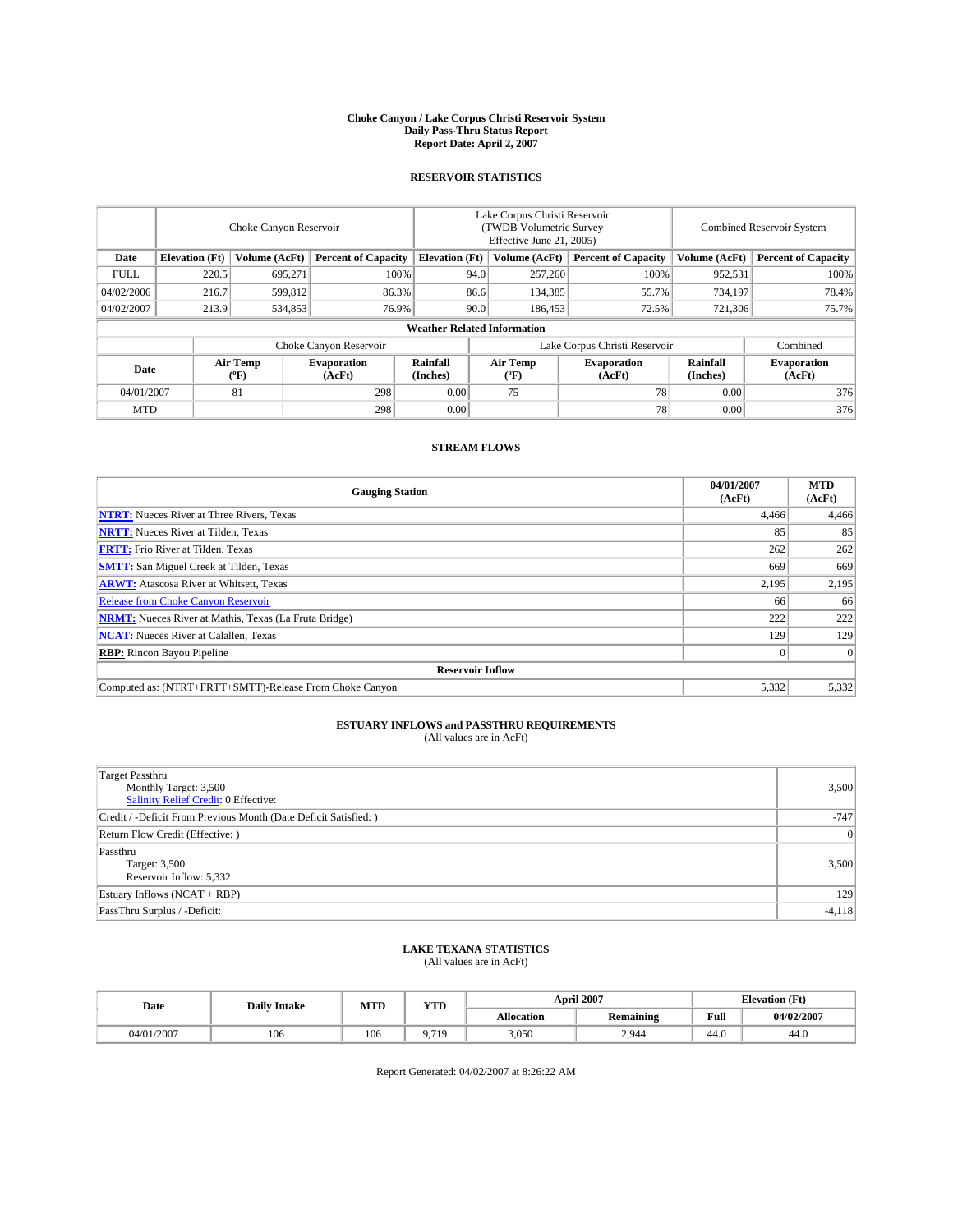### **Choke Canyon / Lake Corpus Christi Reservoir System Daily Pass-Thru Status Report Report Date: April 3, 2007**

### **RESERVOIR STATISTICS**

|             | Choke Canyon Reservoir             |                  |                              |                       | Lake Corpus Christi Reservoir<br>(TWDB Volumetric Survey<br>Effective June 21, 2005) |                  |                               |                      | Combined Reservoir System    |  |  |
|-------------|------------------------------------|------------------|------------------------------|-----------------------|--------------------------------------------------------------------------------------|------------------|-------------------------------|----------------------|------------------------------|--|--|
| Date        | <b>Elevation</b> (Ft)              | Volume (AcFt)    | <b>Percent of Capacity</b>   | <b>Elevation</b> (Ft) |                                                                                      | Volume (AcFt)    | <b>Percent of Capacity</b>    | Volume (AcFt)        | <b>Percent of Capacity</b>   |  |  |
| <b>FULL</b> | 220.5                              | 695.271          | 100%                         |                       | 94.0                                                                                 | 257,260          | 100%                          | 952,531              | 100%                         |  |  |
| 04/03/2006  | 216.7                              | 599,573          | 86.2%                        |                       | 86.6                                                                                 | 134,385          | 55.7%                         | 733,958              | 78.4%                        |  |  |
| 04/03/2007  | 213.9                              | 535,744          | 77.1%                        |                       | 90.1                                                                                 | 188,790          | 73.4%                         | 724,534              | 76.1%                        |  |  |
|             | <b>Weather Related Information</b> |                  |                              |                       |                                                                                      |                  |                               |                      |                              |  |  |
|             |                                    |                  | Choke Canyon Reservoir       |                       |                                                                                      |                  | Lake Corpus Christi Reservoir |                      | Combined                     |  |  |
| Date        |                                    | Air Temp<br>(°F) | <b>Evaporation</b><br>(AcFt) | Rainfall<br>(Inches)  |                                                                                      | Air Temp<br>("F) | <b>Evaporation</b><br>(AcFt)  | Rainfall<br>(Inches) | <b>Evaporation</b><br>(AcFt) |  |  |
| 04/02/2007  |                                    | 84               | 259                          | 0.00                  |                                                                                      | 82               | 127                           | 0.00                 | 386                          |  |  |
| <b>MTD</b>  |                                    |                  | 557                          | 0.00                  |                                                                                      |                  | 205                           | 0.00                 | 762                          |  |  |

### **STREAM FLOWS**

| <b>Gauging Station</b>                                       | 04/02/2007<br>(AcFt) | <b>MTD</b><br>(AcFt) |
|--------------------------------------------------------------|----------------------|----------------------|
| <b>NTRT:</b> Nueces River at Three Rivers, Texas             | 3,037                | 7,503                |
| <b>NRTT:</b> Nueces River at Tilden, Texas                   | 52                   | 137                  |
| <b>FRTT:</b> Frio River at Tilden, Texas                     | 187                  | 449                  |
| <b>SMTT:</b> San Miguel Creek at Tilden, Texas               | 649                  | 1,318                |
| <b>ARWT:</b> Atascosa River at Whitsett, Texas               | 2,303                | 4,498                |
| <b>Release from Choke Canyon Reservoir</b>                   | 66                   | 131                  |
| <b>NRMT:</b> Nueces River at Mathis, Texas (La Fruta Bridge) | 222                  | 445                  |
| <b>NCAT:</b> Nueces River at Calallen, Texas                 | 105                  | 234                  |
| <b>RBP:</b> Rincon Bayou Pipeline                            |                      | $\Omega$             |
| <b>Reservoir Inflow</b>                                      |                      |                      |
| Computed as: (NTRT+FRTT+SMTT)-Release From Choke Canyon      | 3.807                | 9,139                |

# **ESTUARY INFLOWS and PASSTHRU REQUIREMENTS**<br>(All values are in AcFt)

| Target Passthru<br>Monthly Target: 3,500<br><b>Salinity Relief Credit: 0 Effective:</b> | 3,500    |
|-----------------------------------------------------------------------------------------|----------|
| Credit / -Deficit From Previous Month (Date Deficit Satisfied: )                        | $-747$   |
| Return Flow Credit (Effective: )                                                        | 0        |
| Passthru<br>Target: 3,500<br>Reservoir Inflow: 9,139                                    | 3,500    |
| Estuary Inflows (NCAT + RBP)                                                            | 234      |
| PassThru Surplus / -Deficit:                                                            | $-4,013$ |

## **LAKE TEXANA STATISTICS** (All values are in AcFt)

| Date       | <b>Daily Intake</b> | <b>MTD</b>         | $\mathbf{v}$<br>1 I D |                   | <b>April 2007</b> | <b>Elevation</b> (Ft) |            |  |
|------------|---------------------|--------------------|-----------------------|-------------------|-------------------|-----------------------|------------|--|
|            |                     |                    |                       | <b>Allocation</b> | <b>Remaining</b>  | Full                  | 04/03/2007 |  |
| 0.4/02/200 | 105                 | 011<br>$\angle$ 11 | 9.824                 | 3.050             | 2,839             | 44.0                  | 44.0       |  |

Report Generated: 04/03/2007 at 8:09:13 AM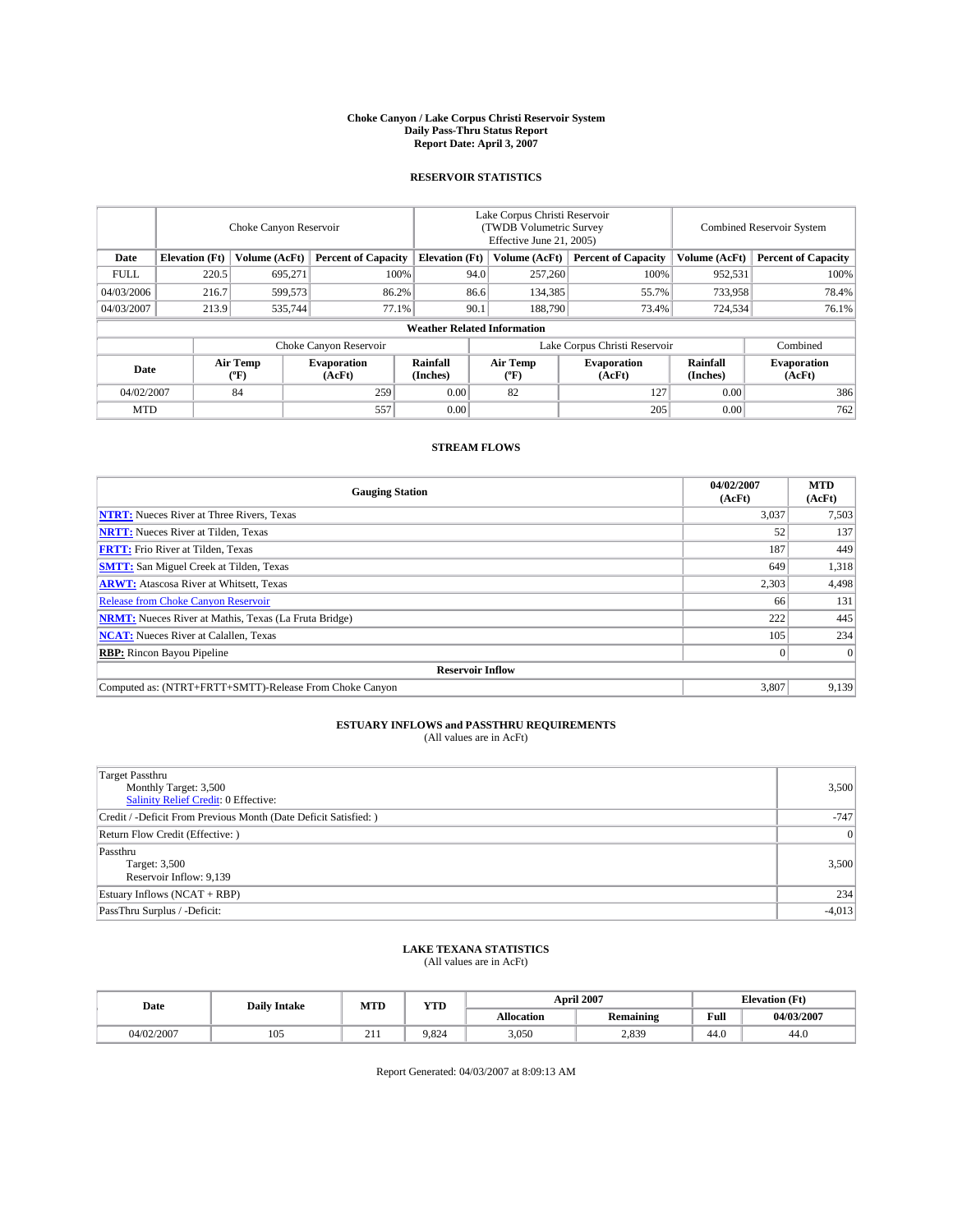### **Choke Canyon / Lake Corpus Christi Reservoir System Daily Pass-Thru Status Report Report Date: April 4, 2007**

### **RESERVOIR STATISTICS**

|             | Choke Canyon Reservoir |                  |                              |                                    | Lake Corpus Christi Reservoir<br>(TWDB Volumetric Survey<br>Effective June 21, 2005) |                  |                               | Combined Reservoir System |                              |  |
|-------------|------------------------|------------------|------------------------------|------------------------------------|--------------------------------------------------------------------------------------|------------------|-------------------------------|---------------------------|------------------------------|--|
| Date        | <b>Elevation</b> (Ft)  | Volume (AcFt)    | <b>Percent of Capacity</b>   | <b>Elevation</b> (Ft)              |                                                                                      | Volume (AcFt)    | <b>Percent of Capacity</b>    | Volume (AcFt)             | <b>Percent of Capacity</b>   |  |
| <b>FULL</b> | 220.5                  | 695.271          | 100%                         |                                    | 94.0                                                                                 | 257,260          | 100%                          | 952,531                   | 100%                         |  |
| 04/04/2006  | 216.7                  | 599,335          | 86.2%                        |                                    | 86.6                                                                                 | 134,246          | 55.6%                         | 733,581                   | 78.3%                        |  |
| 04/04/2007  | 214.0                  | 536,858          | 77.2%                        |                                    | 90.2                                                                                 | 190.297          | 74.0%                         | 727,155                   | 76.3%                        |  |
|             |                        |                  |                              | <b>Weather Related Information</b> |                                                                                      |                  |                               |                           |                              |  |
|             |                        |                  | Choke Canyon Reservoir       |                                    |                                                                                      |                  | Lake Corpus Christi Reservoir |                           | Combined                     |  |
| Date        |                        | Air Temp<br>(°F) | <b>Evaporation</b><br>(AcFt) | Rainfall<br>(Inches)               |                                                                                      | Air Temp<br>("F) | <b>Evaporation</b><br>(AcFt)  | Rainfall<br>(Inches)      | <b>Evaporation</b><br>(AcFt) |  |
| 04/03/2007  |                        | 85               | 234                          | 0.00                               |                                                                                      | 83               | 205                           | 0.00                      | 439                          |  |
| <b>MTD</b>  |                        |                  | 791                          | 0.00                               |                                                                                      |                  | 410                           | 0.00                      | 1,201                        |  |

### **STREAM FLOWS**

| <b>Gauging Station</b>                                       | 04/03/2007<br>(AcFt) | <b>MTD</b><br>(AcFt) |
|--------------------------------------------------------------|----------------------|----------------------|
| <b>NTRT:</b> Nueces River at Three Rivers, Texas             | 2,501                | 10,004               |
| <b>NRTT:</b> Nueces River at Tilden, Texas                   | 34                   | 171                  |
| <b>FRTT:</b> Frio River at Tilden, Texas                     | 208                  | 657                  |
| <b>SMTT:</b> San Miguel Creek at Tilden, Texas               | 760                  | 2,078                |
| <b>ARWT:</b> Atascosa River at Whitsett, Texas               | 1,018                | 5,516                |
| <b>Release from Choke Canyon Reservoir</b>                   | 66                   | 197                  |
| <b>NRMT:</b> Nueces River at Mathis, Texas (La Fruta Bridge) | 222                  | 667                  |
| <b>NCAT:</b> Nueces River at Calallen, Texas                 | 67                   | 302                  |
| <b>RBP:</b> Rincon Bayou Pipeline                            |                      | $\Omega$             |
| <b>Reservoir Inflow</b>                                      |                      |                      |
| Computed as: (NTRT+FRTT+SMTT)-Release From Choke Canyon      | 3.404                | 12,543               |

# **ESTUARY INFLOWS and PASSTHRU REQUIREMENTS**<br>(All values are in AcFt)

| <b>Target Passthru</b><br>Monthly Target: 3,500<br>Salinity Relief Credit: 0 Effective: | 3,500    |
|-----------------------------------------------------------------------------------------|----------|
| Credit / -Deficit From Previous Month (Date Deficit Satisfied: )                        | $-747$   |
| Return Flow Credit (Effective:)                                                         | 0        |
| Passthru<br>Target: 3,500<br>Reservoir Inflow: 12,543                                   | 3,500    |
| Estuary Inflows (NCAT + RBP)                                                            | 302      |
| PassThru Surplus / -Deficit:                                                            | $-3,945$ |

# **LAKE TEXANA STATISTICS** (All values are in AcFt)

| Date       | <b>Daily Intake</b> | MTD | YTD   | <b>April 2007</b><br><b>Elevation</b> (Ft) |                  |      |            |  |
|------------|---------------------|-----|-------|--------------------------------------------|------------------|------|------------|--|
|            |                     |     |       | <b>Allocation</b>                          | <b>Remaining</b> | Full | 04/04/2007 |  |
| 04/03/2007 | $\Omega$<br>$10-$   | 316 | 9.929 | 3,050                                      | 2,734            | 44.0 | 44.0       |  |

Report Generated: 04/04/2007 at 8:14:46 AM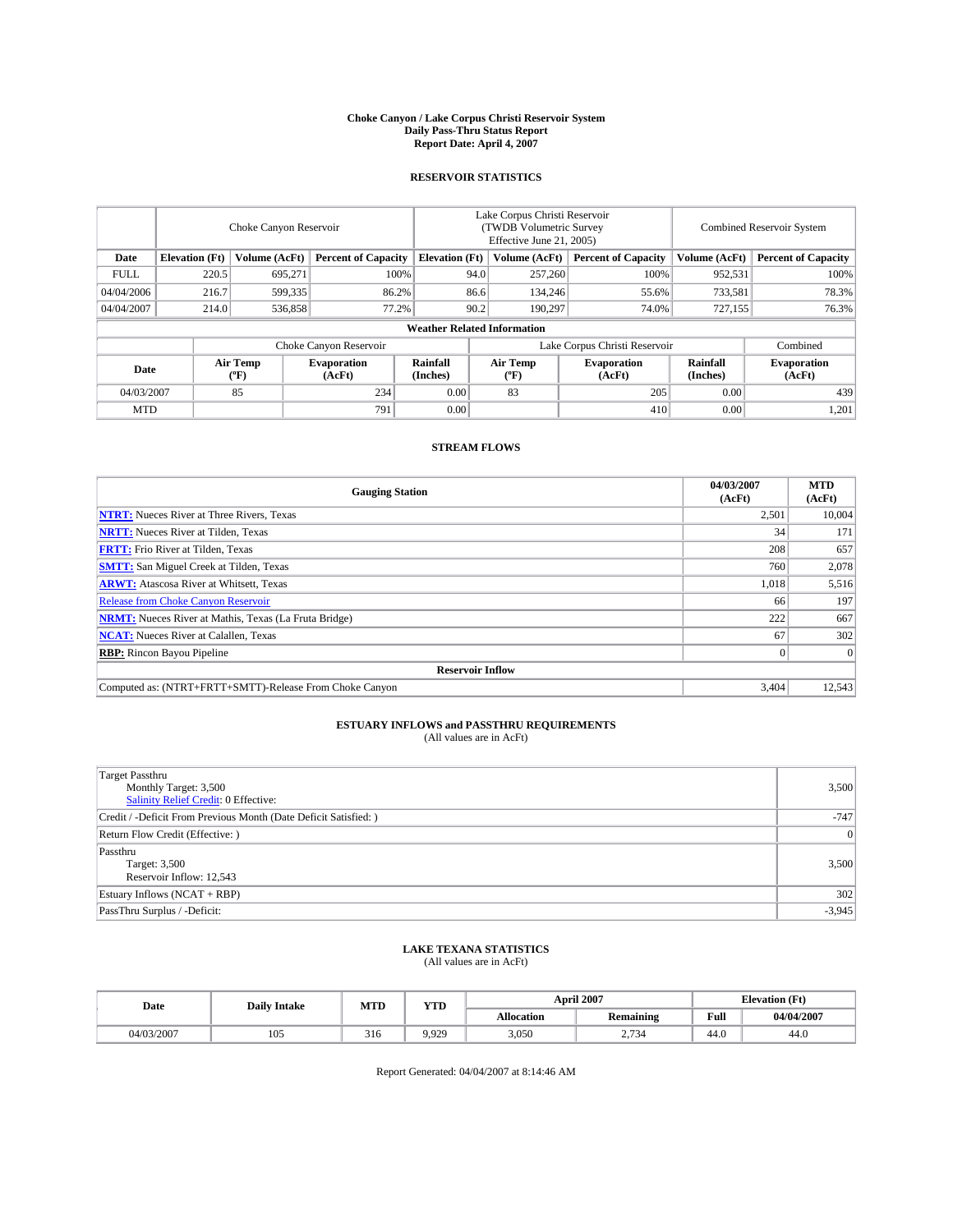### **Choke Canyon / Lake Corpus Christi Reservoir System Daily Pass-Thru Status Report Report Date: April 5, 2007**

### **RESERVOIR STATISTICS**

|             | Choke Canyon Reservoir             |                         |                              |                       | Lake Corpus Christi Reservoir<br>(TWDB Volumetric Survey<br>Effective June 21, 2005) |                              |                               |                      | <b>Combined Reservoir System</b> |  |  |
|-------------|------------------------------------|-------------------------|------------------------------|-----------------------|--------------------------------------------------------------------------------------|------------------------------|-------------------------------|----------------------|----------------------------------|--|--|
| Date        | <b>Elevation</b> (Ft)              | Volume (AcFt)           | <b>Percent of Capacity</b>   | <b>Elevation</b> (Ft) |                                                                                      | Volume (AcFt)                | <b>Percent of Capacity</b>    | Volume (AcFt)        | <b>Percent of Capacity</b>       |  |  |
| <b>FULL</b> | 220.5                              | 695.271                 | 100%                         |                       | 94.0                                                                                 | 257,260                      | 100%                          | 952,531              | 100%                             |  |  |
| 04/05/2006  | 216.7                              | 599,335                 | 86.2%                        |                       | 86.5                                                                                 | 133,416                      | 55.3%                         | 732,751              | 78.2%                            |  |  |
| 04/05/2007  | 214.0                              | 537,303                 | 77.3%                        |                       | 90.3                                                                                 | 191.808                      | 74.6%                         | 729,111              | 76.5%                            |  |  |
|             | <b>Weather Related Information</b> |                         |                              |                       |                                                                                      |                              |                               |                      |                                  |  |  |
|             |                                    |                         | Choke Canyon Reservoir       |                       |                                                                                      |                              | Lake Corpus Christi Reservoir |                      | Combined                         |  |  |
| Date        |                                    | <b>Air Temp</b><br>(°F) | <b>Evaporation</b><br>(AcFt) | Rainfall<br>(Inches)  |                                                                                      | Air Temp<br>$(^{o}\text{F})$ | <b>Evaporation</b><br>(AcFt)  | Rainfall<br>(Inches) | <b>Evaporation</b><br>(AcFt)     |  |  |
| 04/04/2007  |                                    | 72                      | 247                          | 0.00                  |                                                                                      | 73                           | 69                            | 0.00                 | 316                              |  |  |
| <b>MTD</b>  |                                    |                         | 1,038                        | 0.00                  |                                                                                      |                              | 479                           | 0.00                 | 1,517                            |  |  |

### **STREAM FLOWS**

| <b>Gauging Station</b>                                       | 04/04/2007<br>(AcFt) | <b>MTD</b><br>(AcFt) |
|--------------------------------------------------------------|----------------------|----------------------|
| <b>NTRT:</b> Nueces River at Three Rivers, Texas             | 1,125                | 11,130               |
| <b>NRTT:</b> Nueces River at Tilden, Texas                   | 22                   | 193                  |
| <b>FRTT:</b> Frio River at Tilden, Texas                     | 738                  | 1,395                |
| <b>SMTT:</b> San Miguel Creek at Tilden, Texas               | 246                  | 2,324                |
| <b>ARWT:</b> Atascosa River at Whitsett, Texas               | 572                  | 6,088                |
| <b>Release from Choke Canyon Reservoir</b>                   | 66                   | 262                  |
| <b>NRMT:</b> Nueces River at Mathis, Texas (La Fruta Bridge) | 264                  | 931                  |
| <b>NCAT:</b> Nueces River at Calallen, Texas                 | 117                  | 419                  |
| <b>RBP:</b> Rincon Bayou Pipeline                            |                      | $\Omega$             |
| <b>Reservoir Inflow</b>                                      |                      |                      |
| Computed as: (NTRT+FRTT+SMTT)-Release From Choke Canyon      | 2,045                | 14,588               |

# **ESTUARY INFLOWS and PASSTHRU REQUIREMENTS**<br>(All values are in AcFt)

| <b>Target Passthru</b><br>Monthly Target: 3,500<br>Salinity Relief Credit: 0 Effective: | 3,500    |
|-----------------------------------------------------------------------------------------|----------|
| Credit / -Deficit From Previous Month (Date Deficit Satisfied: )                        | $-747$   |
| Return Flow Credit (Effective:)                                                         | 0        |
| Passthru<br>Target: 3,500<br>Reservoir Inflow: 14,588                                   | 3,500    |
| Estuary Inflows (NCAT + RBP)                                                            | 419      |
| PassThru Surplus / -Deficit:                                                            | $-3,828$ |

## **LAKE TEXANA STATISTICS** (All values are in AcFt)

| Date       | <b>Daily Intake</b> | MTD             | <b>YTD</b> |                   | <b>April 2007</b> | <b>Elevation (Ft)</b> |            |  |
|------------|---------------------|-----------------|------------|-------------------|-------------------|-----------------------|------------|--|
|            |                     |                 |            | <b>Allocation</b> | <b>Remaining</b>  | Full                  | 04/05/2007 |  |
| 04/04/2007 | 105                 | 42 <sup>2</sup> | 10.035     | 3,050             | 2.629             | 44.0                  | 44.1       |  |

Report Generated: 04/05/2007 at 8:14:05 AM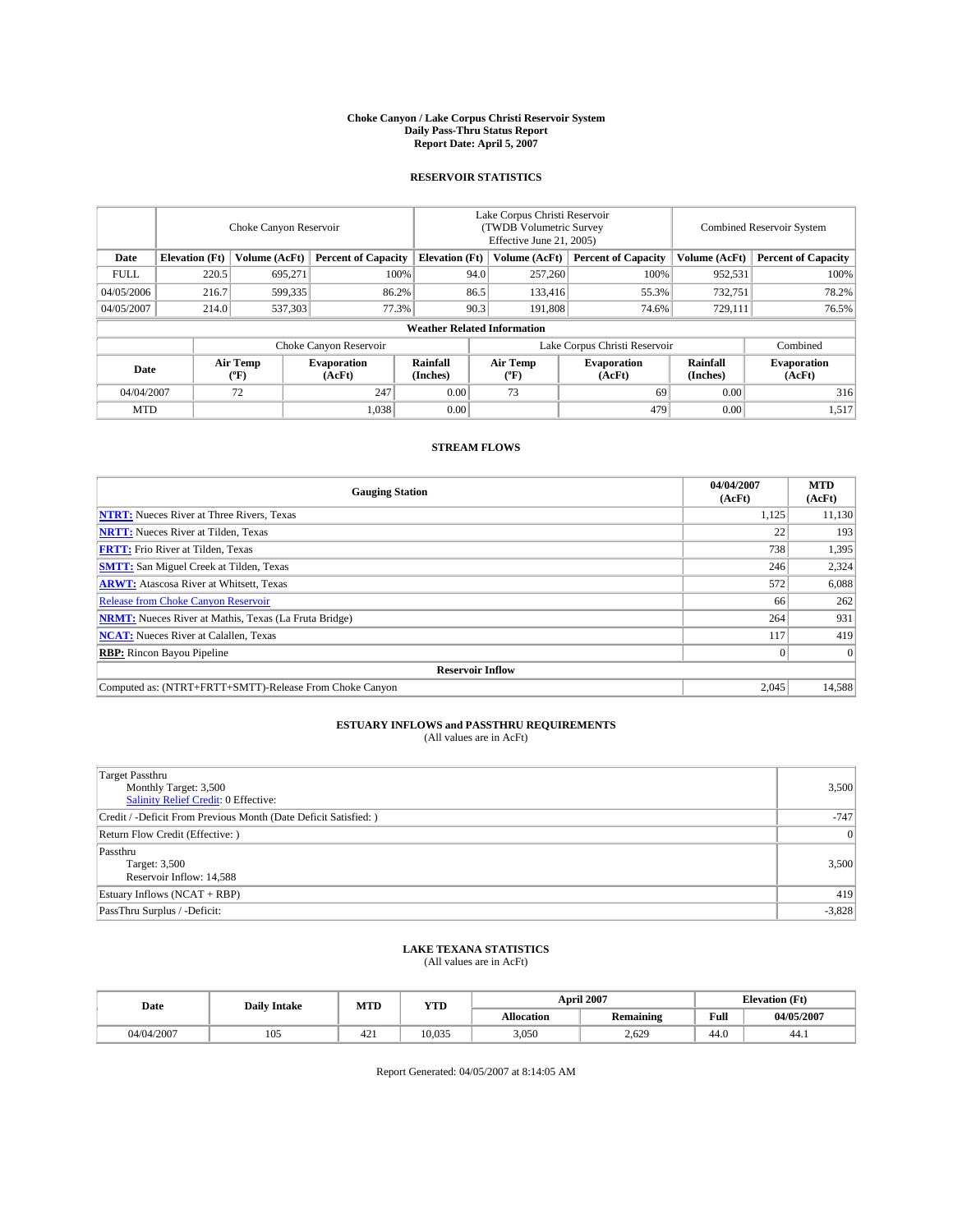### **Choke Canyon / Lake Corpus Christi Reservoir System Daily Pass-Thru Status Report Report Date: April 6, 2007**

### **RESERVOIR STATISTICS**

|             | Choke Canyon Reservoir             |                  |                              |                       | Lake Corpus Christi Reservoir<br>(TWDB Volumetric Survey<br>Effective June 21, 2005) |                  |                               | Combined Reservoir System |                              |  |
|-------------|------------------------------------|------------------|------------------------------|-----------------------|--------------------------------------------------------------------------------------|------------------|-------------------------------|---------------------------|------------------------------|--|
| Date        | <b>Elevation</b> (Ft)              | Volume (AcFt)    | <b>Percent of Capacity</b>   | <b>Elevation</b> (Ft) |                                                                                      | Volume (AcFt)    | <b>Percent of Capacity</b>    | Volume (AcFt)             | <b>Percent of Capacity</b>   |  |
| <b>FULL</b> | 220.5                              | 695.271          | 100%                         |                       | 94.0                                                                                 | 257,260          | 100%                          | 952,531                   | 100%                         |  |
| 04/06/2006  | 216.6                              | 598,380          | 86.1%                        |                       | 86.5                                                                                 | 133,278          | 55.2%                         | 731,658                   | 78.1%                        |  |
| 04/06/2007  | 214.0                              | 537,303          | 77.3%                        |                       | 90.2                                                                                 | 191,304          | 74.4%                         | 728,607                   | 76.5%                        |  |
|             | <b>Weather Related Information</b> |                  |                              |                       |                                                                                      |                  |                               |                           |                              |  |
|             |                                    |                  | Choke Canyon Reservoir       |                       |                                                                                      |                  | Lake Corpus Christi Reservoir |                           | Combined                     |  |
| Date        |                                    | Air Temp<br>(°F) | <b>Evaporation</b><br>(AcFt) | Rainfall<br>(Inches)  |                                                                                      | Air Temp<br>("F) | <b>Evaporation</b><br>(AcFt)  | Rainfall<br>(Inches)      | <b>Evaporation</b><br>(AcFt) |  |
| 04/05/2007  |                                    | 74               | 273                          | 0.00                  |                                                                                      | 74               | 254                           | 0.00                      | 527                          |  |
| <b>MTD</b>  |                                    |                  | 1,311                        | 0.00                  |                                                                                      |                  | 733                           | 0.00                      | 2,044                        |  |

### **STREAM FLOWS**

| <b>Gauging Station</b>                                       | 04/05/2007<br>(AcFt) | <b>MTD</b><br>(AcFt) |
|--------------------------------------------------------------|----------------------|----------------------|
| <b>NTRT:</b> Nueces River at Three Rivers, Texas             | 552                  | 11,682               |
| <b>NRTT:</b> Nueces River at Tilden, Texas                   | 14                   | 206                  |
| <b>FRTT:</b> Frio River at Tilden, Texas                     | 1,036                | 2,432                |
| <b>SMTT:</b> San Miguel Creek at Tilden, Texas               | 165                  | 2,489                |
| <b>ARWT:</b> Atascosa River at Whitsett, Texas               | 337                  | 6,425                |
| <b>Release from Choke Canyon Reservoir</b>                   | 66                   | 328                  |
| <b>NRMT:</b> Nueces River at Mathis, Texas (La Fruta Bridge) | 314                  | 1,245                |
| <b>NCAT:</b> Nueces River at Calallen, Texas                 | 185                  | 603                  |
| <b>RBP:</b> Rincon Bayou Pipeline                            |                      | $\overline{0}$       |
| <b>Reservoir Inflow</b>                                      |                      |                      |
| Computed as: (NTRT+FRTT+SMTT)-Release From Choke Canyon      | 1,687                | 16,275               |

# **ESTUARY INFLOWS and PASSTHRU REQUIREMENTS**<br>(All values are in AcFt)

| <b>Target Passthru</b><br>Monthly Target: 3,500<br>Salinity Relief Credit: 0 Effective: | 3,500    |
|-----------------------------------------------------------------------------------------|----------|
| Credit / -Deficit From Previous Month (Date Deficit Satisfied: )                        | $-747$   |
| Return Flow Credit (Effective:)                                                         | 0        |
| Passthru<br>Target: 3,500<br>Reservoir Inflow: 16,275                                   | 3,500    |
| Estuary Inflows (NCAT + RBP)                                                            | 603      |
| PassThru Surplus / -Deficit:                                                            | $-3,644$ |

# **LAKE TEXANA STATISTICS** (All values are in AcFt)

| Date       | <b>Daily Intake</b> | MTD         | <b>YTD</b> |                   | <b>April 2007</b>     | <b>Elevation (Ft)</b> |            |
|------------|---------------------|-------------|------------|-------------------|-----------------------|-----------------------|------------|
|            |                     |             |            | <b>Allocation</b> | <b>Remaining</b>      | Full                  | 04/06/2007 |
| 04/05/2007 | - 14                | $-1$<br>--- | 10.148     | 3,050             | ---<br>. . 1<br>ل 1 ف | 44.0                  | 44.0       |

Report Generated: 04/06/2007 at 8:05:49 AM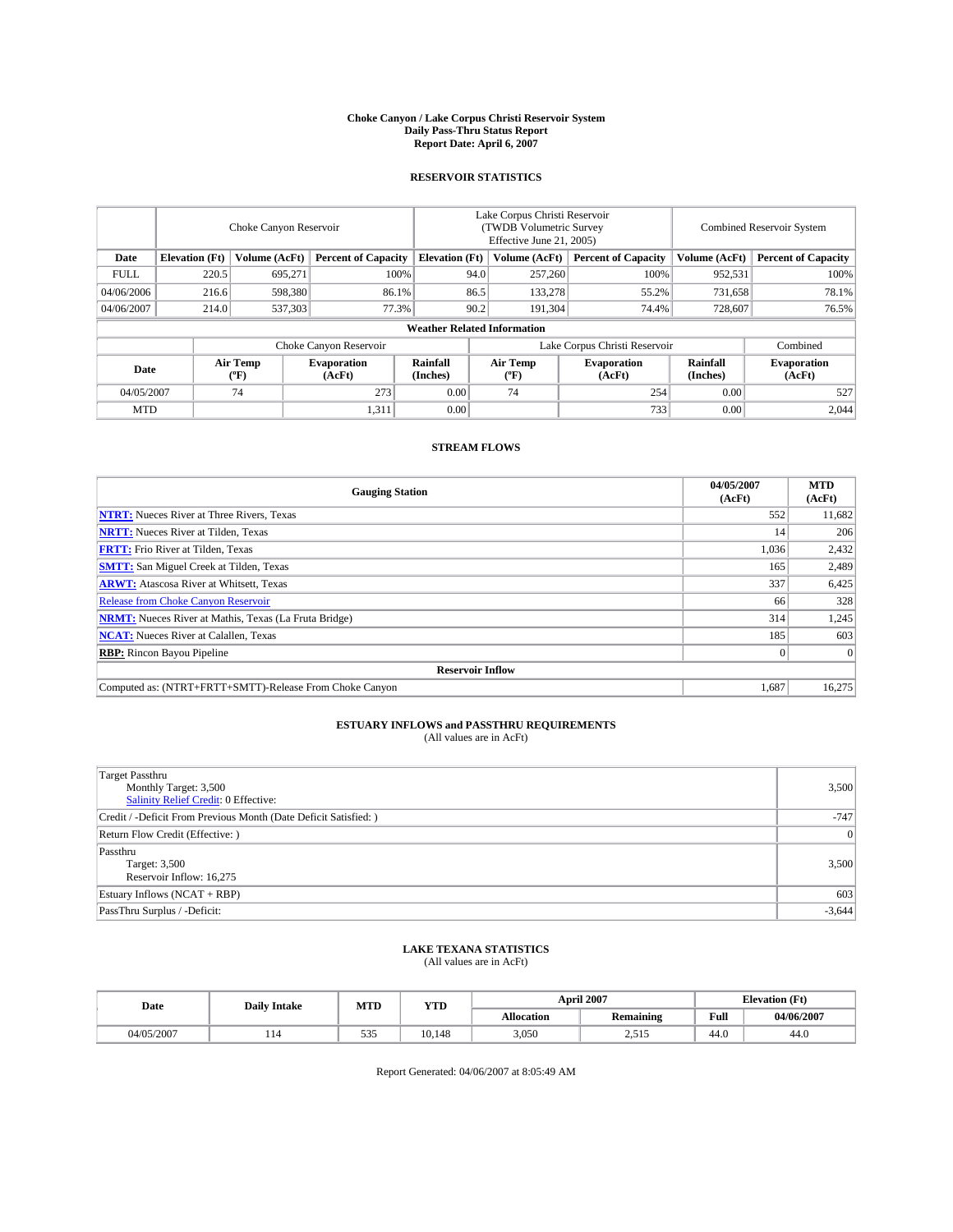### **Choke Canyon / Lake Corpus Christi Reservoir System Daily Pass-Thru Status Report Report Date: April 7, 2007**

### **RESERVOIR STATISTICS**

|             | Choke Canyon Reservoir             |                  |                              |                       | Lake Corpus Christi Reservoir<br>(TWDB Volumetric Survey<br>Effective June 21, 2005) |                  |                               |                      | Combined Reservoir System    |  |  |
|-------------|------------------------------------|------------------|------------------------------|-----------------------|--------------------------------------------------------------------------------------|------------------|-------------------------------|----------------------|------------------------------|--|--|
| Date        | <b>Elevation</b> (Ft)              | Volume (AcFt)    | <b>Percent of Capacity</b>   | <b>Elevation</b> (Ft) |                                                                                      | Volume (AcFt)    | <b>Percent of Capacity</b>    | Volume (AcFt)        | <b>Percent of Capacity</b>   |  |  |
| <b>FULL</b> | 220.5                              | 695.271          | 100%                         |                       | 94.0                                                                                 | 257,260          | 100%                          | 952,531              | 100%                         |  |  |
| 04/07/2006  | 216.6                              | 598,857          | 86.1%                        |                       | 86.5                                                                                 | 133,278          | 55.2%                         | 732,135              | 78.2%                        |  |  |
| 04/07/2007  | 214.0                              | 537,080          | 77.2%                        |                       | 90.3                                                                                 | 191.808          | 74.6%                         | 728,888              | 76.5%                        |  |  |
|             | <b>Weather Related Information</b> |                  |                              |                       |                                                                                      |                  |                               |                      |                              |  |  |
|             |                                    |                  | Choke Canyon Reservoir       |                       |                                                                                      |                  | Lake Corpus Christi Reservoir |                      | Combined                     |  |  |
| Date        |                                    | Air Temp<br>(°F) | <b>Evaporation</b><br>(AcFt) | Rainfall<br>(Inches)  |                                                                                      | Air Temp<br>("F) | <b>Evaporation</b><br>(AcFt)  | Rainfall<br>(Inches) | <b>Evaporation</b><br>(AcFt) |  |  |
| 04/06/2007  |                                    | 76               | 338                          | 0.00                  |                                                                                      | 76               | 176                           | 0.00                 | 514                          |  |  |
| <b>MTD</b>  |                                    |                  | 1.649                        | 0.00                  |                                                                                      |                  | 909                           | 0.00                 | 2,558                        |  |  |

### **STREAM FLOWS**

| <b>Gauging Station</b>                                       | 04/06/2007<br>(AcFt) | <b>MTD</b><br>(AcFt) |
|--------------------------------------------------------------|----------------------|----------------------|
| <b>NTRT:</b> Nueces River at Three Rivers, Texas             | 387                  | 12,069               |
| <b>NRTT:</b> Nueces River at Tilden, Texas                   |                      | 213                  |
| <b>FRTT:</b> Frio River at Tilden, Texas                     | 1,397                | 3,829                |
| <b>SMTT:</b> San Miguel Creek at Tilden, Texas               | 125                  | 2,614                |
| <b>ARWT:</b> Atascosa River at Whitsett, Texas               | 260                  | 6,685                |
| <b>Release from Choke Canyon Reservoir</b>                   | 66                   | 393                  |
| <b>NRMT:</b> Nueces River at Mathis, Texas (La Fruta Bridge) | 226                  | 1,471                |
| <b>NCAT:</b> Nueces River at Calallen, Texas                 | 242                  | 846                  |
| <b>RBP:</b> Rincon Bayou Pipeline                            |                      | $\Omega$             |
| <b>Reservoir Inflow</b>                                      |                      |                      |
| Computed as: (NTRT+FRTT+SMTT)-Release From Choke Canyon      | 1,844                | 18.119               |

# **ESTUARY INFLOWS and PASSTHRU REQUIREMENTS**<br>(All values are in AcFt)

| <b>Target Passthru</b><br>Monthly Target: 3,500<br>Salinity Relief Credit: 0 Effective: | 3,500    |
|-----------------------------------------------------------------------------------------|----------|
| Credit / -Deficit From Previous Month (Date Deficit Satisfied: 04/06/2007)              | $-747$   |
| Return Flow Credit (Effective: 04/06/2007)                                              | 500      |
| Passthru<br>Target: 3,500<br>Reservoir Inflow: 18,119                                   | 3,500    |
| Estuary Inflows (NCAT + RBP)                                                            | 846      |
| PassThru Surplus / -Deficit:                                                            | $-2,901$ |

## **LAKE TEXANA STATISTICS** (All values are in AcFt)

| Date       | <b>Daily Intake</b> | MTD | <b>YTD</b> |                   | <b>April 2007</b> | <b>Elevation (Ft)</b> |            |
|------------|---------------------|-----|------------|-------------------|-------------------|-----------------------|------------|
|            |                     |     |            | <b>Allocation</b> | <b>Remaining</b>  | Full                  | 04/07/2007 |
| 04/06/2007 | $10^{-1}$<br>.      | 654 | 10.267     | 3.050             | 2,396             | 44.0                  | 44.0       |

Report Generated: 04/07/2007 at 7:56:11 AM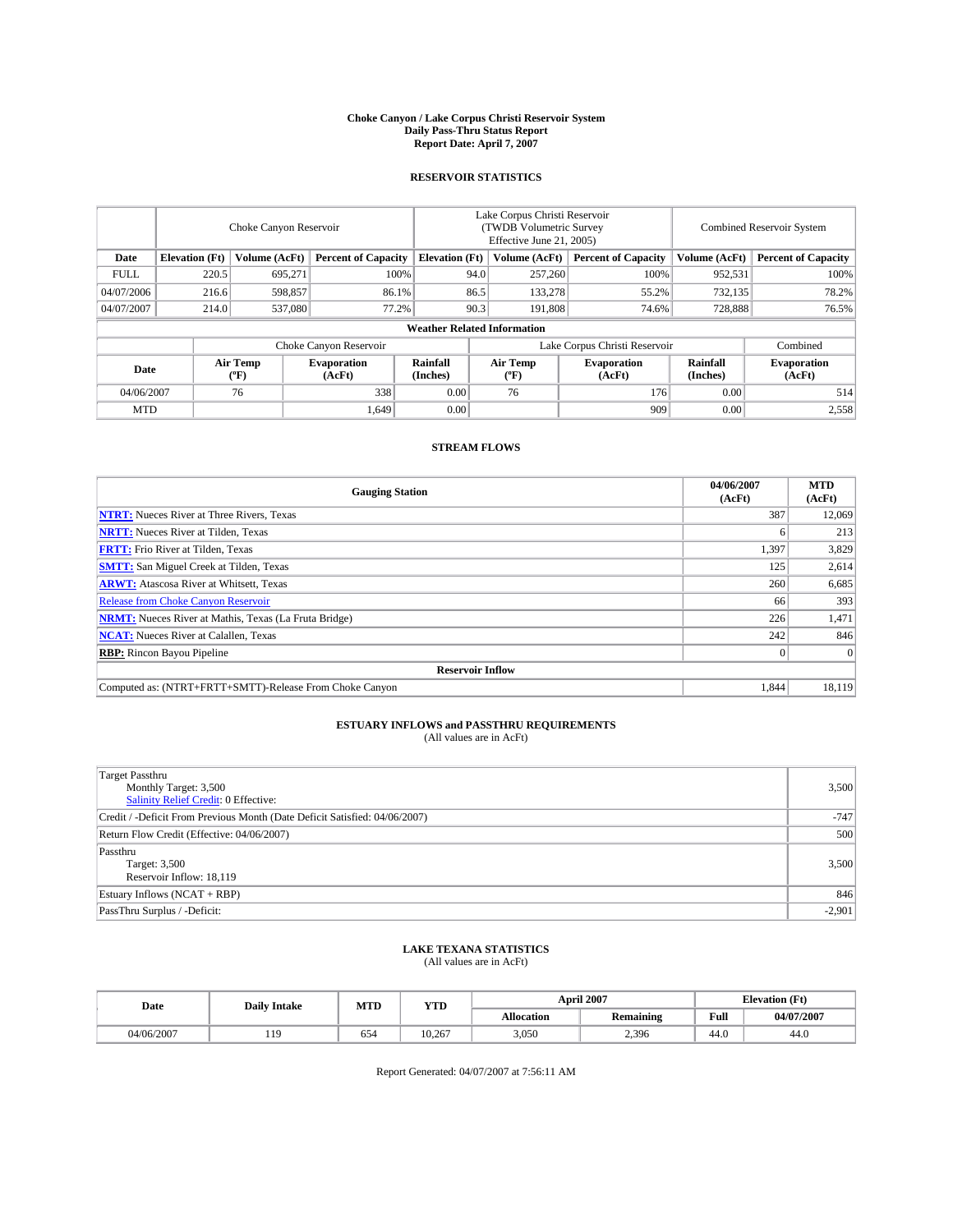### **Choke Canyon / Lake Corpus Christi Reservoir System Daily Pass-Thru Status Report Report Date: April 8, 2007**

### **RESERVOIR STATISTICS**

|             | Choke Canyon Reservoir |                  |                              |                                    | Lake Corpus Christi Reservoir<br>(TWDB Volumetric Survey<br>Effective June 21, 2005) |                  |                               | Combined Reservoir System |                              |  |
|-------------|------------------------|------------------|------------------------------|------------------------------------|--------------------------------------------------------------------------------------|------------------|-------------------------------|---------------------------|------------------------------|--|
| Date        | <b>Elevation</b> (Ft)  | Volume (AcFt)    | <b>Percent of Capacity</b>   | <b>Elevation</b> (Ft)              |                                                                                      | Volume (AcFt)    | <b>Percent of Capacity</b>    | Volume (AcFt)             | <b>Percent of Capacity</b>   |  |
| <b>FULL</b> | 220.5                  | 695.271          | 100%                         |                                    | 94.0                                                                                 | 257,260          | 100%                          | 952,531                   | 100%                         |  |
| 04/08/2006  | 216.6                  | 598.618          | 86.1%                        |                                    | 86.5                                                                                 | 132,864          | 55.1%                         | 731,482                   | 78.1%                        |  |
| 04/08/2007  | 214.1                  | 540,422          | 77.7%                        |                                    | 90.3                                                                                 | 192,480          | 74.8%                         | 732,902                   | 76.9%                        |  |
|             |                        |                  |                              | <b>Weather Related Information</b> |                                                                                      |                  |                               |                           |                              |  |
|             |                        |                  | Choke Canyon Reservoir       |                                    |                                                                                      |                  | Lake Corpus Christi Reservoir |                           | Combined                     |  |
| Date        |                        | Air Temp<br>(°F) | <b>Evaporation</b><br>(AcFt) | Rainfall<br>(Inches)               |                                                                                      | Air Temp<br>("F) | <b>Evaporation</b><br>(AcFt)  | Rainfall<br>(Inches)      | <b>Evaporation</b><br>(AcFt) |  |
| 04/07/2007  |                        | 50               | 13                           | 1.97                               |                                                                                      | 54               | 78                            | 0.61                      | 91                           |  |
| <b>MTD</b>  |                        |                  | 1,662                        | 1.97                               |                                                                                      |                  | 987                           | 0.61                      | 2,649                        |  |

### **STREAM FLOWS**

| <b>Gauging Station</b>                                       | 04/07/2007<br>(AcFt) | <b>MTD</b><br>(AcFt) |
|--------------------------------------------------------------|----------------------|----------------------|
| <b>NTRT:</b> Nueces River at Three Rivers, Texas             | 341                  | 12,410               |
| <b>NRTT:</b> Nueces River at Tilden, Texas                   |                      | 213                  |
| <b>FRTT:</b> Frio River at Tilden, Texas                     | 1,181                | 5,010                |
| <b>SMTT:</b> San Miguel Creek at Tilden, Texas               | 117                  | 2,731                |
| <b>ARWT:</b> Atascosa River at Whitsett, Texas               | 226                  | 6,912                |
| <b>Release from Choke Canyon Reservoir</b>                   | 66                   | 459                  |
| <b>NRMT:</b> Nueces River at Mathis, Texas (La Fruta Bridge) | 224                  | 1,695                |
| <b>NCAT:</b> Nueces River at Calallen, Texas                 | 153                  | 998                  |
| <b>RBP:</b> Rincon Bayou Pipeline                            |                      | $\Omega$             |
| <b>Reservoir Inflow</b>                                      |                      |                      |
| Computed as: (NTRT+FRTT+SMTT)-Release From Choke Canyon      | 1,574                | 19.693               |

# **ESTUARY INFLOWS and PASSTHRU REQUIREMENTS**<br>(All values are in AcFt)

| <b>Target Passthru</b><br>Monthly Target: 3,500<br>Salinity Relief Credit: 0 Effective: | 3,500    |
|-----------------------------------------------------------------------------------------|----------|
| Credit / -Deficit From Previous Month (Date Deficit Satisfied: 04/06/2007)              | $-747$   |
| Return Flow Credit (Effective: 04/06/2007)                                              | 500      |
| Passthru<br>Target: 3,500<br>Reservoir Inflow: 19,693                                   | 3,500    |
| Estuary Inflows (NCAT + RBP)                                                            | 998      |
| PassThru Surplus / -Deficit:                                                            | $-2,749$ |

## **LAKE TEXANA STATISTICS** (All values are in AcFt)

| Date       | <b>Daily Intake</b> | MTD   | <b>YTD</b> |                   | <b>April 2007</b> | <b>Elevation</b> (Ft) |            |
|------------|---------------------|-------|------------|-------------------|-------------------|-----------------------|------------|
|            |                     |       |            | <b>Allocation</b> | <b>Remaining</b>  | Full                  | 04/08/2007 |
| 04/07/2007 | 1Q<br>              | $- -$ | 10.386     | 3.050             | 2.277<br>، سەمىسە | 44.0                  | 44.0       |

Report Generated: 04/08/2007 at 8:01:11 AM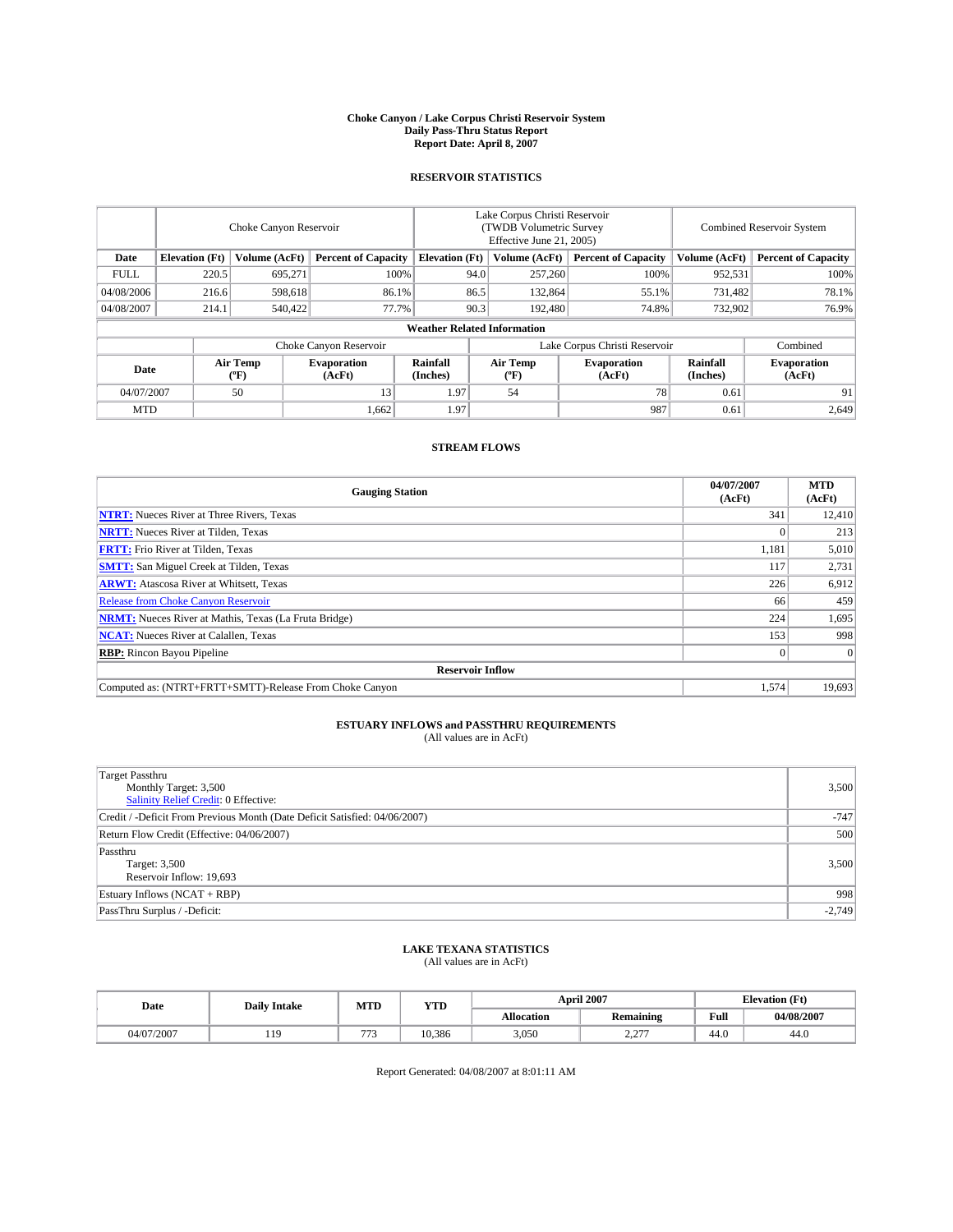### **Choke Canyon / Lake Corpus Christi Reservoir System Daily Pass-Thru Status Report Report Date: April 9, 2007**

### **RESERVOIR STATISTICS**

|             | Choke Canyon Reservoir             |                  |                              |                       | Lake Corpus Christi Reservoir<br>(TWDB Volumetric Survey<br>Effective June 21, 2005) |                  |                               | Combined Reservoir System |                              |  |
|-------------|------------------------------------|------------------|------------------------------|-----------------------|--------------------------------------------------------------------------------------|------------------|-------------------------------|---------------------------|------------------------------|--|
| Date        | <b>Elevation</b> (Ft)              | Volume (AcFt)    | <b>Percent of Capacity</b>   | <b>Elevation</b> (Ft) |                                                                                      | Volume (AcFt)    | <b>Percent of Capacity</b>    | Volume (AcFt)             | <b>Percent of Capacity</b>   |  |
| <b>FULL</b> | 220.5                              | 695.271          | 100%                         |                       | 94.0                                                                                 | 257,260          | 100%                          | 952,531                   | 100%                         |  |
| 04/09/2006  | 216.6                              | 598,141          | 86.0%                        |                       | 86.4                                                                                 | 132,039          | 54.7%                         | 730,180                   | 78.0%                        |  |
| 04/09/2007  | 214.1                              | 540,872          | 77.8%                        |                       | 90.3                                                                                 | 191.640          | 74.5%                         | 732,512                   | 76.9%                        |  |
|             | <b>Weather Related Information</b> |                  |                              |                       |                                                                                      |                  |                               |                           |                              |  |
|             |                                    |                  | Choke Canyon Reservoir       |                       |                                                                                      |                  | Lake Corpus Christi Reservoir |                           | Combined                     |  |
| Date        |                                    | Air Temp<br>(°F) | <b>Evaporation</b><br>(AcFt) | Rainfall<br>(Inches)  |                                                                                      | Air Temp<br>("F) | <b>Evaporation</b><br>(AcFt)  | Rainfall<br>(Inches)      | <b>Evaporation</b><br>(AcFt) |  |
| 04/08/2007  |                                    | 51               | 91                           | 0.00                  |                                                                                      | 51               | 108                           | 0.00                      | 199                          |  |
| <b>MTD</b>  |                                    |                  | 1,753                        | 1.97                  |                                                                                      |                  | 1,095                         | 0.61                      | 2,848                        |  |

### **STREAM FLOWS**

| <b>Gauging Station</b>                                       | 04/08/2007<br>(AcFt) | <b>MTD</b><br>(AcFt) |
|--------------------------------------------------------------|----------------------|----------------------|
| <b>NTRT:</b> Nueces River at Three Rivers, Texas             | 413                  | 12,823               |
| <b>NRTT:</b> Nueces River at Tilden, Texas                   |                      | 213                  |
| <b>FRTT:</b> Frio River at Tilden, Texas                     | 270                  | 5,280                |
| <b>SMTT:</b> San Miguel Creek at Tilden, Texas               | 155                  | 2,886                |
| <b>ARWT:</b> Atascosa River at Whitsett, Texas               | 222                  | 7,134                |
| <b>Release from Choke Canyon Reservoir</b>                   | 66                   | 524                  |
| <b>NRMT:</b> Nueces River at Mathis, Texas (La Fruta Bridge) | 222                  | 1,918                |
| <b>NCAT:</b> Nueces River at Calallen, Texas                 | 133                  | 1,131                |
| <b>RBP:</b> Rincon Bayou Pipeline                            |                      | $\Omega$             |
| <b>Reservoir Inflow</b>                                      |                      |                      |
| Computed as: (NTRT+FRTT+SMTT)-Release From Choke Canyon      | 772                  | 20,465               |

# **ESTUARY INFLOWS and PASSTHRU REQUIREMENTS**<br>(All values are in AcFt)

| <b>Target Passthru</b><br>Monthly Target: 3,500<br><b>Salinity Relief Credit: 0 Effective:</b> | 3,500    |
|------------------------------------------------------------------------------------------------|----------|
| Credit / -Deficit From Previous Month (Date Deficit Satisfied: 04/06/2007)                     | $-747$   |
| Return Flow Credit (Effective: 04/06/2007)                                                     | 500      |
| Passthru<br>Target: 3,500<br>Reservoir Inflow: 20,465                                          | 3,500    |
| Estuary Inflows (NCAT + RBP)                                                                   | 1,131    |
| PassThru Surplus / -Deficit:                                                                   | $-2,616$ |

## **LAKE TEXANA STATISTICS** (All values are in AcFt)

| Date       | <b>Daily Intake</b> | MTD | <b>YTD</b> |                   | <b>April 2007</b> | <b>Elevation</b> (Ft) |            |
|------------|---------------------|-----|------------|-------------------|-------------------|-----------------------|------------|
|            |                     |     |            | <b>Allocation</b> | <b>Remaining</b>  | Full                  | 04/09/2007 |
| 04/08/2007 | $10^{-1}$           | 892 | 10.505     | 3,050             | າ 150<br>2,130    | 44.0                  | 44.0       |

Report Generated: 04/09/2007 at 8:08:21 AM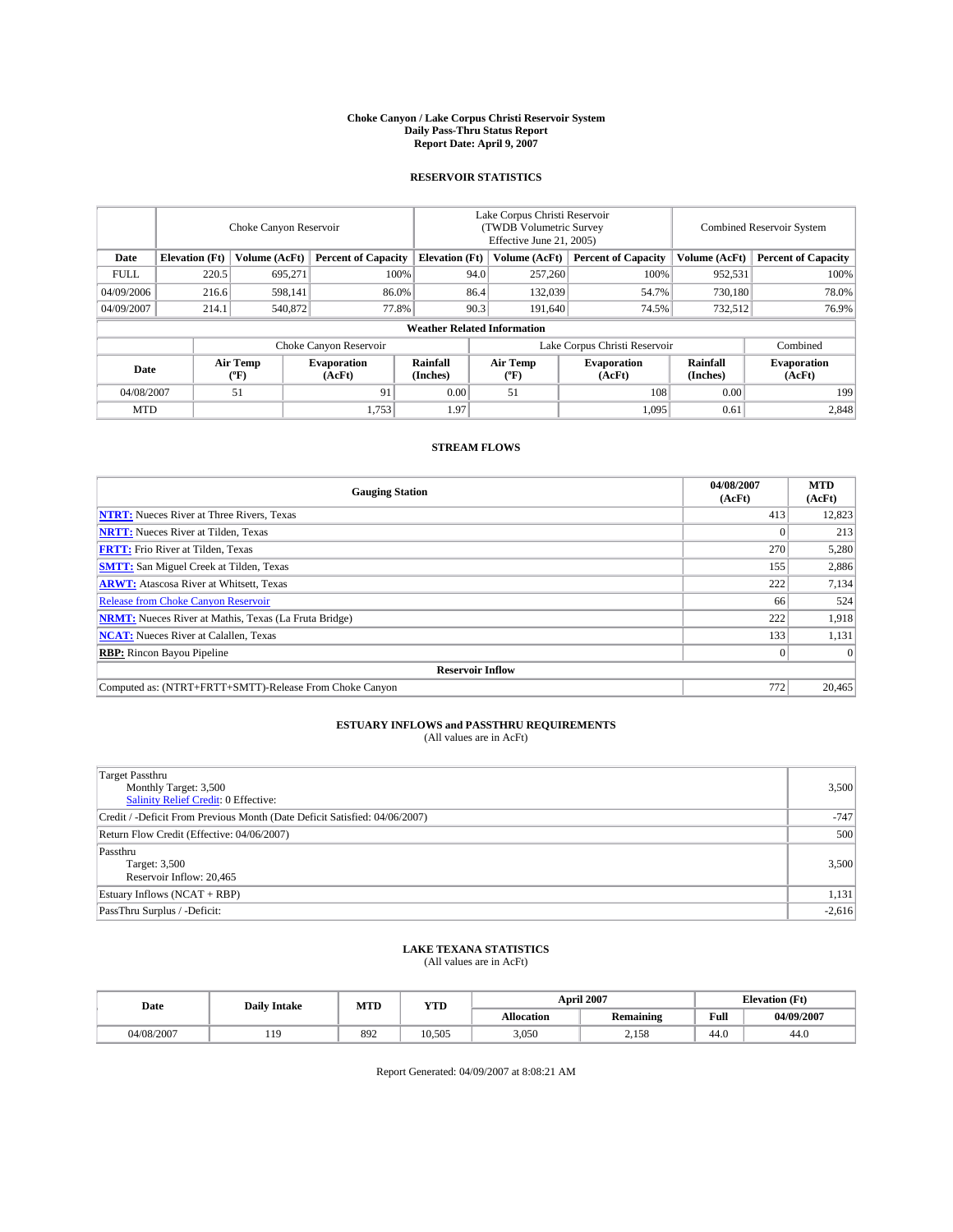### **Choke Canyon / Lake Corpus Christi Reservoir System Daily Pass-Thru Status Report Report Date: April 10, 2007**

### **RESERVOIR STATISTICS**

|             | Choke Canyon Reservoir |                  |                              |                                    | Lake Corpus Christi Reservoir<br>(TWDB Volumetric Survey<br>Effective June 21, 2005) |                  |                              | <b>Combined Reservoir System</b> |                              |  |
|-------------|------------------------|------------------|------------------------------|------------------------------------|--------------------------------------------------------------------------------------|------------------|------------------------------|----------------------------------|------------------------------|--|
| Date        | <b>Elevation</b> (Ft)  | Volume (AcFt)    | <b>Percent of Capacity</b>   | <b>Elevation</b> (Ft)              |                                                                                      | Volume (AcFt)    | <b>Percent of Capacity</b>   | Volume (AcFt)                    | <b>Percent of Capacity</b>   |  |
| <b>FULL</b> | 220.5                  | 695.271          | 100%                         |                                    | 94.0                                                                                 | 257,260          | 100%                         | 952,531                          | 100%                         |  |
| 04/10/2006  | 216.6                  | 597,663          | 86.0%                        |                                    | 86.4                                                                                 | 131,490          | 54.5%                        | 729,153                          | 77.9%                        |  |
| 04/10/2007  | 214.1                  | 541,097          | 77.8%                        |                                    | 90.2                                                                                 | 191,304          | 74.4%                        | 732,401                          | 76.9%                        |  |
|             |                        |                  |                              | <b>Weather Related Information</b> |                                                                                      |                  |                              |                                  |                              |  |
|             |                        |                  | Choke Canyon Reservoir       |                                    | Lake Corpus Christi Reservoir                                                        |                  |                              |                                  | Combined                     |  |
| Date        |                        | Air Temp<br>(°F) | <b>Evaporation</b><br>(AcFt) | Rainfall<br>(Inches)               |                                                                                      | Air Temp<br>("F) | <b>Evaporation</b><br>(AcFt) | Rainfall<br>(Inches)             | <b>Evaporation</b><br>(AcFt) |  |
| 04/09/2007  |                        | 60               | 39                           | 0.07                               |                                                                                      | 60               | 78                           | 0.03                             | 117                          |  |
| <b>MTD</b>  |                        |                  | 1,792                        | 2.04                               |                                                                                      |                  | 1,173                        | 0.64                             | 2,965                        |  |

### **STREAM FLOWS**

| <b>Gauging Station</b>                                       | 04/09/2007<br>(AcFt) | <b>MTD</b><br>(AcFt) |
|--------------------------------------------------------------|----------------------|----------------------|
| <b>NTRT:</b> Nueces River at Three Rivers, Texas             | 383                  | 13,206               |
| <b>NRTT:</b> Nueces River at Tilden, Texas                   |                      | 214                  |
| <b>FRTT:</b> Frio River at Tilden, Texas                     | 161                  | 5,441                |
| <b>SMTT:</b> San Miguel Creek at Tilden, Texas               | 97                   | 2,983                |
| <b>ARWT:</b> Atascosa River at Whitsett, Texas               | 183                  | 7,317                |
| <b>Release from Choke Canyon Reservoir</b>                   | 66                   | 590                  |
| <b>NRMT:</b> Nueces River at Mathis, Texas (La Fruta Bridge) | 222                  | 2,140                |
| <b>NCAT:</b> Nueces River at Calallen, Texas                 | 165                  | 1,296                |
| <b>RBP:</b> Rincon Bayou Pipeline                            |                      | $\Omega$             |
| <b>Reservoir Inflow</b>                                      |                      |                      |
| Computed as: (NTRT+FRTT+SMTT)-Release From Choke Canyon      | 576                  | 21,041               |

# **ESTUARY INFLOWS and PASSTHRU REQUIREMENTS**<br>(All values are in AcFt)

| <b>Target Passthru</b><br>Monthly Target: 3,500<br>Salinity Relief Credit: 0 Effective: | 3,500    |
|-----------------------------------------------------------------------------------------|----------|
| Credit / -Deficit From Previous Month (Date Deficit Satisfied: 04/06/2007)              | $-747$   |
| Return Flow Credit (Effective: 04/06/2007)                                              | 500      |
| Passthru<br>Target: 3,500<br>Reservoir Inflow: 21,041                                   | 3,500    |
| Estuary Inflows (NCAT + RBP)                                                            | 1,296    |
| PassThru Surplus / -Deficit:                                                            | $-2,451$ |

## **LAKE TEXANA STATISTICS** (All values are in AcFt)

| Date       | <b>Daily Intake</b> | MTD   | <b>YTD</b> |                   | <b>April 2007</b> | <b>Elevation (Ft)</b> |            |
|------------|---------------------|-------|------------|-------------------|-------------------|-----------------------|------------|
|            |                     |       |            | <b>Allocation</b> | <b>Remaining</b>  | Full                  | 04/10/2007 |
| 04/09/2007 | $10^{-1}$<br>.      | 1.010 | 10.623     | 3,050             | 2.040             | 44.0                  | 43.9       |

Report Generated: 04/10/2007 at 8:46:21 AM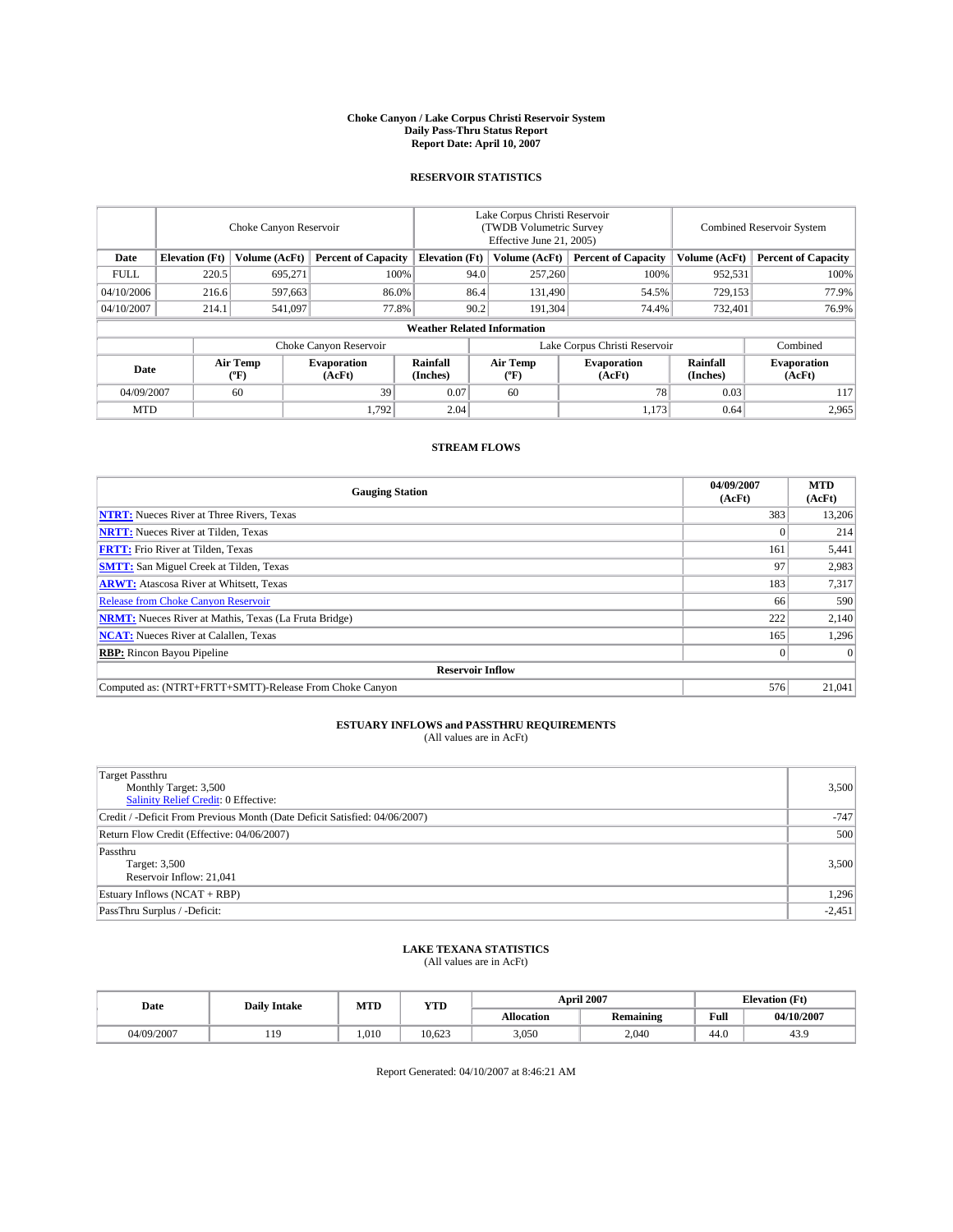### **Choke Canyon / Lake Corpus Christi Reservoir System Daily Pass-Thru Status Report Report Date: April 11, 2007**

### **RESERVOIR STATISTICS**

|             | Choke Canyon Reservoir             |                  |                              |                       | Lake Corpus Christi Reservoir<br>(TWDB Volumetric Survey<br>Effective June 21, 2005) |                  |                               | <b>Combined Reservoir System</b> |                              |  |
|-------------|------------------------------------|------------------|------------------------------|-----------------------|--------------------------------------------------------------------------------------|------------------|-------------------------------|----------------------------------|------------------------------|--|
| Date        | <b>Elevation</b> (Ft)              | Volume (AcFt)    | <b>Percent of Capacity</b>   | <b>Elevation</b> (Ft) |                                                                                      | Volume (AcFt)    | <b>Percent of Capacity</b>    | Volume (AcFt)                    | <b>Percent of Capacity</b>   |  |
| <b>FULL</b> | 220.5                              | 695,271          | 100%                         |                       | 94.0                                                                                 | 257,260          | 100%                          | 952,531                          | 100%                         |  |
| 04/11/2006  | 216.6                              | 597,663          | 86.0%                        |                       | 86.3                                                                                 | 130,670          | 54.2%                         | 728,333                          | 77.8%                        |  |
| 04/11/2007  | 214.2                              | 541,322          | 77.9%                        |                       | 90.2                                                                                 | 190.968          | 74.2%                         | 732,290                          | 76.9%                        |  |
|             | <b>Weather Related Information</b> |                  |                              |                       |                                                                                      |                  |                               |                                  |                              |  |
|             |                                    |                  | Choke Canyon Reservoir       |                       |                                                                                      |                  | Lake Corpus Christi Reservoir |                                  | Combined                     |  |
| Date        |                                    | Air Temp<br>(°F) | <b>Evaporation</b><br>(AcFt) | Rainfall<br>(Inches)  |                                                                                      | Air Temp<br>("F) | <b>Evaporation</b><br>(AcFt)  | Rainfall<br>(Inches)             | <b>Evaporation</b><br>(AcFt) |  |
| 04/10/2007  |                                    | 75               | 183                          | 0.00                  |                                                                                      | 82               | 166                           | 0.00                             | 349                          |  |
| <b>MTD</b>  |                                    |                  | 1,975                        | 2.04                  |                                                                                      |                  | 1,339                         | 0.64                             | 3,314                        |  |

### **STREAM FLOWS**

| <b>Gauging Station</b>                                       | 04/10/2007<br>(AcFt) | <b>MTD</b><br>(AcFt) |
|--------------------------------------------------------------|----------------------|----------------------|
| <b>NTRT:</b> Nueces River at Three Rivers, Texas             | 284                  | 13,490               |
| <b>NRTT:</b> Nueces River at Tilden, Texas                   |                      | 214                  |
| <b>FRTT:</b> Frio River at Tilden, Texas                     | 111                  | 5,552                |
| <b>SMTT:</b> San Miguel Creek at Tilden, Texas               | 91                   | 3,075                |
| <b>ARWT:</b> Atascosa River at Whitsett, Texas               | 169                  | 7,485                |
| <b>Release from Choke Canyon Reservoir</b>                   | 66                   | 655                  |
| <b>NRMT:</b> Nueces River at Mathis, Texas (La Fruta Bridge) | 222                  | 2,362                |
| <b>NCAT:</b> Nueces River at Calallen, Texas                 | 133                  | 1,429                |
| <b>RBP:</b> Rincon Bayou Pipeline                            |                      | $\Omega$             |
| <b>Reservoir Inflow</b>                                      |                      |                      |
| Computed as: (NTRT+FRTT+SMTT)-Release From Choke Canyon      | 421                  | 21,462               |

# **ESTUARY INFLOWS and PASSTHRU REQUIREMENTS**<br>(All values are in AcFt)

| <b>Target Passthru</b><br>Monthly Target: 3,500<br>Salinity Relief Credit: 0 Effective: | 3,500    |
|-----------------------------------------------------------------------------------------|----------|
| Credit / -Deficit From Previous Month (Date Deficit Satisfied: 04/06/2007)              | $-747$   |
| Return Flow Credit (Effective: 04/06/2007)                                              | 500      |
| Passthru<br>Target: 3,500<br>Reservoir Inflow: 21,462                                   | 3,500    |
| Estuary Inflows (NCAT + RBP)                                                            | 1,429    |
| PassThru Surplus / -Deficit:                                                            | $-2,318$ |

## **LAKE TEXANA STATISTICS** (All values are in AcFt)

| Date       | <b>Daily Intake</b> | MTD          | <b>YTD</b> |                   | <b>April 2007</b> | <b>Elevation (Ft)</b> |            |
|------------|---------------------|--------------|------------|-------------------|-------------------|-----------------------|------------|
|            |                     |              |            | <b>Allocation</b> | <b>Remaining</b>  | Full                  | 04/11/2007 |
| 04/10/2007 | $10^{-1}$<br>.      | 129<br>1.127 | 10.742     | 3,050             | 1.921             | 44.0                  | 44.0       |

Report Generated: 04/11/2007 at 8:31:41 AM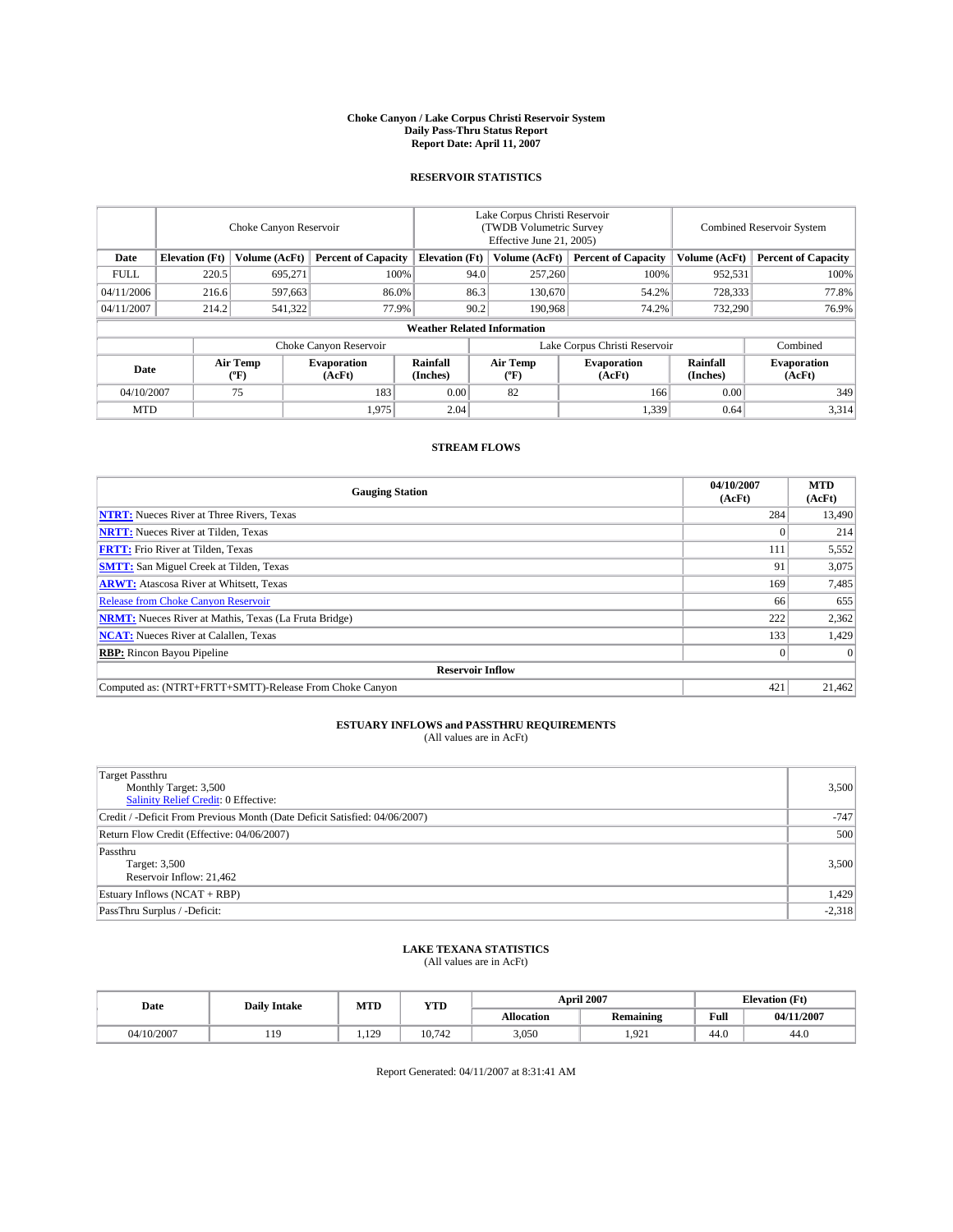### **Choke Canyon / Lake Corpus Christi Reservoir System Daily Pass-Thru Status Report Report Date: April 12, 2007**

### **RESERVOIR STATISTICS**

|             | Choke Canyon Reservoir |                  |                              |                                    | Lake Corpus Christi Reservoir<br>(TWDB Volumetric Survey<br>Effective June 21, 2005) |                  |                               |                      | <b>Combined Reservoir System</b> |  |  |
|-------------|------------------------|------------------|------------------------------|------------------------------------|--------------------------------------------------------------------------------------|------------------|-------------------------------|----------------------|----------------------------------|--|--|
| Date        | <b>Elevation</b> (Ft)  | Volume (AcFt)    | <b>Percent of Capacity</b>   | <b>Elevation</b> (Ft)              |                                                                                      | Volume (AcFt)    | <b>Percent of Capacity</b>    | Volume (AcFt)        | <b>Percent of Capacity</b>       |  |  |
| <b>FULL</b> | 220.5                  | 695,271          | 100%                         |                                    | 94.0                                                                                 | 257,260          | 100%                          | 952,531              | 100%                             |  |  |
| 04/12/2006  | 216.6                  | 597,186          | 85.9%                        |                                    | 86.3                                                                                 | 130,670          | 54.2%                         | 727,856              | 77.7%                            |  |  |
| 04/12/2007  | 214.1                  | 540,872          | 77.8%                        |                                    | 90.2                                                                                 | 190.968          | 74.2%                         | 731,840              | 76.8%                            |  |  |
|             |                        |                  |                              | <b>Weather Related Information</b> |                                                                                      |                  |                               |                      |                                  |  |  |
|             |                        |                  | Choke Canyon Reservoir       |                                    |                                                                                      |                  | Lake Corpus Christi Reservoir |                      | Combined                         |  |  |
| Date        |                        | Air Temp<br>(°F) | <b>Evaporation</b><br>(AcFt) | Rainfall<br>(Inches)               |                                                                                      | Air Temp<br>("F) | <b>Evaporation</b><br>(AcFt)  | Rainfall<br>(Inches) | <b>Evaporation</b><br>(AcFt)     |  |  |
| 04/11/2007  |                        | 84               | 339                          | 0.00                               |                                                                                      | 82               | 313                           | 0.00                 | 652                              |  |  |
| <b>MTD</b>  |                        |                  | 2,314                        | 2.04                               |                                                                                      |                  | 1,652                         | 0.64                 | 3,966                            |  |  |

### **STREAM FLOWS**

| <b>Gauging Station</b>                                       | 04/11/2007<br>(AcFt) | <b>MTD</b><br>(AcFt) |
|--------------------------------------------------------------|----------------------|----------------------|
| <b>NTRT:</b> Nueces River at Three Rivers, Texas             | 250                  | 13,740               |
| <b>NRTT:</b> Nueces River at Tilden, Texas                   |                      | 214                  |
| <b>FRTT:</b> Frio River at Tilden, Texas                     | 79                   | 5,631                |
| <b>SMTT:</b> San Miguel Creek at Tilden, Texas               | 97                   | 3,172                |
| <b>ARWT:</b> Atascosa River at Whitsett, Texas               | 153                  | 7,638                |
| <b>Release from Choke Canyon Reservoir</b>                   | 66                   | 721                  |
| <b>NRMT:</b> Nueces River at Mathis, Texas (La Fruta Bridge) | 222                  | 2,584                |
| <b>NCAT:</b> Nueces River at Calallen, Texas                 | 60                   | 1,489                |
| <b>RBP:</b> Rincon Bayou Pipeline                            |                      | $\Omega$             |
| <b>Reservoir Inflow</b>                                      |                      |                      |
| Computed as: (NTRT+FRTT+SMTT)-Release From Choke Canyon      | 361                  | 21,823               |

# **ESTUARY INFLOWS and PASSTHRU REQUIREMENTS**<br>(All values are in AcFt)

| <b>Target Passthru</b><br>Monthly Target: 3,500<br><b>Salinity Relief Credit: 0 Effective:</b> | 3,500    |
|------------------------------------------------------------------------------------------------|----------|
| Credit / -Deficit From Previous Month (Date Deficit Satisfied: 04/06/2007)                     | $-747$   |
| Return Flow Credit (Effective: 04/06/2007)                                                     | 500      |
| Passthru<br>Target: 3,500<br>Reservoir Inflow: 21,823                                          | 3,500    |
| Estuary Inflows (NCAT + RBP)                                                                   | 1,489    |
| PassThru Surplus / -Deficit:                                                                   | $-2,258$ |

## **LAKE TEXANA STATISTICS** (All values are in AcFt)

| Date       | <b>Daily Intake</b> | MTD   | <b>YTD</b> |                   | <b>April 2007</b> | <b>Elevation (Ft)</b> |            |
|------------|---------------------|-------|------------|-------------------|-------------------|-----------------------|------------|
|            |                     |       |            | <b>Allocation</b> | <b>Remaining</b>  | Full                  | 04/12/2007 |
| 04/11/2007 | $10^{-1}$<br>.      | 1.248 | 10.861     | 3,050             | .802              | 44.0                  | 44.0       |

Report Generated: 04/12/2007 at 8:24:00 AM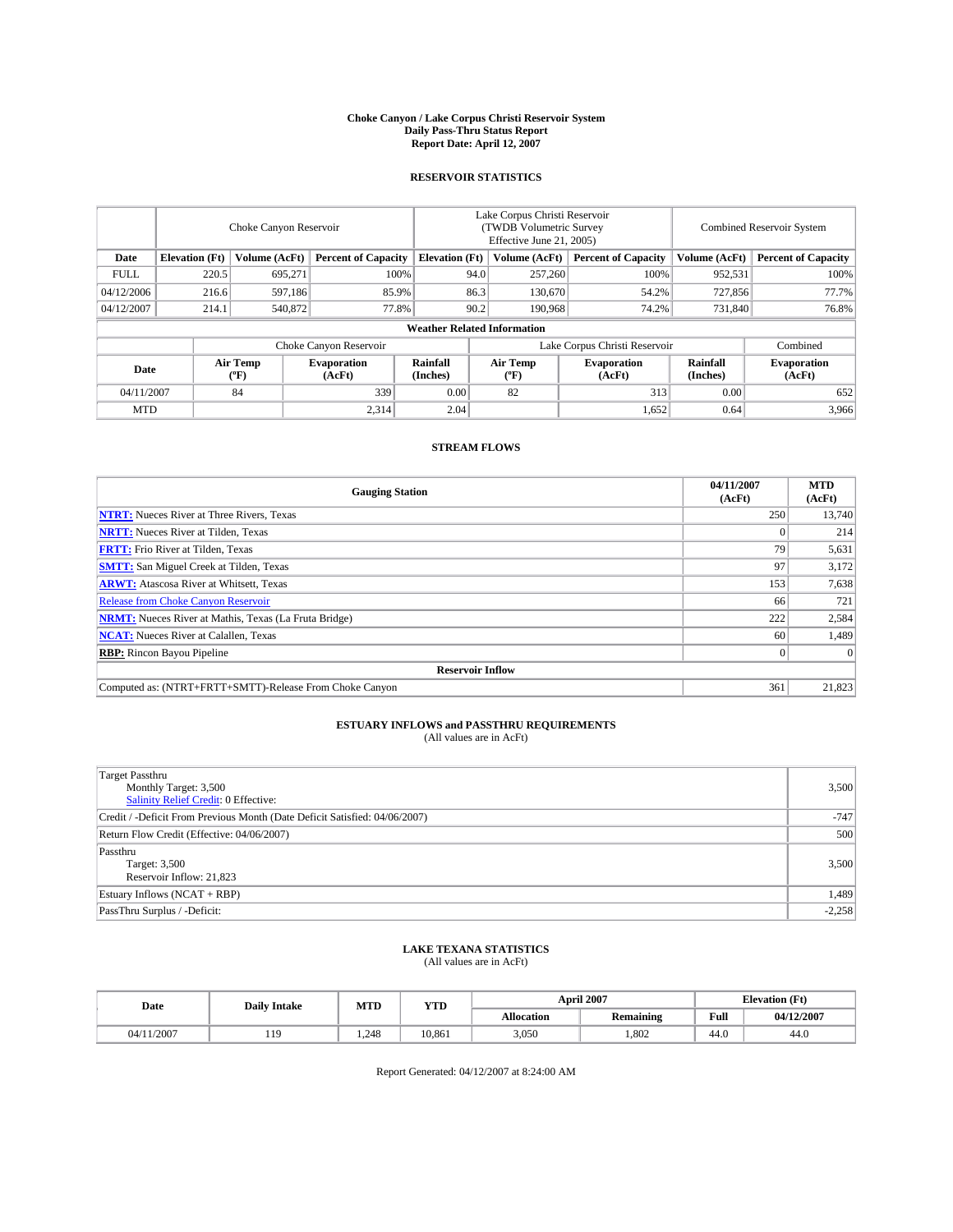### **Choke Canyon / Lake Corpus Christi Reservoir System Daily Pass-Thru Status Report Report Date: April 13, 2007**

### **RESERVOIR STATISTICS**

|             | Choke Canyon Reservoir             |                  |                              |                       | Lake Corpus Christi Reservoir<br>(TWDB Volumetric Survey<br>Effective June 21, 2005) |                  |                               | <b>Combined Reservoir System</b> |                              |  |
|-------------|------------------------------------|------------------|------------------------------|-----------------------|--------------------------------------------------------------------------------------|------------------|-------------------------------|----------------------------------|------------------------------|--|
| Date        | <b>Elevation</b> (Ft)              | Volume (AcFt)    | <b>Percent of Capacity</b>   | <b>Elevation</b> (Ft) |                                                                                      | Volume (AcFt)    | <b>Percent of Capacity</b>    | Volume (AcFt)                    | <b>Percent of Capacity</b>   |  |
| <b>FULL</b> | 220.5                              | 695.271          |                              | 100%                  | 94.0                                                                                 | 257,260          | 100%                          | 952,531                          | 100%                         |  |
| 04/13/2006  | 216.6                              | 597,186          | 85.9%                        |                       | 86.3                                                                                 | 130,533          | 54.1%                         | 727,719                          | 77.7%                        |  |
| 04/13/2007  | 214.1                              | 540,647          | 77.8%                        |                       | 90.2                                                                                 | 189,962          | 73.8%                         | 730,609                          | 76.7%                        |  |
|             | <b>Weather Related Information</b> |                  |                              |                       |                                                                                      |                  |                               |                                  |                              |  |
|             |                                    |                  | Choke Canyon Reservoir       |                       |                                                                                      |                  | Lake Corpus Christi Reservoir |                                  | Combined                     |  |
| Date        |                                    | Air Temp<br>(°F) | <b>Evaporation</b><br>(AcFt) | Rainfall<br>(Inches)  |                                                                                      | Air Temp<br>("F) | <b>Evaporation</b><br>(AcFt)  | Rainfall<br>(Inches)             | <b>Evaporation</b><br>(AcFt) |  |
| 04/12/2007  |                                    | 81               | 326                          | 0.00                  |                                                                                      | 81               | 244                           | 0.00                             | 570                          |  |
| <b>MTD</b>  |                                    |                  | 2.640                        | 2.04                  |                                                                                      |                  | 1,896                         | 0.64                             | 4,536                        |  |

### **STREAM FLOWS**

| <b>Gauging Station</b>                                       | 04/12/2007<br>(AcFt) | <b>MTD</b><br>(AcFt) |
|--------------------------------------------------------------|----------------------|----------------------|
| <b>NTRT:</b> Nueces River at Three Rivers, Texas             | 228                  | 13,968               |
| <b>NRTT:</b> Nueces River at Tilden, Texas                   |                      | 214                  |
| <b>FRTT:</b> Frio River at Tilden, Texas                     | 58                   | 5,689                |
| <b>SMTT:</b> San Miguel Creek at Tilden, Texas               | 91                   | 3,263                |
| <b>ARWT:</b> Atascosa River at Whitsett, Texas               | 145                  | 7,783                |
| <b>Release from Choke Canyon Reservoir</b>                   | 66                   | 786                  |
| <b>NRMT:</b> Nueces River at Mathis, Texas (La Fruta Bridge) | 238                  | 2,823                |
| <b>NCAT:</b> Nueces River at Calallen, Texas                 | 79                   | 1,568                |
| <b>RBP:</b> Rincon Bayou Pipeline                            |                      | $\Omega$             |
| <b>Reservoir Inflow</b>                                      |                      |                      |
| Computed as: (NTRT+FRTT+SMTT)-Release From Choke Canyon      | 312                  | 22,135               |

## **ESTUARY INFLOWS and PASSTHRU REQUIREMENTS**<br>(All values are in AcFt)

| <b>Target Passthru</b><br>Monthly Target: 3,500<br>Salinity Relief Credit: 0 Effective: | 3,500    |
|-----------------------------------------------------------------------------------------|----------|
| Credit / -Deficit From Previous Month (Date Deficit Satisfied: 04/06/2007)              | $-747$   |
| Return Flow Credit (Effective: 04/06/2007)                                              | 500      |
| Passthru<br>Target: 3,500<br>Reservoir Inflow: 22,135                                   | 3,500    |
| Estuary Inflows (NCAT + RBP)                                                            | 1,568    |
| PassThru Surplus / -Deficit:                                                            | $-2,179$ |

## **LAKE TEXANA STATISTICS** (All values are in AcFt)

| Date       | <b>Daily Intake</b> | MTD   | <b>YTD</b> |                   | <b>April 2007</b> | <b>Elevation (Ft)</b> |            |
|------------|---------------------|-------|------------|-------------------|-------------------|-----------------------|------------|
|            |                     |       |            | <b>Allocation</b> | <b>Remaining</b>  | Full                  | 04/13/2007 |
| 04/12/2007 | $10^{-1}$<br>.      | 1.367 | 10.980     | 3,050             | .683              | 44.0                  | 44.0       |

Report Generated: 04/13/2007 at 8:50:41 AM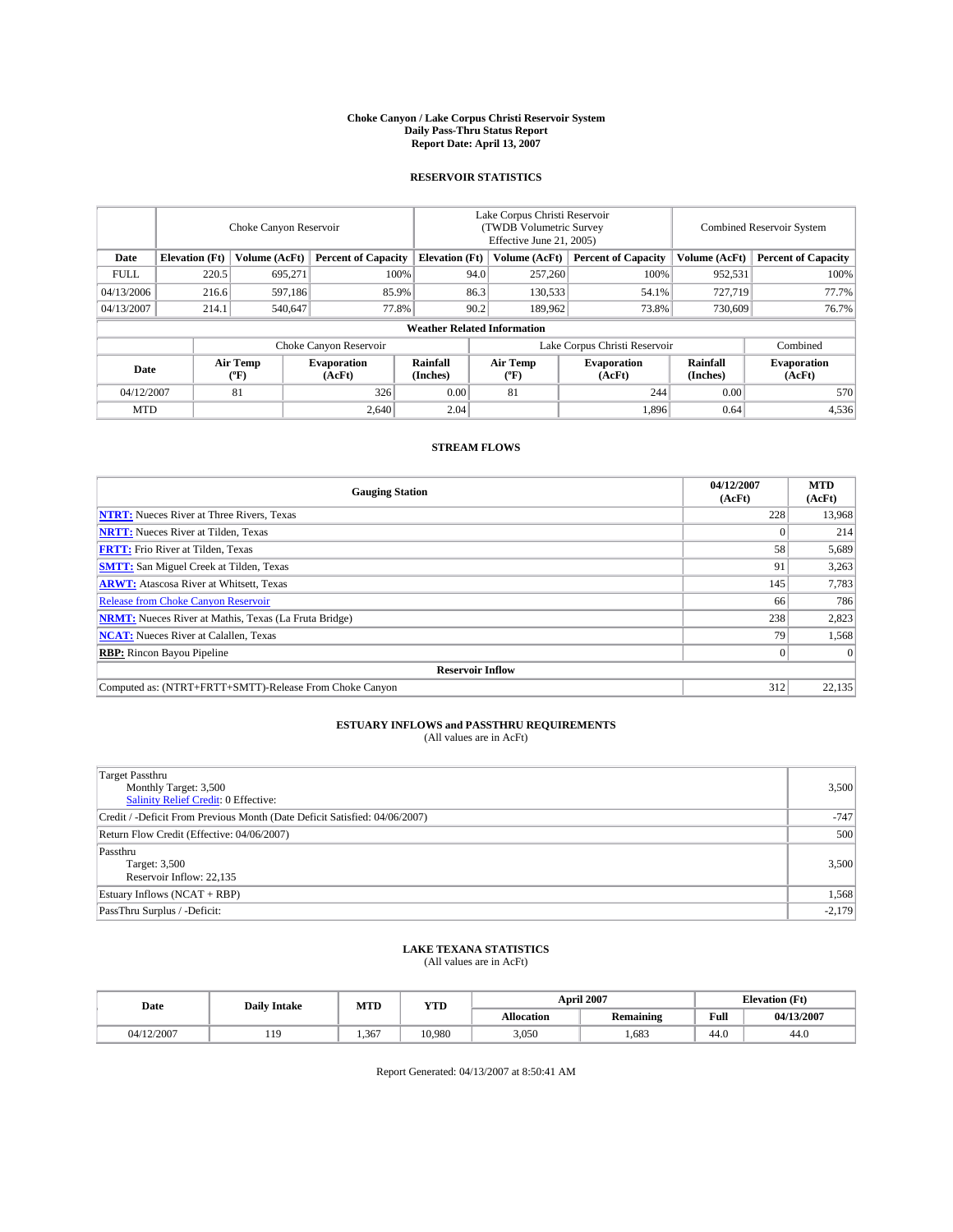### **Choke Canyon / Lake Corpus Christi Reservoir System Daily Pass-Thru Status Report Report Date: April 14, 2007**

### **RESERVOIR STATISTICS**

|             | Choke Canyon Reservoir             |                  |                              |                       | Lake Corpus Christi Reservoir<br>(TWDB Volumetric Survey<br>Effective June 21, 2005) |                  |                               | <b>Combined Reservoir System</b> |                              |  |
|-------------|------------------------------------|------------------|------------------------------|-----------------------|--------------------------------------------------------------------------------------|------------------|-------------------------------|----------------------------------|------------------------------|--|
| Date        | <b>Elevation</b> (Ft)              | Volume (AcFt)    | <b>Percent of Capacity</b>   | <b>Elevation</b> (Ft) |                                                                                      | Volume (AcFt)    | <b>Percent of Capacity</b>    | Volume (AcFt)                    | <b>Percent of Capacity</b>   |  |
| <b>FULL</b> | 220.5                              | 695.271          |                              | 100%                  | 94.0                                                                                 | 257,260          | 100%                          | 952,531                          | 100%                         |  |
| 04/14/2006  | 216.5                              | 596,708          | 85.8%                        |                       | 86.3                                                                                 | 129,988          | 53.9%                         | 726,696                          | 77.6%                        |  |
| 04/14/2007  | 214.1                              | 540,872          | 77.8%                        |                       | 90.2                                                                                 | 191,136          | 74.3%                         | 732,008                          | 76.8%                        |  |
|             | <b>Weather Related Information</b> |                  |                              |                       |                                                                                      |                  |                               |                                  |                              |  |
|             |                                    |                  | Choke Canyon Reservoir       |                       |                                                                                      |                  | Lake Corpus Christi Reservoir |                                  | Combined                     |  |
| Date        |                                    | Air Temp<br>(°F) | <b>Evaporation</b><br>(AcFt) | Rainfall<br>(Inches)  |                                                                                      | Air Temp<br>("F) | <b>Evaporation</b><br>(AcFt)  | Rainfall<br>(Inches)             | <b>Evaporation</b><br>(AcFt) |  |
| 04/13/2007  |                                    | 89               | 339                          | 0.00                  |                                                                                      | 91               | 333                           | 0.00                             | 672                          |  |
| <b>MTD</b>  |                                    |                  | 2.979                        | 2.04                  |                                                                                      |                  | 2,229                         | 0.64                             | 5,208                        |  |

### **STREAM FLOWS**

| <b>Gauging Station</b>                                       | 04/13/2007<br>(AcFt) | <b>MTD</b><br>(AcFt) |
|--------------------------------------------------------------|----------------------|----------------------|
| <b>NTRT:</b> Nueces River at Three Rivers, Texas             | 214                  | 14,183               |
| <b>NRTT:</b> Nueces River at Tilden, Texas                   |                      | 214                  |
| <b>FRTT:</b> Frio River at Tilden, Texas                     | 44                   | 5,733                |
| <b>SMTT:</b> San Miguel Creek at Tilden, Texas               | 85                   | 3,349                |
| <b>ARWT:</b> Atascosa River at Whitsett, Texas               | 163                  | 7,946                |
| <b>Release from Choke Canyon Reservoir</b>                   | 66                   | 852                  |
| <b>NRMT:</b> Nueces River at Mathis, Texas (La Fruta Bridge) | 230                  | 3,053                |
| <b>NCAT:</b> Nueces River at Calallen, Texas                 | 139                  | 1,707                |
| <b>RBP:</b> Rincon Bayou Pipeline                            |                      | $\Omega$             |
| <b>Reservoir Inflow</b>                                      |                      |                      |
| Computed as: (NTRT+FRTT+SMTT)-Release From Choke Canyon      | 278                  | 22,413               |

# **ESTUARY INFLOWS and PASSTHRU REQUIREMENTS**<br>(All values are in AcFt)

| <b>Target Passthru</b><br>Monthly Target: 3,500<br>Salinity Relief Credit: 0 Effective: | 3,500    |
|-----------------------------------------------------------------------------------------|----------|
| Credit / -Deficit From Previous Month (Date Deficit Satisfied: 04/06/2007)              | $-747$   |
| Return Flow Credit (Effective: 04/06/2007)                                              | 500      |
| Passthru<br>Target: 3,500<br>Reservoir Inflow: 22,413                                   | 3,500    |
| Estuary Inflows (NCAT + RBP)                                                            | 1,707    |
| PassThru Surplus / -Deficit:                                                            | $-2,040$ |

## **LAKE TEXANA STATISTICS** (All values are in AcFt)

| Date       | <b>Daily Intake</b> | MTD   | <b>YTD</b> |                   | <b>April 2007</b> |      | <b>Elevation</b> (Ft) |
|------------|---------------------|-------|------------|-------------------|-------------------|------|-----------------------|
|            |                     |       |            | <b>Allocation</b> | <b>Remaining</b>  | Full | 04/14/2007            |
| 04/13/2007 | 119                 | 1.486 | 1.099      | 3.050             | 1.564             | 44.0 | 44.0                  |

Report Generated: 04/14/2007 at 8:03:51 AM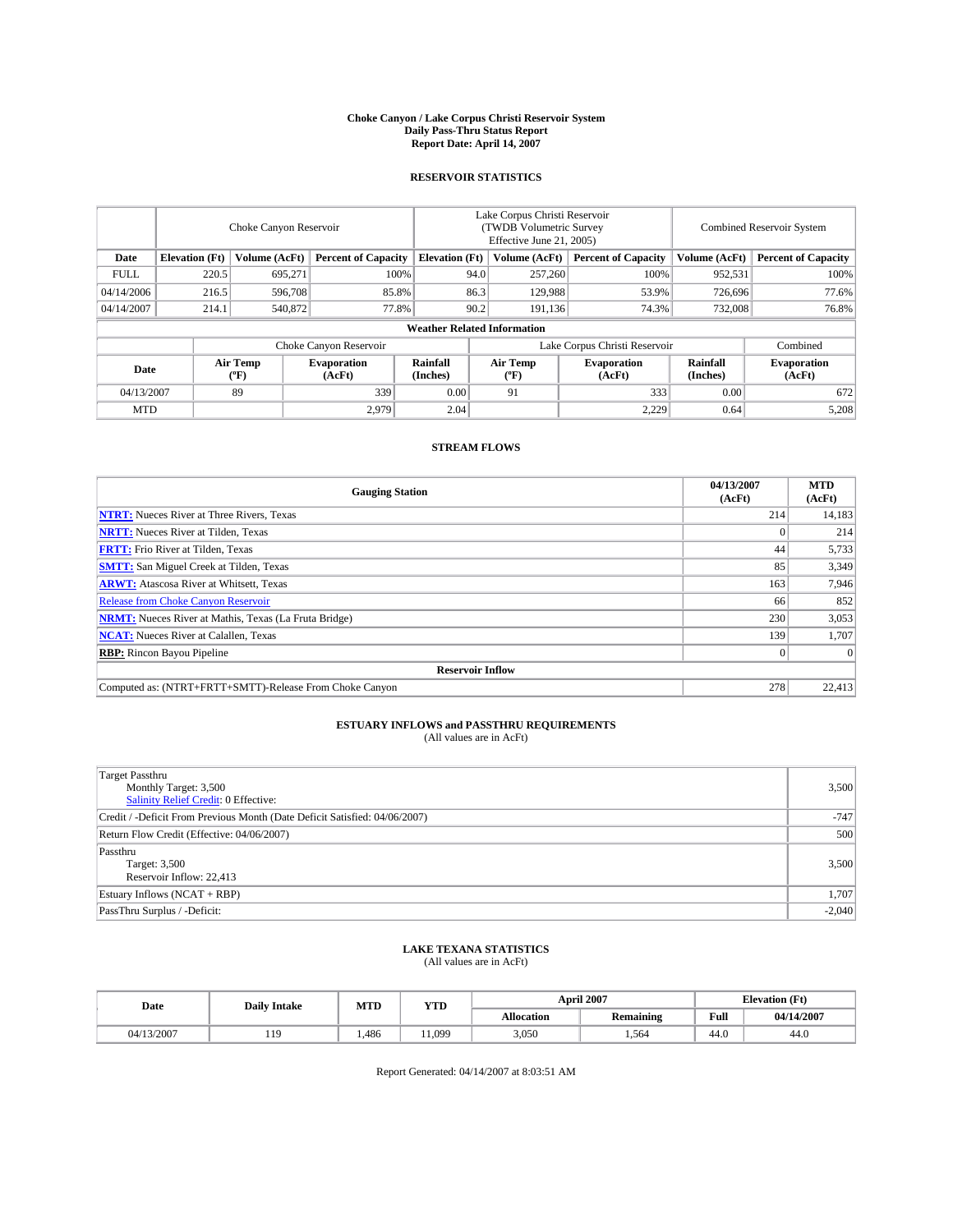### **Choke Canyon / Lake Corpus Christi Reservoir System Daily Pass-Thru Status Report Report Date: April 15, 2007**

### **RESERVOIR STATISTICS**

|             | Choke Canyon Reservoir             |                  |                              |                       | Lake Corpus Christi Reservoir<br>(TWDB Volumetric Survey<br>Effective June 21, 2005) |                  |                               | Combined Reservoir System |                              |  |
|-------------|------------------------------------|------------------|------------------------------|-----------------------|--------------------------------------------------------------------------------------|------------------|-------------------------------|---------------------------|------------------------------|--|
| Date        | <b>Elevation</b> (Ft)              | Volume (AcFt)    | <b>Percent of Capacity</b>   | <b>Elevation</b> (Ft) |                                                                                      | Volume (AcFt)    | <b>Percent of Capacity</b>    | Volume (AcFt)             | <b>Percent of Capacity</b>   |  |
| <b>FULL</b> | 220.5                              | 695.271          | 100%                         |                       | 94.0                                                                                 | 257,260          | 100%                          | 952,531                   | 100%                         |  |
| 04/15/2006  | 216.5                              | 595,753          | 85.7%                        |                       | 86.2                                                                                 | 129,309          | 53.6%                         | 725,062                   | 77.4%                        |  |
| 04/15/2007  | 214.1                              | 540,197          | 77.7%                        |                       | 90.2                                                                                 | 189,962          | 73.8%                         | 730,159                   | 76.7%                        |  |
|             | <b>Weather Related Information</b> |                  |                              |                       |                                                                                      |                  |                               |                           |                              |  |
|             |                                    |                  | Choke Canyon Reservoir       |                       |                                                                                      |                  | Lake Corpus Christi Reservoir |                           | Combined                     |  |
| Date        |                                    | Air Temp<br>(°F) | <b>Evaporation</b><br>(AcFt) | Rainfall<br>(Inches)  |                                                                                      | Air Temp<br>("F) | <b>Evaporation</b><br>(AcFt)  | Rainfall<br>(Inches)      | <b>Evaporation</b><br>(AcFt) |  |
| 04/14/2007  |                                    | 68               | 391                          | 0.00                  |                                                                                      | 69               | 312                           | 0.00                      | 703                          |  |
| <b>MTD</b>  |                                    |                  | 3,370                        | 2.04                  |                                                                                      |                  | 2,541                         | 0.64                      | 5,911                        |  |

### **STREAM FLOWS**

| <b>Gauging Station</b>                                       | 04/14/2007<br>(AcFt) | <b>MTD</b><br>(AcFt) |
|--------------------------------------------------------------|----------------------|----------------------|
| <b>NTRT:</b> Nueces River at Three Rivers, Texas             | 199                  | 14,381               |
| <b>NRTT:</b> Nueces River at Tilden, Texas                   |                      | 214                  |
| <b>FRTT:</b> Frio River at Tilden, Texas                     | 36 <sup>1</sup>      | 5,768                |
| <b>SMTT:</b> San Miguel Creek at Tilden, Texas               | 79                   | 3,428                |
| <b>ARWT:</b> Atascosa River at Whitsett, Texas               | 157                  | 8,103                |
| <b>Release from Choke Canyon Reservoir</b>                   | 66                   | 917                  |
| <b>NRMT:</b> Nueces River at Mathis, Texas (La Fruta Bridge) | 204                  | 3,257                |
| <b>NCAT:</b> Nueces River at Calallen, Texas                 | 97                   | 1,804                |
| <b>RBP:</b> Rincon Bayou Pipeline                            |                      | $\Omega$             |
| <b>Reservoir Inflow</b>                                      |                      |                      |
| Computed as: (NTRT+FRTT+SMTT)-Release From Choke Canyon      | 248                  | 22,661               |

# **ESTUARY INFLOWS and PASSTHRU REQUIREMENTS**<br>(All values are in AcFt)

| <b>Target Passthru</b><br>Monthly Target: 3,500<br>Salinity Relief Credit: 0 Effective: | 3,500    |
|-----------------------------------------------------------------------------------------|----------|
| Credit / -Deficit From Previous Month (Date Deficit Satisfied: 04/06/2007)              | $-747$   |
| Return Flow Credit (Effective: 04/06/2007)                                              | 500      |
| Passthru<br>Target: 3,500<br>Reservoir Inflow: 22,661                                   | 3,500    |
| Estuary Inflows (NCAT + RBP)                                                            | 1,804    |
| PassThru Surplus / -Deficit:                                                            | $-1,943$ |

## **LAKE TEXANA STATISTICS** (All values are in AcFt)

| Date       | <b>Daily Intake</b> | MTD   | <b>YTD</b>    |                   | <b>April 2007</b> | <b>Elevation</b> (Ft) |            |
|------------|---------------------|-------|---------------|-------------------|-------------------|-----------------------|------------|
|            |                     |       |               | <b>Allocation</b> | <b>Remaining</b>  | Full                  | 04/15/2007 |
| 04/14/2007 | $10^{-1}$<br>.      | 1.604 | 217<br>ناشد 1 | 3,050             | .446              | 44.0                  | 44.0       |

Report Generated: 04/15/2007 at 8:06:32 AM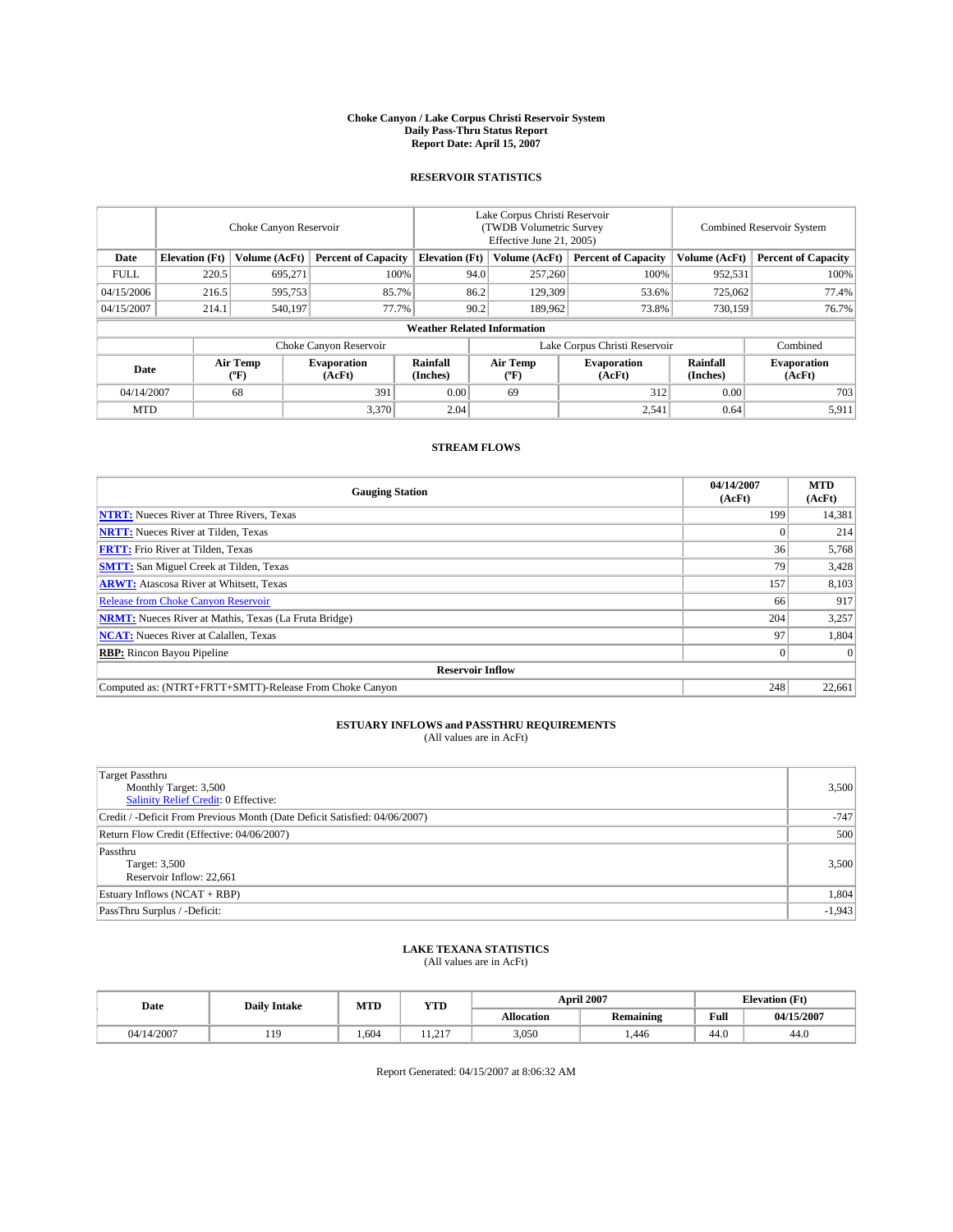### **Choke Canyon / Lake Corpus Christi Reservoir System Daily Pass-Thru Status Report Report Date: April 16, 2007**

### **RESERVOIR STATISTICS**

|             | Choke Canyon Reservoir |                  |                              |                                    | Lake Corpus Christi Reservoir<br>(TWDB Volumetric Survey<br>Effective June 21, 2005) |                  |                               | <b>Combined Reservoir System</b> |                              |  |
|-------------|------------------------|------------------|------------------------------|------------------------------------|--------------------------------------------------------------------------------------|------------------|-------------------------------|----------------------------------|------------------------------|--|
| Date        | <b>Elevation</b> (Ft)  | Volume (AcFt)    | <b>Percent of Capacity</b>   | <b>Elevation</b> (Ft)              |                                                                                      | Volume (AcFt)    | <b>Percent of Capacity</b>    | Volume (AcFt)                    | <b>Percent of Capacity</b>   |  |
| <b>FULL</b> | 220.5                  | 695.271          | 100%                         |                                    | 94.0                                                                                 | 257,260          | 100%                          | 952,531                          | 100%                         |  |
| 04/16/2006  | 216.5                  | 595,276          | 85.6%                        |                                    | 86.2                                                                                 | 128,631          | 53.3%                         | 723,907                          | 77.3%                        |  |
| 04/16/2007  | 214.1                  | 539,529          | 77.6%                        |                                    | 90.1                                                                                 | 189,125          | 73.5%                         | 728,654                          | 76.5%                        |  |
|             |                        |                  |                              | <b>Weather Related Information</b> |                                                                                      |                  |                               |                                  |                              |  |
|             |                        |                  | Choke Canyon Reservoir       |                                    |                                                                                      |                  | Lake Corpus Christi Reservoir |                                  | Combined                     |  |
| Date        |                        | Air Temp<br>(°F) | <b>Evaporation</b><br>(AcFt) | Rainfall<br>(Inches)               |                                                                                      | Air Temp<br>("F) | <b>Evaporation</b><br>(AcFt)  | Rainfall<br>(Inches)             | <b>Evaporation</b><br>(AcFt) |  |
| 04/15/2007  |                        | 71               | 300                          | 0.00                               |                                                                                      | 72               | 214                           | 0.00                             | 514                          |  |
| <b>MTD</b>  |                        |                  | 3,670                        | 2.04                               |                                                                                      |                  | 2,755                         | 0.64                             | 6,425                        |  |

## **STREAM FLOWS**

| <b>Gauging Station</b>                                       | 04/15/2007<br>(AcFt) | <b>MTD</b><br>(AcFt) |
|--------------------------------------------------------------|----------------------|----------------------|
| <b>NTRT:</b> Nueces River at Three Rivers, Texas             | 189                  | 14,570               |
| <b>NRTT:</b> Nueces River at Tilden, Texas                   |                      | 214                  |
| <b>FRTT:</b> Frio River at Tilden, Texas                     | 28                   | 5,796                |
| <b>SMTT:</b> San Miguel Creek at Tilden, Texas               | 73                   | 3,502                |
| <b>ARWT:</b> Atascosa River at Whitsett, Texas               | 147                  | 8,250                |
| <b>Release from Choke Canyon Reservoir</b>                   | 66                   | 983                  |
| <b>NRMT:</b> Nueces River at Mathis, Texas (La Fruta Bridge) | 200                  | 3,458                |
| <b>NCAT:</b> Nueces River at Calallen, Texas                 | 71                   | 1,876                |
| <b>RBP:</b> Rincon Bayou Pipeline                            |                      | $\Omega$             |
| <b>Reservoir Inflow</b>                                      |                      |                      |
| Computed as: (NTRT+FRTT+SMTT)-Release From Choke Canyon      | 224                  | 22,885               |

# **ESTUARY INFLOWS and PASSTHRU REQUIREMENTS**<br>(All values are in AcFt)

| <b>Target Passthru</b><br>Monthly Target: 3,500<br>Salinity Relief Credit: 0 Effective: | 3,500    |
|-----------------------------------------------------------------------------------------|----------|
| Credit / -Deficit From Previous Month (Date Deficit Satisfied: 04/06/2007)              | $-747$   |
| Return Flow Credit (Effective: 04/06/2007)                                              | 500      |
| Passthru<br>Target: 3,500<br>Reservoir Inflow: 22,885                                   | 3,500    |
| Estuary Inflows (NCAT + RBP)                                                            | 1,876    |
| PassThru Surplus / -Deficit:                                                            | $-1,871$ |

## **LAKE TEXANA STATISTICS** (All values are in AcFt)

| Date       | <b>Daily Intake</b> | MTD            | <b>YTD</b> |                   | <b>April 2007</b> | <b>Elevation</b> (Ft) |            |
|------------|---------------------|----------------|------------|-------------------|-------------------|-----------------------|------------|
|            |                     |                |            | <b>Allocation</b> | <b>Remaining</b>  | Full                  | 04/16/2007 |
| 04/15/2007 | 119                 | 723<br>ر ب<br> | 1.336      | 3,050             | 227<br>1.94       | 44.0                  | 44.0       |

Report Generated: 04/16/2007 at 8:31:47 AM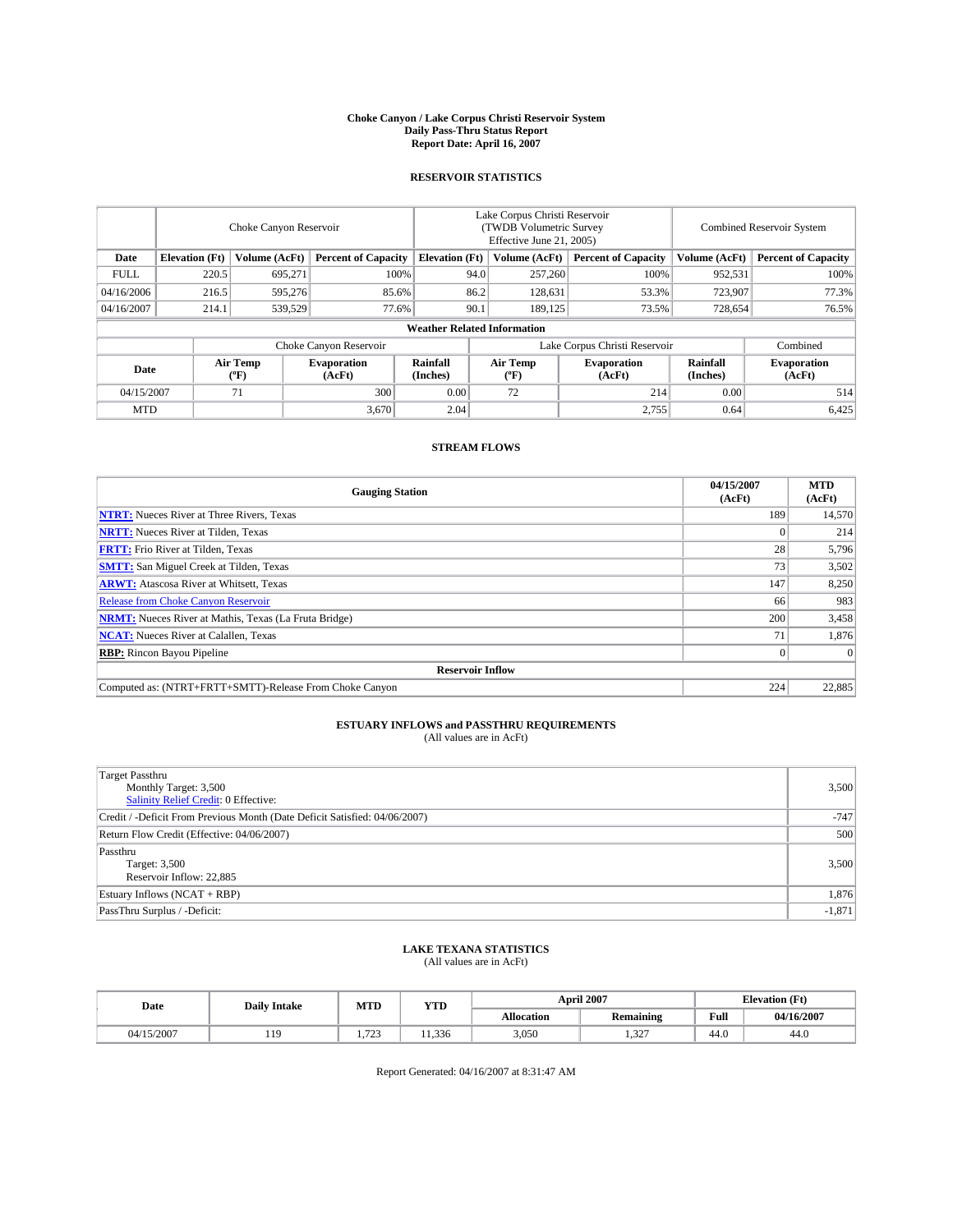**Choke Canyon / Lake Corpus Christi Reservoir System Daily Pass-Thru Status Report Report Date: April 17, 2007** 

MISSING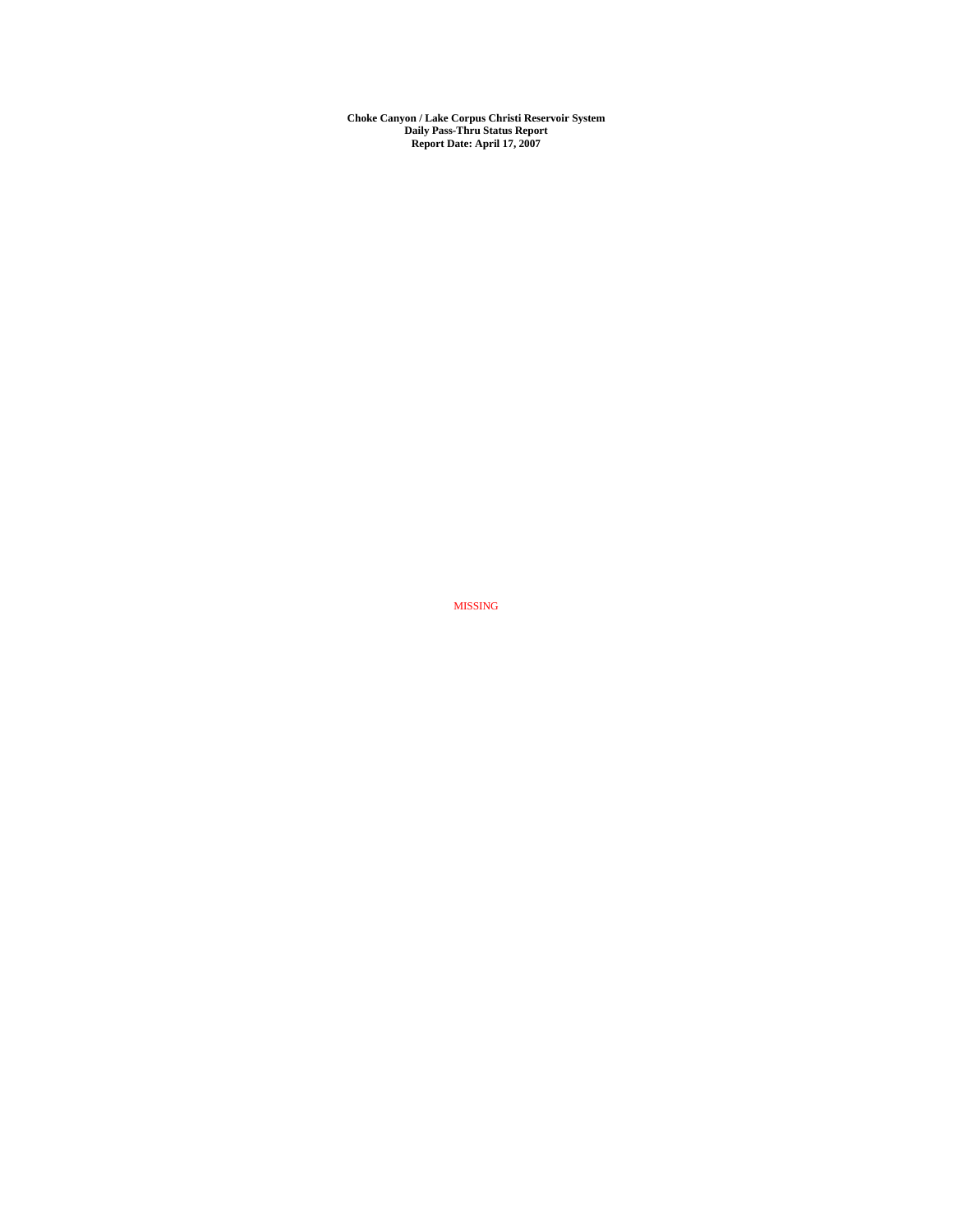### **Choke Canyon / Lake Corpus Christi Reservoir System Daily Pass-Thru Status Report Report Date: April 18, 2007**

### **RESERVOIR STATISTICS**

|             | Choke Canyon Reservoir             |                  |                              |                       | Lake Corpus Christi Reservoir<br>(TWDB Volumetric Survey<br>Effective June 21, 2005) |                  |                               |                      | Combined Reservoir System    |  |  |
|-------------|------------------------------------|------------------|------------------------------|-----------------------|--------------------------------------------------------------------------------------|------------------|-------------------------------|----------------------|------------------------------|--|--|
| Date        | <b>Elevation</b> (Ft)              | Volume (AcFt)    | <b>Percent of Capacity</b>   | <b>Elevation</b> (Ft) |                                                                                      | Volume (AcFt)    | <b>Percent of Capacity</b>    | Volume (AcFt)        | <b>Percent of Capacity</b>   |  |  |
| <b>FULL</b> | 220.5                              | 695.271          | 100%                         |                       | 94.0                                                                                 | 257,260          | 100%                          | 952,531              | 100%                         |  |  |
| 04/18/2006  | 216.5                              | 594,798          | 85.5%                        |                       | 86.2                                                                                 | 128,361          | 53.2%                         | 723,159              | 77.2%                        |  |  |
| 04/18/2007  | 214.1                              | 539,307          | 77.6%                        |                       | 90.1                                                                                 | 189,459          | 73.6%                         | 728,766              | 76.5%                        |  |  |
|             | <b>Weather Related Information</b> |                  |                              |                       |                                                                                      |                  |                               |                      |                              |  |  |
|             |                                    |                  | Choke Canyon Reservoir       |                       |                                                                                      |                  | Lake Corpus Christi Reservoir |                      | Combined                     |  |  |
| Date        |                                    | Air Temp<br>(°F) | <b>Evaporation</b><br>(AcFt) | Rainfall<br>(Inches)  |                                                                                      | Air Temp<br>("F) | <b>Evaporation</b><br>(AcFt)  | Rainfall<br>(Inches) | <b>Evaporation</b><br>(AcFt) |  |  |
| 04/17/2007  |                                    | 77               | 91                           | 0.00                  |                                                                                      | 75               | 10                            | 0.03                 | 101                          |  |  |
| <b>MTD</b>  |                                    |                  | 4.047                        | 2.04                  |                                                                                      |                  | 3,018                         | 0.67                 | 7,065                        |  |  |

## **STREAM FLOWS**

| <b>Gauging Station</b>                                       | 04/17/2007<br>(AcFt) | <b>MTD</b><br>(AcFt) |
|--------------------------------------------------------------|----------------------|----------------------|
| <b>NTRT:</b> Nueces River at Three Rivers, Texas             | 173                  | 14,923               |
| <b>NRTT:</b> Nueces River at Tilden, Texas                   |                      | 214                  |
| <b>FRTT:</b> Frio River at Tilden, Texas                     | 19                   | 5,839                |
| <b>SMTT:</b> San Miguel Creek at Tilden, Texas               | 52                   | 3,617                |
| <b>ARWT:</b> Atascosa River at Whitsett, Texas               | 131                  | 8,518                |
| <b>Release from Choke Canyon Reservoir</b>                   | 66                   | 1,114                |
| <b>NRMT:</b> Nueces River at Mathis, Texas (La Fruta Bridge) | 171                  | 3,823                |
| <b>NCAT:</b> Nueces River at Calallen, Texas                 | 66                   | 2,019                |
| <b>RBP:</b> Rincon Bayou Pipeline                            | 36                   | 36                   |
| <b>Reservoir Inflow</b>                                      |                      |                      |
| Computed as: (NTRT+FRTT+SMTT)-Release From Choke Canyon      | 177                  | 23,265               |

# **ESTUARY INFLOWS and PASSTHRU REQUIREMENTS**<br>(All values are in AcFt)

| <b>Target Passthru</b><br>Monthly Target: 3,500<br>Salinity Relief Credit: 0 Effective: | 3,500    |
|-----------------------------------------------------------------------------------------|----------|
| Credit / -Deficit From Previous Month (Date Deficit Satisfied: 04/06/2007)              | $-747$   |
| Return Flow Credit (Effective: 04/06/2007)                                              | 500      |
| Passthru<br>Target: 3,500<br>Reservoir Inflow: 23,265                                   | 3,500    |
| Estuary Inflows (NCAT + RBP)                                                            | 2,054    |
| PassThru Surplus / -Deficit:                                                            | $-1,693$ |

## **LAKE TEXANA STATISTICS** (All values are in AcFt)

| Date       | <b>Daily Intake</b> | MTD   | <b>YTD</b> |                   | <b>April 2007</b> |      | <b>Elevation</b> (Ft) |
|------------|---------------------|-------|------------|-------------------|-------------------|------|-----------------------|
|            |                     |       |            | <b>Allocation</b> | <b>Remaining</b>  | Full | 04/18/2007            |
| 04/17/2007 | 1Q<br>              | 1.960 | 572<br>.   | 3,050             | .090              | 44.0 | 43.9                  |

Report Generated: 04/18/2007 at 8:33:07 AM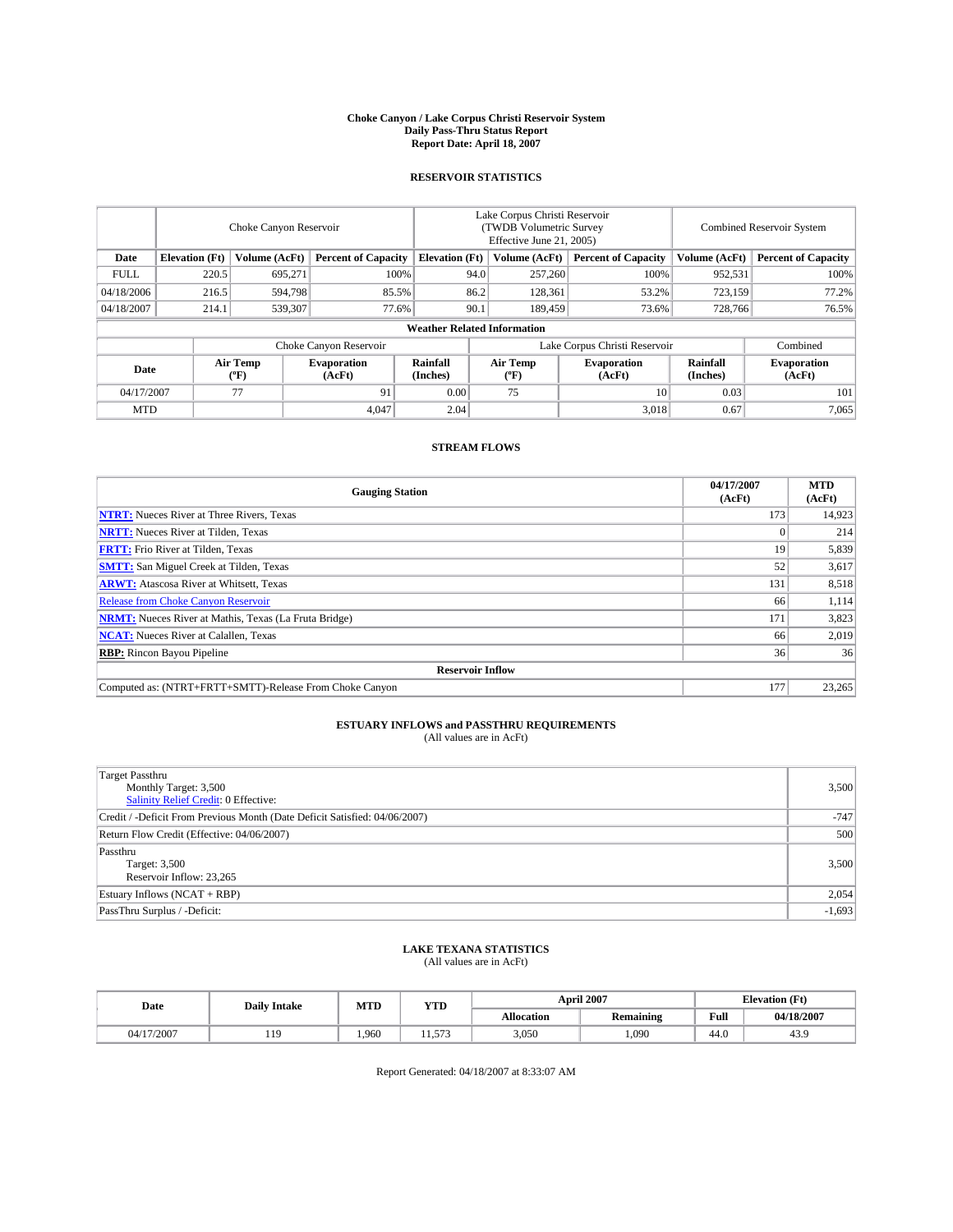### **Choke Canyon / Lake Corpus Christi Reservoir System Daily Pass-Thru Status Report Report Date: April 19, 2007**

### **RESERVOIR STATISTICS**

|             | Choke Canyon Reservoir             |                  |                              |                       | Lake Corpus Christi Reservoir<br>(TWDB Volumetric Survey<br>Effective June 21, 2005) |                  |                               |                      | Combined Reservoir System    |  |  |
|-------------|------------------------------------|------------------|------------------------------|-----------------------|--------------------------------------------------------------------------------------|------------------|-------------------------------|----------------------|------------------------------|--|--|
| Date        | <b>Elevation</b> (Ft)              | Volume (AcFt)    | <b>Percent of Capacity</b>   | <b>Elevation</b> (Ft) |                                                                                      | Volume (AcFt)    | <b>Percent of Capacity</b>    | Volume (AcFt)        | <b>Percent of Capacity</b>   |  |  |
| <b>FULL</b> | 220.5                              | 695.271          |                              | 100%                  | 94.0                                                                                 | 257,260          | 100%                          | 952,531              | 100%                         |  |  |
| 04/19/2006  | 216.4                              | 594,321          | 85.5%                        |                       | 86.1                                                                                 | 127,957          | 53.0%                         | 722,278              | 77.1%                        |  |  |
| 04/19/2007  | 214.0                              | 538,861          | 77.5%                        |                       | 90.1                                                                                 | 188,456          | 73.3%                         | 727,317              | 76.4%                        |  |  |
|             | <b>Weather Related Information</b> |                  |                              |                       |                                                                                      |                  |                               |                      |                              |  |  |
|             |                                    |                  | Choke Canyon Reservoir       |                       |                                                                                      |                  | Lake Corpus Christi Reservoir |                      | Combined                     |  |  |
| Date        |                                    | Air Temp<br>(°F) | <b>Evaporation</b><br>(AcFt) | Rainfall<br>(Inches)  |                                                                                      | Air Temp<br>("F) | <b>Evaporation</b><br>(AcFt)  | Rainfall<br>(Inches) | <b>Evaporation</b><br>(AcFt) |  |  |
| 04/18/2007  |                                    | 82               | 338                          | 0.00                  |                                                                                      | 79               | 234                           | 0.00                 | 572                          |  |  |
| <b>MTD</b>  |                                    |                  | 4,385                        | 2.04                  |                                                                                      |                  | 3,252                         | 0.67                 | 7,637                        |  |  |

### **STREAM FLOWS**

| <b>Gauging Station</b>                                       | 04/18/2007<br>(AcFt) | <b>MTD</b><br>(AcFt) |
|--------------------------------------------------------------|----------------------|----------------------|
| <b>NTRT:</b> Nueces River at Three Rivers, Texas             | 159                  | 15,082               |
| <b>NRTT:</b> Nueces River at Tilden, Texas                   |                      | 214                  |
| <b>FRTT:</b> Frio River at Tilden, Texas                     | 15                   | 5,854                |
| <b>SMTT:</b> San Miguel Creek at Tilden, Texas               | 44                   | 3,660                |
| <b>ARWT:</b> Atascosa River at Whitsett, Texas               | 119                  | 8,637                |
| <b>Release from Choke Canyon Reservoir</b>                   | 66                   | 1,179                |
| <b>NRMT:</b> Nueces River at Mathis, Texas (La Fruta Bridge) | 171                  | 3,994                |
| <b>NCAT:</b> Nueces River at Calallen, Texas                 | 42                   | 2,060                |
| <b>RBP:</b> Rincon Bayou Pipeline                            |                      | 36                   |
| <b>Reservoir Inflow</b>                                      |                      |                      |
| Computed as: (NTRT+FRTT+SMTT)-Release From Choke Canyon      | 152                  | 23,417               |

# **ESTUARY INFLOWS and PASSTHRU REQUIREMENTS**<br>(All values are in AcFt)

| Target Passthru<br>Monthly Target: 3,500<br>Salinity Relief Credit: 0 Effective: | 3,500    |
|----------------------------------------------------------------------------------|----------|
| Credit / -Deficit From Previous Month (Date Deficit Satisfied: 04/06/2007)       | $-747$   |
| Return Flow Credit (Effective: 04/06/2007)                                       | 500      |
| Passthru<br>Target: 3,500<br>Reservoir Inflow: 23,417                            | 3,500    |
| Estuary Inflows (NCAT + RBP)                                                     | 2,096    |
| PassThru Surplus / -Deficit:                                                     | $-1,651$ |

## **LAKE TEXANA STATISTICS** (All values are in AcFt)

| Date       | <b>Daily Intake</b> | MTD   | <b>YTD</b> |                   | <b>April 2007</b> | <b>Elevation (Ft)</b> |            |
|------------|---------------------|-------|------------|-------------------|-------------------|-----------------------|------------|
|            |                     |       |            | <b>Allocation</b> | <b>Remaining</b>  | Full                  | 04/19/2007 |
| 04/18/2007 | 120                 | 2.080 | 1.693      | 3.050             | 970               | 44.0                  | 43.9       |

Report Generated: 04/19/2007 at 8:28:18 AM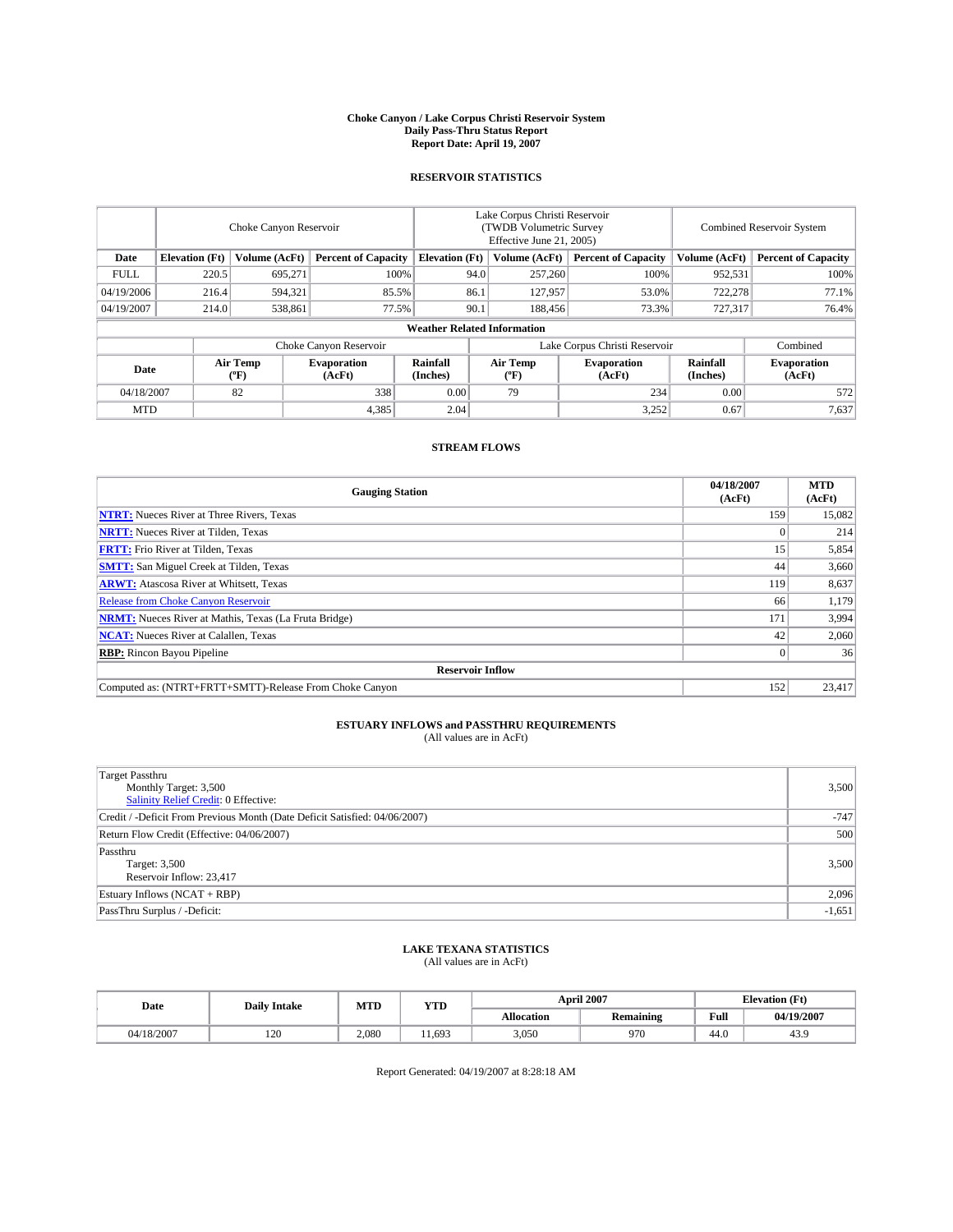### **Choke Canyon / Lake Corpus Christi Reservoir System Daily Pass-Thru Status Report Report Date: April 20, 2007**

### **RESERVOIR STATISTICS**

|             | Choke Canyon Reservoir             |                  |                              |                       | Lake Corpus Christi Reservoir<br>(TWDB Volumetric Survey<br>Effective June 21, 2005) |                  |                               |                      | Combined Reservoir System    |  |  |
|-------------|------------------------------------|------------------|------------------------------|-----------------------|--------------------------------------------------------------------------------------|------------------|-------------------------------|----------------------|------------------------------|--|--|
| Date        | <b>Elevation</b> (Ft)              | Volume (AcFt)    | <b>Percent of Capacity</b>   | <b>Elevation</b> (Ft) |                                                                                      | Volume (AcFt)    | <b>Percent of Capacity</b>    | Volume (AcFt)        | <b>Percent of Capacity</b>   |  |  |
| <b>FULL</b> | 220.5                              | 695.271          |                              | 100%                  | 94.0                                                                                 | 257,260          | 100%                          | 952,531              | 100%                         |  |  |
| 04/20/2006  | 216.4                              | 594,321          | 85.5%                        |                       | 86.1                                                                                 | 127,821          | 53.0%                         | 722,142              | 77.1%                        |  |  |
| 04/20/2007  | 214.0                              | 538,416          | 77.4%                        |                       | 90.1                                                                                 | 188.121          | 73.1%                         | 726,537              | 76.3%                        |  |  |
|             | <b>Weather Related Information</b> |                  |                              |                       |                                                                                      |                  |                               |                      |                              |  |  |
|             |                                    |                  | Choke Canyon Reservoir       |                       |                                                                                      |                  | Lake Corpus Christi Reservoir |                      | Combined                     |  |  |
| Date        |                                    | Air Temp<br>(°F) | <b>Evaporation</b><br>(AcFt) | Rainfall<br>(Inches)  |                                                                                      | Air Temp<br>("F) | <b>Evaporation</b><br>(AcFt)  | Rainfall<br>(Inches) | <b>Evaporation</b><br>(AcFt) |  |  |
| 04/19/2007  |                                    | 82               | 221                          | 0.00                  |                                                                                      | 80               | 204                           | 0.00                 | 425                          |  |  |
| <b>MTD</b>  |                                    |                  | 4,606                        | 2.04                  |                                                                                      |                  | 3,456                         | 0.67                 | 8,062                        |  |  |

### **STREAM FLOWS**

| <b>Gauging Station</b>                                       | 04/19/2007<br>(AcFt) | <b>MTD</b><br>(AcFt) |
|--------------------------------------------------------------|----------------------|----------------------|
| <b>NTRT:</b> Nueces River at Three Rivers, Texas             | 155                  | 15,237               |
| <b>NRTT:</b> Nueces River at Tilden, Texas                   |                      | 215                  |
| <b>FRTT:</b> Frio River at Tilden, Texas                     | 12                   | 5,866                |
| <b>SMTT:</b> San Miguel Creek at Tilden, Texas               | 40                   | 3,700                |
| <b>ARWT:</b> Atascosa River at Whitsett, Texas               | 107                  | 8,744                |
| <b>Release from Choke Canyon Reservoir</b>                   | 66                   | 1,245                |
| <b>NRMT:</b> Nueces River at Mathis, Texas (La Fruta Bridge) | 171                  | 4,165                |
| <b>NCAT:</b> Nueces River at Calallen, Texas                 | 44                   | 2,104                |
| <b>RBP:</b> Rincon Bayou Pipeline                            |                      | 36                   |
| <b>Reservoir Inflow</b>                                      |                      |                      |
| Computed as: (NTRT+FRTT+SMTT)-Release From Choke Canyon      | 141                  | 23,559               |

## **ESTUARY INFLOWS and PASSTHRU REQUIREMENTS**<br>(All values are in AcFt)

| <b>Target Passthru</b><br>Monthly Target: 3,500<br>Salinity Relief Credit: 0 Effective: | 3,500    |
|-----------------------------------------------------------------------------------------|----------|
| Credit / -Deficit From Previous Month (Date Deficit Satisfied: 04/06/2007)              | $-747$   |
| Return Flow Credit (Effective: 04/06/2007)                                              | 500      |
| Passthru<br>Target: 3,500<br>Reservoir Inflow: 23,559                                   | 3,500    |
| Estuary Inflows (NCAT + RBP)                                                            | 2,140    |
| PassThru Surplus / -Deficit:                                                            | $-1,607$ |

## **LAKE TEXANA STATISTICS** (All values are in AcFt)

| Date       | <b>Daily Intake</b> | MTD   | <b>YTD</b> |                   | <b>April 2007</b> | <b>Elevation (Ft)</b> |            |
|------------|---------------------|-------|------------|-------------------|-------------------|-----------------------|------------|
|            |                     |       |            | <b>Allocation</b> | <b>Remaining</b>  | Full                  | 04/20/2007 |
| 04/19/2007 | $\sim$<br>$-1$      | 2.202 | 11.815     | 3,050             | 848               | 44.0                  | 43.8       |

Report Generated: 04/20/2007 at 8:16:38 AM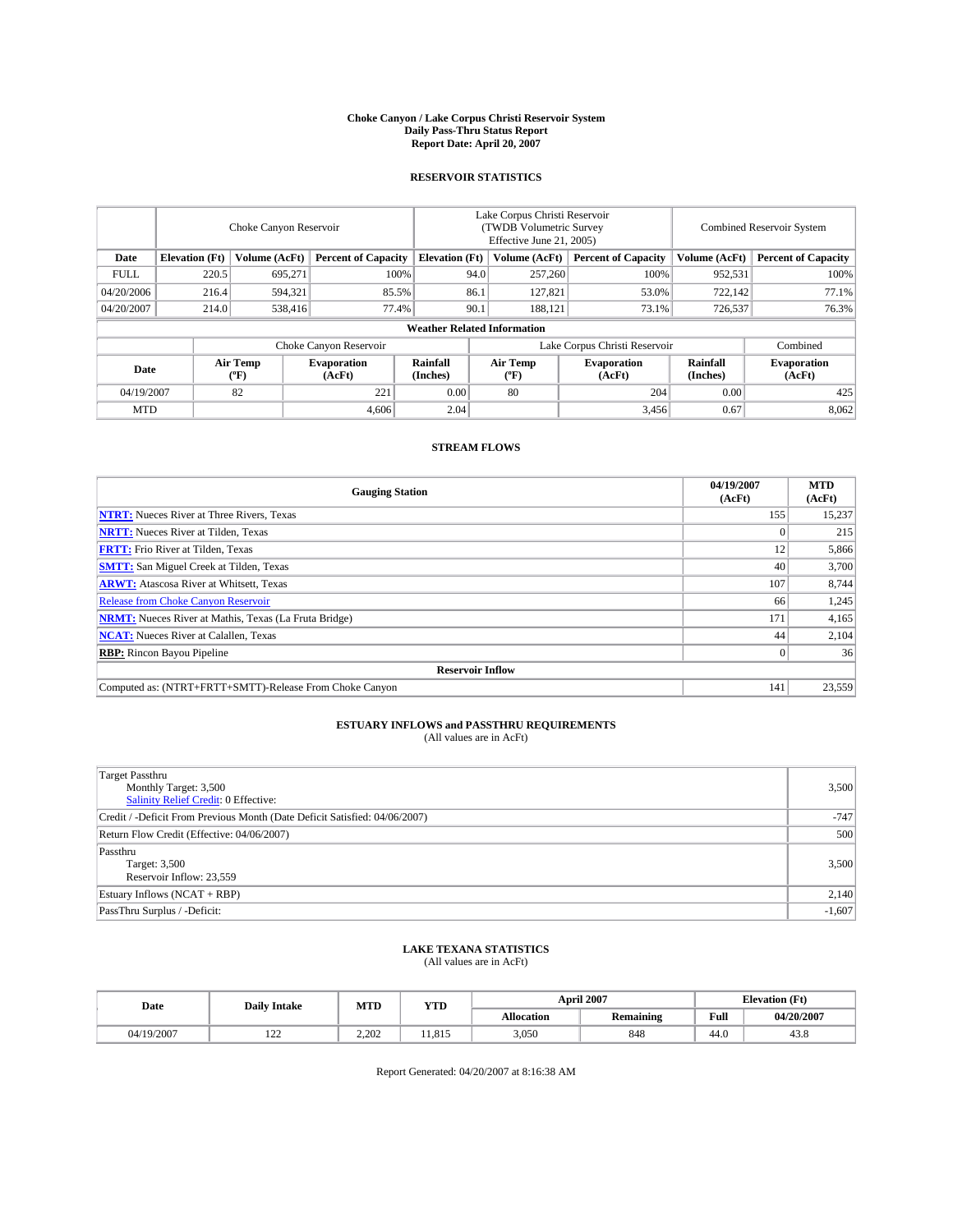### **Choke Canyon / Lake Corpus Christi Reservoir System Daily Pass-Thru Status Report Report Date: April 21, 2007**

### **RESERVOIR STATISTICS**

|             | Choke Canyon Reservoir             |                         |                              |                       | Lake Corpus Christi Reservoir<br>(TWDB Volumetric Survey<br>Effective June 21, 2005) |                  |                               |                      | <b>Combined Reservoir System</b> |  |  |
|-------------|------------------------------------|-------------------------|------------------------------|-----------------------|--------------------------------------------------------------------------------------|------------------|-------------------------------|----------------------|----------------------------------|--|--|
| Date        | <b>Elevation</b> (Ft)              | Volume (AcFt)           | <b>Percent of Capacity</b>   | <b>Elevation</b> (Ft) |                                                                                      | Volume (AcFt)    | <b>Percent of Capacity</b>    | Volume (AcFt)        | <b>Percent of Capacity</b>       |  |  |
| <b>FULL</b> | 220.5                              | 695,271                 | 100%                         |                       | 94.0                                                                                 | 257,260          | 100%                          | 952,531              | 100%                             |  |  |
| 04/21/2006  | 216.4                              | 593,843                 | 85.4%                        |                       | 86.1                                                                                 | 127,282          | 52.8%                         | 721,125              | 77.0%                            |  |  |
| 04/21/2007  | 214.0                              | 538,194                 | 77.4%                        |                       | 90.0                                                                                 | 187,954          | 73.1%                         | 726,148              | 76.2%                            |  |  |
|             | <b>Weather Related Information</b> |                         |                              |                       |                                                                                      |                  |                               |                      |                                  |  |  |
|             |                                    |                         | Choke Canyon Reservoir       |                       |                                                                                      |                  | Lake Corpus Christi Reservoir |                      | Combined                         |  |  |
| Date        |                                    | <b>Air Temp</b><br>(°F) | <b>Evaporation</b><br>(AcFt) | Rainfall<br>(Inches)  |                                                                                      | Air Temp<br>("F) | <b>Evaporation</b><br>(AcFt)  | Rainfall<br>(Inches) | <b>Evaporation</b><br>(AcFt)     |  |  |
| 04/20/2007  |                                    | 79                      | 299                          | 0.00                  |                                                                                      | 78               | 117                           | 0.00                 | 416                              |  |  |
| <b>MTD</b>  |                                    |                         | 4,905                        | 2.04                  |                                                                                      |                  | 3,573                         | 0.67                 | 8,478                            |  |  |

### **STREAM FLOWS**

| <b>Gauging Station</b>                                       | 04/20/2007<br>(AcFt) | <b>MTD</b><br>(AcFt) |
|--------------------------------------------------------------|----------------------|----------------------|
| <b>NTRT:</b> Nueces River at Three Rivers, Texas             | 151                  | 15,388               |
| <b>NRTT:</b> Nueces River at Tilden, Texas                   |                      | 215                  |
| <b>FRTT:</b> Frio River at Tilden, Texas                     | 11                   | 5,877                |
| <b>SMTT:</b> San Miguel Creek at Tilden, Texas               | 36                   | 3,736                |
| <b>ARWT:</b> Atascosa River at Whitsett, Texas               | 101                  | 8,845                |
| <b>Release from Choke Canyon Reservoir</b>                   | 66                   | 1,310                |
| <b>NRMT:</b> Nueces River at Mathis, Texas (La Fruta Bridge) | 169                  | 4,333                |
| <b>NCAT:</b> Nueces River at Calallen, Texas                 |                      | 2,122                |
| <b>RBP:</b> Rincon Bayou Pipeline                            |                      | 36                   |
| <b>Reservoir Inflow</b>                                      |                      |                      |
| Computed as: (NTRT+FRTT+SMTT)-Release From Choke Canyon      | 132                  | 23,691               |

# **ESTUARY INFLOWS and PASSTHRU REQUIREMENTS**<br>(All values are in AcFt)

| <b>Target Passthru</b><br>Monthly Target: 3,500<br>Salinity Relief Credit: 0 Effective: | 3,500    |
|-----------------------------------------------------------------------------------------|----------|
| Credit / -Deficit From Previous Month (Date Deficit Satisfied: 04/06/2007)              | $-747$   |
| Return Flow Credit (Effective: 04/06/2007)                                              | 500      |
| Passthru<br>Target: 3,500<br>Reservoir Inflow: 23,691                                   | 3,500    |
| Estuary Inflows (NCAT + RBP)                                                            | 2,157    |
| PassThru Surplus / -Deficit:                                                            | $-1,590$ |

## **LAKE TEXANA STATISTICS** (All values are in AcFt)

| Date       | <b>Daily Intake</b> | MTD   | <b>YTD</b>           |                   | <b>April 2007</b> | <b>Elevation</b> (Ft) |            |
|------------|---------------------|-------|----------------------|-------------------|-------------------|-----------------------|------------|
|            |                     |       |                      | <b>Allocation</b> | <b>Remaining</b>  | Full                  | 04/21/2007 |
| 04/20/2007 | $\sim$<br>$-1$      | 2.324 | 0 <sub>37</sub><br>. | 3,050             | 726               | 44.0                  | 43.8       |

Report Generated: 04/21/2007 at 8:16:15 AM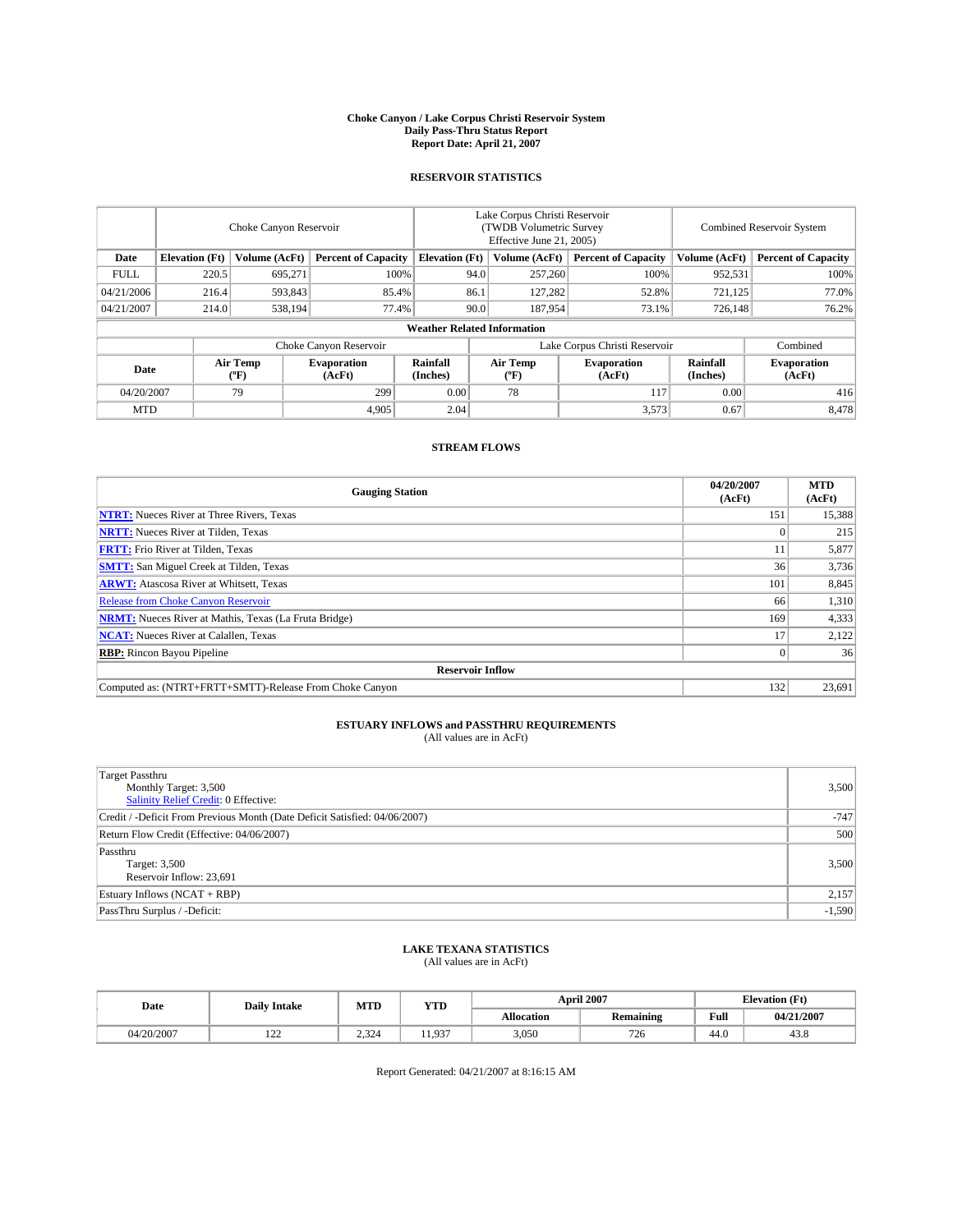### **Choke Canyon / Lake Corpus Christi Reservoir System Daily Pass-Thru Status Report Report Date: April 22, 2007**

### **RESERVOIR STATISTICS**

|             | Choke Canyon Reservoir             |                  |                              |                      | Lake Corpus Christi Reservoir<br>(TWDB Volumetric Survey<br>Effective June 21, 2005) |                  |                               | Combined Reservoir System |                              |  |
|-------------|------------------------------------|------------------|------------------------------|----------------------|--------------------------------------------------------------------------------------|------------------|-------------------------------|---------------------------|------------------------------|--|
| Date        | <b>Elevation</b> (Ft)              | Volume (AcFt)    | <b>Percent of Capacity</b>   |                      | <b>Elevation</b> (Ft)<br>Volume (AcFt)                                               |                  | <b>Percent of Capacity</b>    | Volume (AcFt)             | <b>Percent of Capacity</b>   |  |
| <b>FULL</b> | 220.5                              | 695,271          | 100%                         |                      | 94.0                                                                                 | 257,260          | 100%                          | 952,531                   | 100%                         |  |
| 04/22/2006  | 216.4                              | 593,605          | 85.4%                        |                      | 86.1                                                                                 | 127,148          | 52.7%                         | 720,753                   | 77.0%                        |  |
| 04/22/2007  | 214.0                              | 537,971          | 77.4%                        |                      | 90.0                                                                                 | 187.287          | 72.8%                         | 725,258                   | 76.1%                        |  |
|             | <b>Weather Related Information</b> |                  |                              |                      |                                                                                      |                  |                               |                           |                              |  |
|             |                                    |                  | Choke Canyon Reservoir       |                      |                                                                                      |                  | Lake Corpus Christi Reservoir |                           | Combined                     |  |
| Date        |                                    | Air Temp<br>(°F) | <b>Evaporation</b><br>(AcFt) | Rainfall<br>(Inches) |                                                                                      | Air Temp<br>("F) | <b>Evaporation</b><br>(AcFt)  | Rainfall<br>(Inches)      | <b>Evaporation</b><br>(AcFt) |  |
| 04/21/2007  |                                    | 79               | 221                          | 0.00                 |                                                                                      | 80               | 301                           | 0.00                      | 522                          |  |
| <b>MTD</b>  |                                    |                  | 5,126                        | 2.04                 |                                                                                      |                  | 3,874                         | 0.67                      | 9,000                        |  |

### **STREAM FLOWS**

| <b>Gauging Station</b>                                       | 04/21/2007<br>(AcFt) | <b>MTD</b><br>(AcFt) |
|--------------------------------------------------------------|----------------------|----------------------|
| <b>NTRT:</b> Nueces River at Three Rivers, Texas             | 149                  | 15,537               |
| <b>NRTT:</b> Nueces River at Tilden, Texas                   |                      | 215                  |
| <b>FRTT:</b> Frio River at Tilden, Texas                     |                      | 5,886                |
| <b>SMTT:</b> San Miguel Creek at Tilden, Texas               | 32                   | 3,768                |
| <b>ARWT:</b> Atascosa River at Whitsett, Texas               | 97                   | 8,942                |
| <b>Release from Choke Canyon Reservoir</b>                   | 66                   | 1,376                |
| <b>NRMT:</b> Nueces River at Mathis, Texas (La Fruta Bridge) | 175                  | 4,508                |
| <b>NCAT:</b> Nueces River at Calallen, Texas                 |                      | 2,127                |
| <b>RBP:</b> Rincon Bayou Pipeline                            |                      | 36                   |
| <b>Reservoir Inflow</b>                                      |                      |                      |
| Computed as: (NTRT+FRTT+SMTT)-Release From Choke Canyon      | 124                  | 23,815               |

# **ESTUARY INFLOWS and PASSTHRU REQUIREMENTS**<br>(All values are in AcFt)

| <b>Target Passthru</b><br>Monthly Target: 3,500<br>Salinity Relief Credit: 0 Effective: | 3,500    |
|-----------------------------------------------------------------------------------------|----------|
| Credit / -Deficit From Previous Month (Date Deficit Satisfied: 04/06/2007)              | $-747$   |
| Return Flow Credit (Effective: 04/06/2007)                                              | 500      |
| Passthru<br>Target: 3,500<br>Reservoir Inflow: 23,815                                   | 3,500    |
| Estuary Inflows (NCAT + RBP)                                                            | 2,163    |
| PassThru Surplus / -Deficit:                                                            | $-1,584$ |

## **LAKE TEXANA STATISTICS** (All values are in AcFt)

| Date       | <b>Daily Intake</b> | MTD   | <b>YTD</b> |                   | <b>April 2007</b> | <b>Elevation</b> (Ft) |            |
|------------|---------------------|-------|------------|-------------------|-------------------|-----------------------|------------|
|            |                     |       |            | <b>Allocation</b> | <b>Remaining</b>  | Full                  | 04/22/2007 |
| 04/21/2007 | $\sim$<br>$-1$      | 2.446 | 12.059     | 3,050             | 604               | 44.0                  | 43.8       |

Report Generated: 04/22/2007 at 8:07:24 AM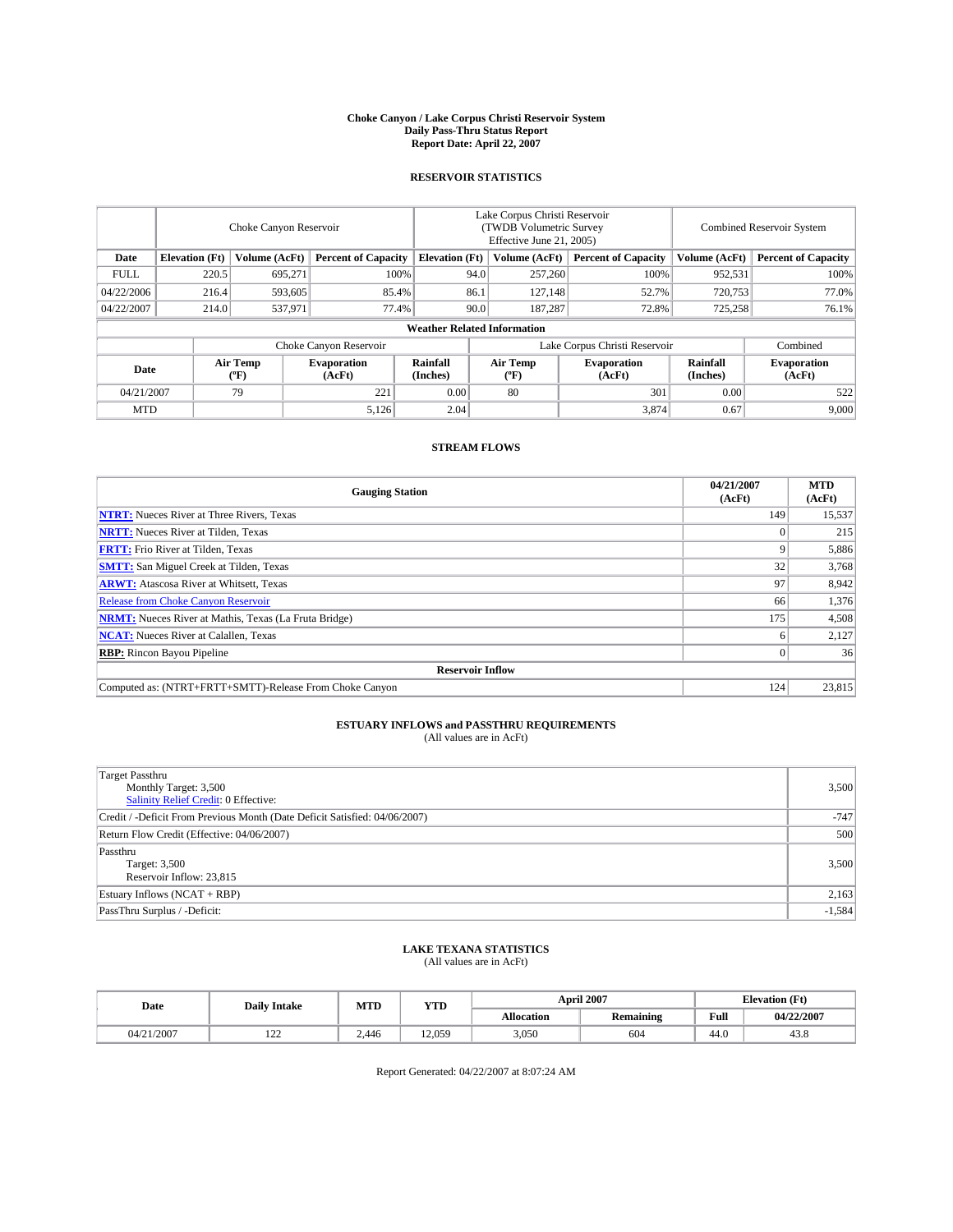### **Choke Canyon / Lake Corpus Christi Reservoir System Daily Pass-Thru Status Report Report Date: April 23, 2007**

### **RESERVOIR STATISTICS**

|             | Choke Canyon Reservoir             |                  |                              |                       | Lake Corpus Christi Reservoir<br>(TWDB Volumetric Survey<br>Effective June 21, 2005) |                               |                              | Combined Reservoir System |                              |  |
|-------------|------------------------------------|------------------|------------------------------|-----------------------|--------------------------------------------------------------------------------------|-------------------------------|------------------------------|---------------------------|------------------------------|--|
| Date        | <b>Elevation</b> (Ft)              | Volume (AcFt)    | <b>Percent of Capacity</b>   | <b>Elevation</b> (Ft) |                                                                                      | Volume (AcFt)                 | <b>Percent of Capacity</b>   | Volume (AcFt)             | <b>Percent of Capacity</b>   |  |
| <b>FULL</b> | 220.5                              | 695,271          | 100%                         |                       | 94.0                                                                                 | 257,260                       | 100%                         | 952,531                   | 100%                         |  |
| 04/23/2006  | 216.4                              | 592,893          | 85.3%                        |                       | 86.0                                                                                 | 126,611                       | 52.5%                        | 719,504                   | 76.8%                        |  |
| 04/23/2007  | 214.0                              | 537,748          | 77.3%                        |                       | 90.0                                                                                 | 187,120                       | 72.7%                        | 724,868                   | 76.1%                        |  |
|             | <b>Weather Related Information</b> |                  |                              |                       |                                                                                      |                               |                              |                           |                              |  |
|             |                                    |                  | Choke Canyon Reservoir       |                       |                                                                                      | Lake Corpus Christi Reservoir | Combined                     |                           |                              |  |
| Date        |                                    | Air Temp<br>(°F) | <b>Evaporation</b><br>(AcFt) | Rainfall<br>(Inches)  |                                                                                      | Air Temp<br>("F)              | <b>Evaporation</b><br>(AcFt) | Rainfall<br>(Inches)      | <b>Evaporation</b><br>(AcFt) |  |
| 04/22/2007  |                                    | 75               | 117                          | 0.00                  |                                                                                      | 75                            | 49                           | 0.01                      | 166                          |  |
| <b>MTD</b>  |                                    |                  | 5,243                        | 2.04                  |                                                                                      |                               | 3,923                        | 0.68                      | 9,166                        |  |

### **STREAM FLOWS**

| <b>Gauging Station</b>                                       | 04/22/2007<br>(AcFt) | <b>MTD</b><br>(AcFt) |
|--------------------------------------------------------------|----------------------|----------------------|
| <b>NTRT:</b> Nueces River at Three Rivers, Texas             | 145                  | 15,682               |
| <b>NRTT:</b> Nueces River at Tilden, Texas                   |                      | 215                  |
| <b>FRTT:</b> Frio River at Tilden, Texas                     |                      | 5,894                |
| <b>SMTT:</b> San Miguel Creek at Tilden, Texas               | 30                   | 3,797                |
| <b>ARWT:</b> Atascosa River at Whitsett, Texas               | 89                   | 9,032                |
| <b>Release from Choke Canyon Reservoir</b>                   | 66                   | 1,441                |
| <b>NRMT:</b> Nueces River at Mathis, Texas (La Fruta Bridge) | 181                  | 4,689                |
| <b>NCAT:</b> Nueces River at Calallen, Texas                 | 52                   | 2,179                |
| <b>RBP:</b> Rincon Bayou Pipeline                            |                      | 36                   |
| <b>Reservoir Inflow</b>                                      |                      |                      |
| Computed as: (NTRT+FRTT+SMTT)-Release From Choke Canyon      | 117                  | 23,931               |

# **ESTUARY INFLOWS and PASSTHRU REQUIREMENTS**<br>(All values are in AcFt)

| <b>Target Passthru</b><br>Monthly Target: 3,500<br>Salinity Relief Credit: 0 Effective: | 3,500    |
|-----------------------------------------------------------------------------------------|----------|
| Credit / -Deficit From Previous Month (Date Deficit Satisfied: 04/06/2007)              | $-747$   |
| Return Flow Credit (Effective: 04/06/2007)                                              | 500      |
| Passthru<br>Target: 3,500<br>Reservoir Inflow: 23,931                                   | 3,500    |
| Estuary Inflows (NCAT + RBP)                                                            | 2,214    |
| PassThru Surplus / -Deficit:                                                            | $-1,533$ |

## **LAKE TEXANA STATISTICS** (All values are in AcFt)

| Date       | <b>Daily Intake</b> | MTD   | <b>YTD</b> |                   | <b>April 2007</b> | <b>Elevation</b> (Ft) |            |
|------------|---------------------|-------|------------|-------------------|-------------------|-----------------------|------------|
|            |                     |       |            | <b>Allocation</b> | <b>Remaining</b>  | Full                  | 04/23/2007 |
| 04/22/2007 | $\sim$<br>--        | 2,567 | 12.180     | 3,050             | 483               | 44.0                  | 43.8       |

Report Generated: 04/23/2007 at 8:15:03 AM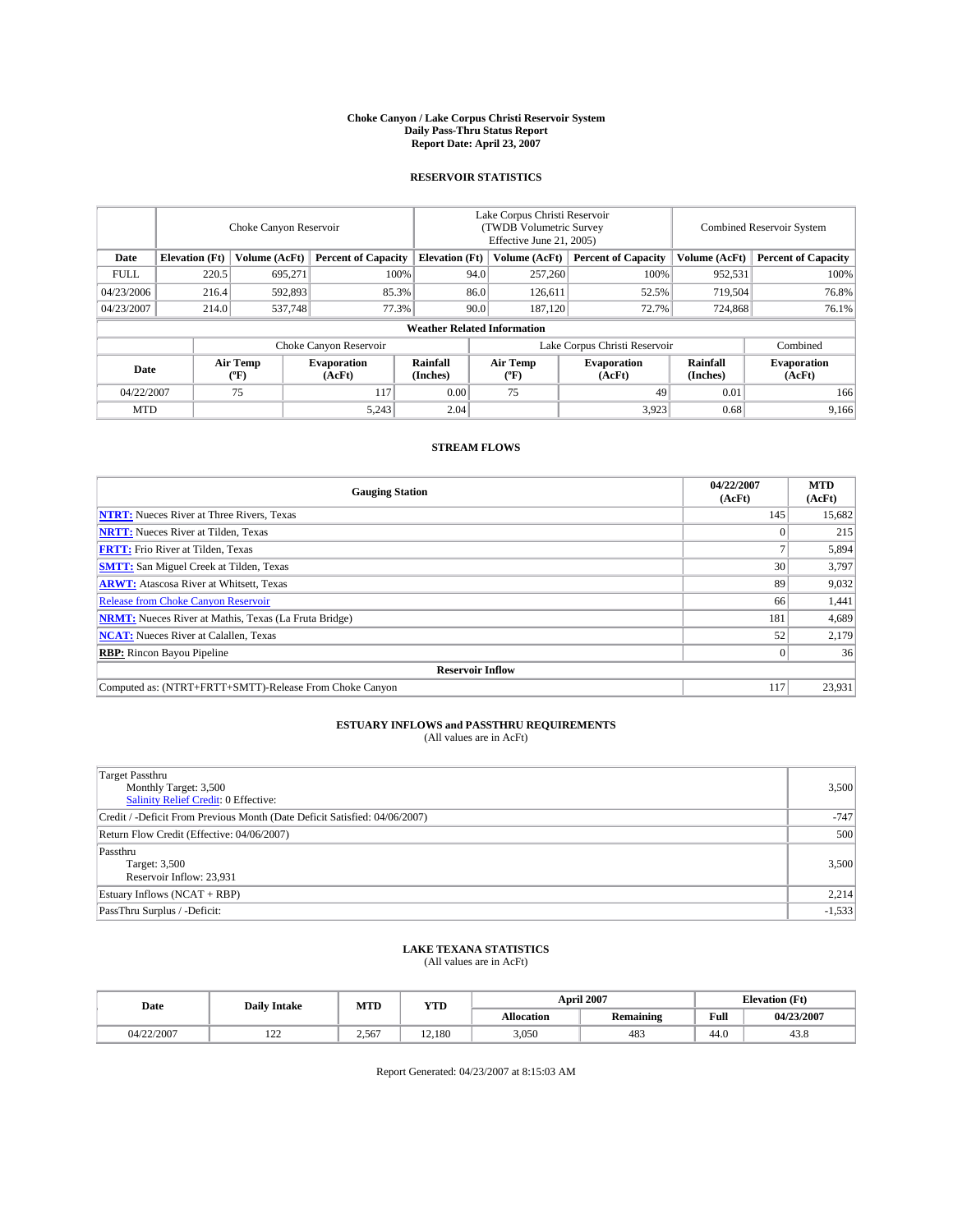### **Choke Canyon / Lake Corpus Christi Reservoir System Daily Pass-Thru Status Report Report Date: April 24, 2007**

### **RESERVOIR STATISTICS**

|             | Choke Canyon Reservoir |                  |                              |                                    | Lake Corpus Christi Reservoir<br>(TWDB Volumetric Survey<br>Effective June 21, 2005) |                  |                               | Combined Reservoir System |                              |  |
|-------------|------------------------|------------------|------------------------------|------------------------------------|--------------------------------------------------------------------------------------|------------------|-------------------------------|---------------------------|------------------------------|--|
| Date        | <b>Elevation</b> (Ft)  | Volume (AcFt)    | <b>Percent of Capacity</b>   | <b>Elevation</b> (Ft)              |                                                                                      | Volume (AcFt)    | <b>Percent of Capacity</b>    | Volume (AcFt)             | <b>Percent of Capacity</b>   |  |
| <b>FULL</b> | 220.5                  | 695,271          | 100%                         |                                    | 94.0                                                                                 | 257,260          | 100%                          | 952,531                   | 100%                         |  |
| 04/24/2006  | 216.4                  | 592,657          | 85.2%                        |                                    | 86.0                                                                                 | 125,942          | 52.2%                         | 718,599                   | 76.7%                        |  |
| 04/24/2007  | 214.0                  | 538,416          | 77.4%                        |                                    | 90.0                                                                                 | 186,453          | 72.5%                         | 724,869                   | 76.1%                        |  |
|             |                        |                  |                              | <b>Weather Related Information</b> |                                                                                      |                  |                               |                           |                              |  |
|             |                        |                  | Choke Canyon Reservoir       |                                    |                                                                                      |                  | Lake Corpus Christi Reservoir |                           | Combined                     |  |
| Date        |                        | Air Temp<br>(°F) | <b>Evaporation</b><br>(AcFt) | Rainfall<br>(Inches)               |                                                                                      | Air Temp<br>("F) | <b>Evaporation</b><br>(AcFt)  | Rainfall<br>(Inches)      | <b>Evaporation</b><br>(AcFt) |  |
| 04/23/2007  |                        | 82               | 156                          | 0.00                               |                                                                                      | 82               | 136                           | 0.01                      | 292                          |  |
| <b>MTD</b>  |                        |                  | 5,399                        | 2.04                               |                                                                                      |                  | 4,059                         | 0.69                      | 9,458                        |  |

### **STREAM FLOWS**

| <b>Gauging Station</b>                                       | 04/23/2007<br>(AcFt) | <b>MTD</b><br>(AcFt) |
|--------------------------------------------------------------|----------------------|----------------------|
| <b>NTRT:</b> Nueces River at Three Rivers, Texas             | 143                  | 15,824               |
| <b>NRTT:</b> Nueces River at Tilden, Texas                   |                      | 215                  |
| <b>FRTT:</b> Frio River at Tilden, Texas                     |                      | 5,898                |
| <b>SMTT:</b> San Miguel Creek at Tilden, Texas               | 30                   | 3,827                |
| <b>ARWT:</b> Atascosa River at Whitsett, Texas               | 87                   | 9,119                |
| <b>Release from Choke Canyon Reservoir</b>                   | 66                   | 1,507                |
| <b>NRMT:</b> Nueces River at Mathis, Texas (La Fruta Bridge) | 181                  | 4,869                |
| <b>NCAT:</b> Nueces River at Calallen, Texas                 | 67                   | 2,246                |
| <b>RBP:</b> Rincon Bayou Pipeline                            |                      | 36                   |
| <b>Reservoir Inflow</b>                                      |                      |                      |
| Computed as: (NTRT+FRTT+SMTT)-Release From Choke Canyon      | 112                  | 24,043               |

# **ESTUARY INFLOWS and PASSTHRU REQUIREMENTS**<br>(All values are in AcFt)

| Target Passthru<br>Monthly Target: 3,500<br>Salinity Relief Credit: 0 Effective: | 3,500    |
|----------------------------------------------------------------------------------|----------|
| Credit / -Deficit From Previous Month (Date Deficit Satisfied: 04/06/2007)       | $-747$   |
| Return Flow Credit (Effective: 04/06/2007)                                       | 500      |
| Passthru<br>Target: 3,500<br>Reservoir Inflow: 24,043                            | 3,500    |
| Estuary Inflows (NCAT + RBP)                                                     | 2,282    |
| PassThru Surplus / -Deficit:                                                     | $-1,465$ |

## **LAKE TEXANA STATISTICS** (All values are in AcFt)

| Date       | <b>Daily Intake</b> | MTD   | <b>YTD</b> |                   | <b>April 2007</b> | <b>Elevation</b> (Ft) |            |
|------------|---------------------|-------|------------|-------------------|-------------------|-----------------------|------------|
|            |                     |       |            | <b>Allocation</b> | <b>Remaining</b>  | Full                  | 04/24/2007 |
| 04/23/2007 | $\sim$<br>--        | 2.689 | 12.302     | 3.050             | 361               | 44.0                  | ٠.         |

Report Generated: 04/24/2007 at 8:40:03 AM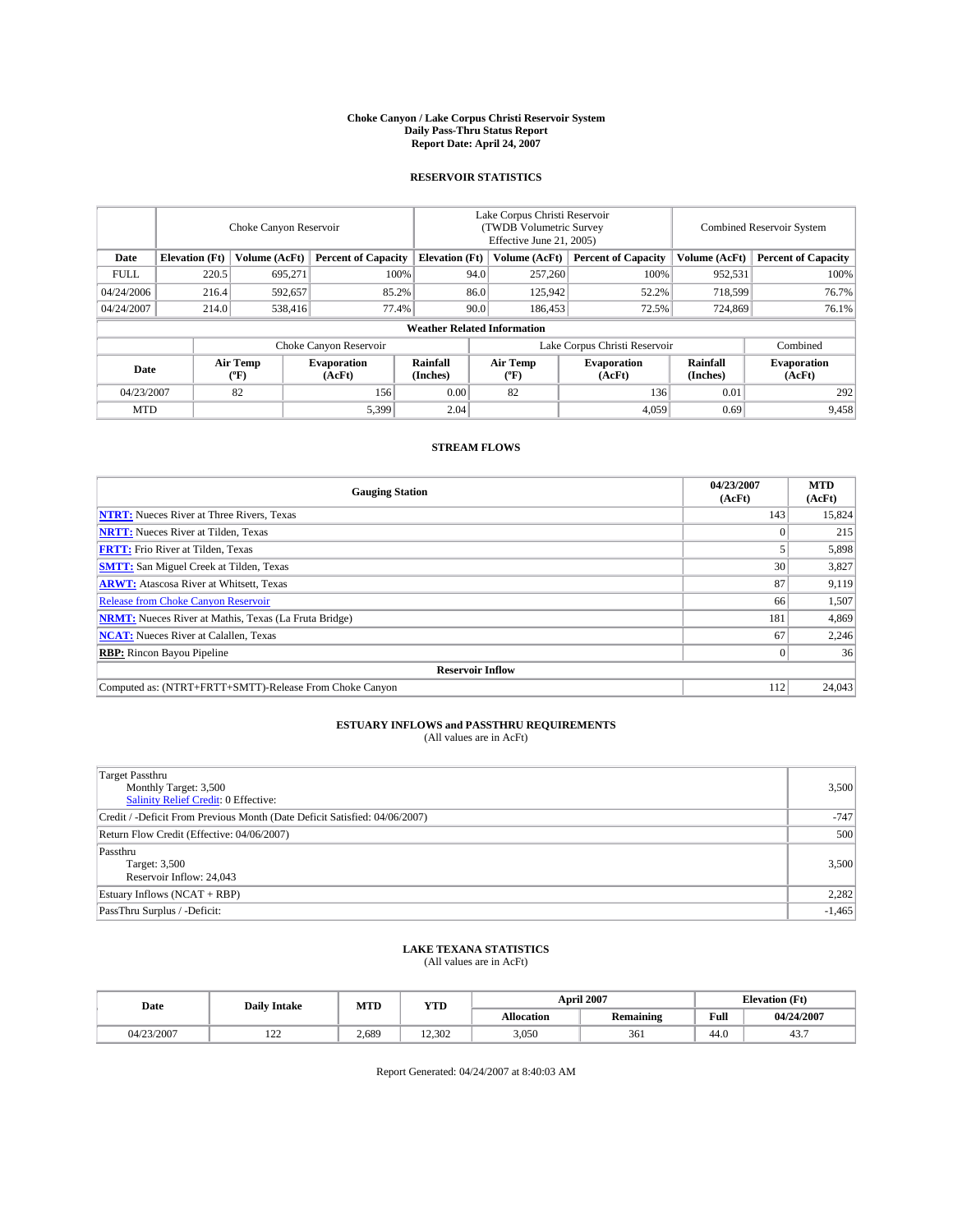### **Choke Canyon / Lake Corpus Christi Reservoir System Daily Pass-Thru Status Report Report Date: April 25, 2007**

### **RESERVOIR STATISTICS**

|             | Choke Canyon Reservoir             |                  |                              |                       | Lake Corpus Christi Reservoir<br>(TWDB Volumetric Survey<br>Effective June 21, 2005) |                  |                               |                      | Combined Reservoir System    |  |  |
|-------------|------------------------------------|------------------|------------------------------|-----------------------|--------------------------------------------------------------------------------------|------------------|-------------------------------|----------------------|------------------------------|--|--|
| Date        | <b>Elevation</b> (Ft)              | Volume (AcFt)    | <b>Percent of Capacity</b>   | <b>Elevation</b> (Ft) |                                                                                      | Volume (AcFt)    | <b>Percent of Capacity</b>    | Volume (AcFt)        | <b>Percent of Capacity</b>   |  |  |
| <b>FULL</b> | 220.5                              | 695,271          | 100%                         |                       | 94.0                                                                                 | 257,260          | 100%                          | 952,531              | 100%                         |  |  |
| 04/25/2006  | 216.4                              | 592,184          | 85.2%                        |                       | 86.0                                                                                 | 125,808          | 52.2%                         | 717,992              | 76.7%                        |  |  |
| 04/25/2007  | 214.0                              | 538,639          | 77.5%                        |                       | 90.0                                                                                 | 187,454          | 72.9%                         | 726,093              | 76.2%                        |  |  |
|             | <b>Weather Related Information</b> |                  |                              |                       |                                                                                      |                  |                               |                      |                              |  |  |
|             |                                    |                  | Choke Canyon Reservoir       |                       |                                                                                      |                  | Lake Corpus Christi Reservoir |                      | Combined                     |  |  |
| Date        |                                    | Air Temp<br>(°F) | <b>Evaporation</b><br>(AcFt) | Rainfall<br>(Inches)  |                                                                                      | Air Temp<br>("F) | <b>Evaporation</b><br>(AcFt)  | Rainfall<br>(Inches) | <b>Evaporation</b><br>(AcFt) |  |  |
| 04/24/2007  |                                    | 77               | 208                          | 0.43                  |                                                                                      | 77               | 107                           | 0.00                 | 315                          |  |  |
| <b>MTD</b>  |                                    |                  | 5,607                        | 2.47                  |                                                                                      |                  | 4,166                         | 0.69                 | 9,773                        |  |  |

### **STREAM FLOWS**

| <b>Gauging Station</b>                                       | 04/24/2007<br>(AcFt) | <b>MTD</b><br>(AcFt) |
|--------------------------------------------------------------|----------------------|----------------------|
| <b>NTRT:</b> Nueces River at Three Rivers, Texas             | 141                  | 15,965               |
| <b>NRTT:</b> Nueces River at Tilden, Texas                   |                      | 215                  |
| <b>FRTT:</b> Frio River at Tilden, Texas                     |                      | 5,902                |
| <b>SMTT:</b> San Miguel Creek at Tilden, Texas               | 28                   | 3,855                |
| <b>ARWT:</b> Atascosa River at Whitsett, Texas               | 81                   | 9,200                |
| <b>Release from Choke Canyon Reservoir</b>                   | 66                   | 1,572                |
| <b>NRMT:</b> Nueces River at Mathis, Texas (La Fruta Bridge) | 181                  | 5,050                |
| <b>NCAT:</b> Nueces River at Calallen, Texas                 | 71                   | 2,318                |
| <b>RBP:</b> Rincon Bayou Pipeline                            |                      | 36                   |
| <b>Reservoir Inflow</b>                                      |                      |                      |
| Computed as: (NTRT+FRTT+SMTT)-Release From Choke Canyon      | 107                  | 24,150               |

# **ESTUARY INFLOWS and PASSTHRU REQUIREMENTS**<br>(All values are in AcFt)

| <b>Target Passthru</b><br>Monthly Target: 3,500<br><b>Salinity Relief Credit: 0 Effective:</b> | 3,500    |
|------------------------------------------------------------------------------------------------|----------|
| Credit / -Deficit From Previous Month (Date Deficit Satisfied: 04/06/2007)                     | $-747$   |
| Return Flow Credit (Effective: 04/06/2007)                                                     | 500      |
| Passthru<br>Target: 3,500<br>Reservoir Inflow: 24,150                                          | 3,500    |
| Estuary Inflows (NCAT + RBP)                                                                   | 2,353    |
| PassThru Surplus / -Deficit:                                                                   | $-1,394$ |

## **LAKE TEXANA STATISTICS** (All values are in AcFt)

| Date       | <b>Daily Intake</b> | MTD   | <b>YTD</b> |                   | <b>April 2007</b> |      | <b>Elevation</b> (Ft) |  |
|------------|---------------------|-------|------------|-------------------|-------------------|------|-----------------------|--|
|            |                     |       |            | <b>Allocation</b> | <b>Remaining</b>  | Full | 04/25/2007            |  |
| 04/24/2007 | $\sim$<br>$-1$      | 2.811 | 12.424     | 3,050             | 239               | 44.0 | 43.0                  |  |

Report Generated: 04/25/2007 at 8:35:36 AM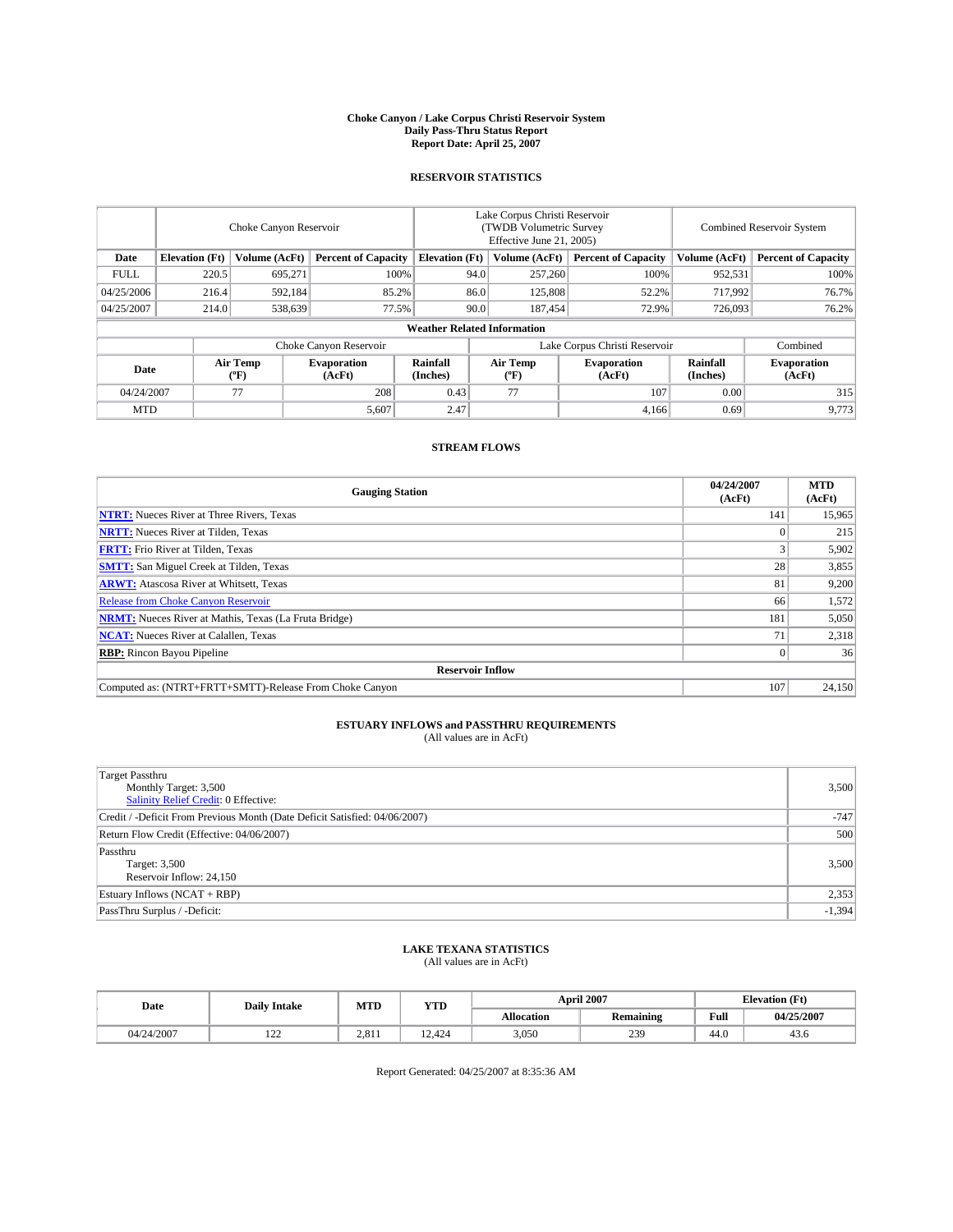### **Choke Canyon / Lake Corpus Christi Reservoir System Daily Pass-Thru Status Report Report Date: April 26, 2007**

### **RESERVOIR STATISTICS**

|                        | Choke Canyon Reservoir             |                  |                              |                       | Lake Corpus Christi Reservoir<br>(TWDB Volumetric Survey<br>Effective June 21, 2005) |                  |                               | Combined Reservoir System |                              |  |
|------------------------|------------------------------------|------------------|------------------------------|-----------------------|--------------------------------------------------------------------------------------|------------------|-------------------------------|---------------------------|------------------------------|--|
| Date                   | <b>Elevation</b> (Ft)              | Volume (AcFt)    | <b>Percent of Capacity</b>   | <b>Elevation</b> (Ft) |                                                                                      | Volume (AcFt)    | <b>Percent of Capacity</b>    | Volume (AcFt)             | <b>Percent of Capacity</b>   |  |
| <b>FULL</b>            | 220.5                              | 695,271          | 100%                         |                       | 94.0                                                                                 | 257,260          | 100%                          | 952,531                   | 100%                         |  |
| 04/26/2006             | 216.4                              | 592,420          | 85.2%                        |                       | 86.0                                                                                 | 126,343          | 52.4%                         | 718,763                   | 76.7%                        |  |
| 04/26/2007             | 214.0                              | 538,639          | 77.5%                        |                       | 90.0                                                                                 | 187,120          | 72.7%                         | 725,759                   | 76.2%                        |  |
|                        | <b>Weather Related Information</b> |                  |                              |                       |                                                                                      |                  |                               |                           |                              |  |
| Choke Canyon Reservoir |                                    |                  |                              |                       |                                                                                      |                  | Lake Corpus Christi Reservoir |                           | Combined                     |  |
| Date                   |                                    | Air Temp<br>(°F) | <b>Evaporation</b><br>(AcFt) | Rainfall<br>(Inches)  |                                                                                      | Air Temp<br>("F) | <b>Evaporation</b><br>(AcFt)  | Rainfall<br>(Inches)      | <b>Evaporation</b><br>(AcFt) |  |
| 04/25/2007             |                                    | 85               | 351                          | 0.00                  |                                                                                      | 85               | 272                           | 0.13                      | 623                          |  |
| <b>MTD</b>             |                                    |                  | 5,958                        | 2.47                  |                                                                                      |                  | 4,438                         | 0.82                      | 10,396                       |  |

### **STREAM FLOWS**

| <b>Gauging Station</b>                                       | 04/25/2007<br>(AcFt) | <b>MTD</b><br>(AcFt) |
|--------------------------------------------------------------|----------------------|----------------------|
| <b>NTRT:</b> Nueces River at Three Rivers, Texas             | 119                  | 16,084               |
| <b>NRTT:</b> Nueces River at Tilden, Texas                   |                      | 215                  |
| <b>FRTT:</b> Frio River at Tilden, Texas                     |                      | 5,905                |
| <b>SMTT:</b> San Miguel Creek at Tilden, Texas               | 83                   | 3,938                |
| <b>ARWT:</b> Atascosa River at Whitsett, Texas               | 173                  | 9,373                |
| <b>Release from Choke Canyon Reservoir</b>                   | 66                   | 1,638                |
| <b>NRMT:</b> Nueces River at Mathis, Texas (La Fruta Bridge) | 181                  | 5,230                |
| <b>NCAT:</b> Nueces River at Calallen, Texas                 | 73                   | 2,391                |
| <b>RBP:</b> Rincon Bayou Pipeline                            |                      | 36                   |
| <b>Reservoir Inflow</b>                                      |                      |                      |
| Computed as: (NTRT+FRTT+SMTT)-Release From Choke Canyon      | 140                  | 24,290               |

# **ESTUARY INFLOWS and PASSTHRU REQUIREMENTS**<br>(All values are in AcFt)

| <b>Target Passthru</b><br>Monthly Target: 3,500<br>Salinity Relief Credit: 0 Effective: | 3,500    |
|-----------------------------------------------------------------------------------------|----------|
| Credit / -Deficit From Previous Month (Date Deficit Satisfied: 04/06/2007)              | $-747$   |
| Return Flow Credit (Effective: 04/06/2007)                                              | 500      |
| Passthru<br>Target: 3,500<br>Reservoir Inflow: 24,290                                   | 3,500    |
| Estuary Inflows (NCAT + RBP)                                                            | 2,427    |
| PassThru Surplus / -Deficit:                                                            | $-1,320$ |

## **LAKE TEXANA STATISTICS** (All values are in AcFt)

| Date       | <b>Daily Intake</b> | MTD   | <b>YTD</b> |                   | <b>April 2007</b> | <b>Elevation</b> (Ft) |            |
|------------|---------------------|-------|------------|-------------------|-------------------|-----------------------|------------|
|            |                     |       |            | <b>Allocation</b> | <b>Remaining</b>  | Full                  | 04/26/2007 |
| 04/25/2007 | 1/4                 | 2.931 | 12.544     | 3,050             | 119               | 44.0                  | ٠.         |

Report Generated: 04/26/2007 at 8:52:10 AM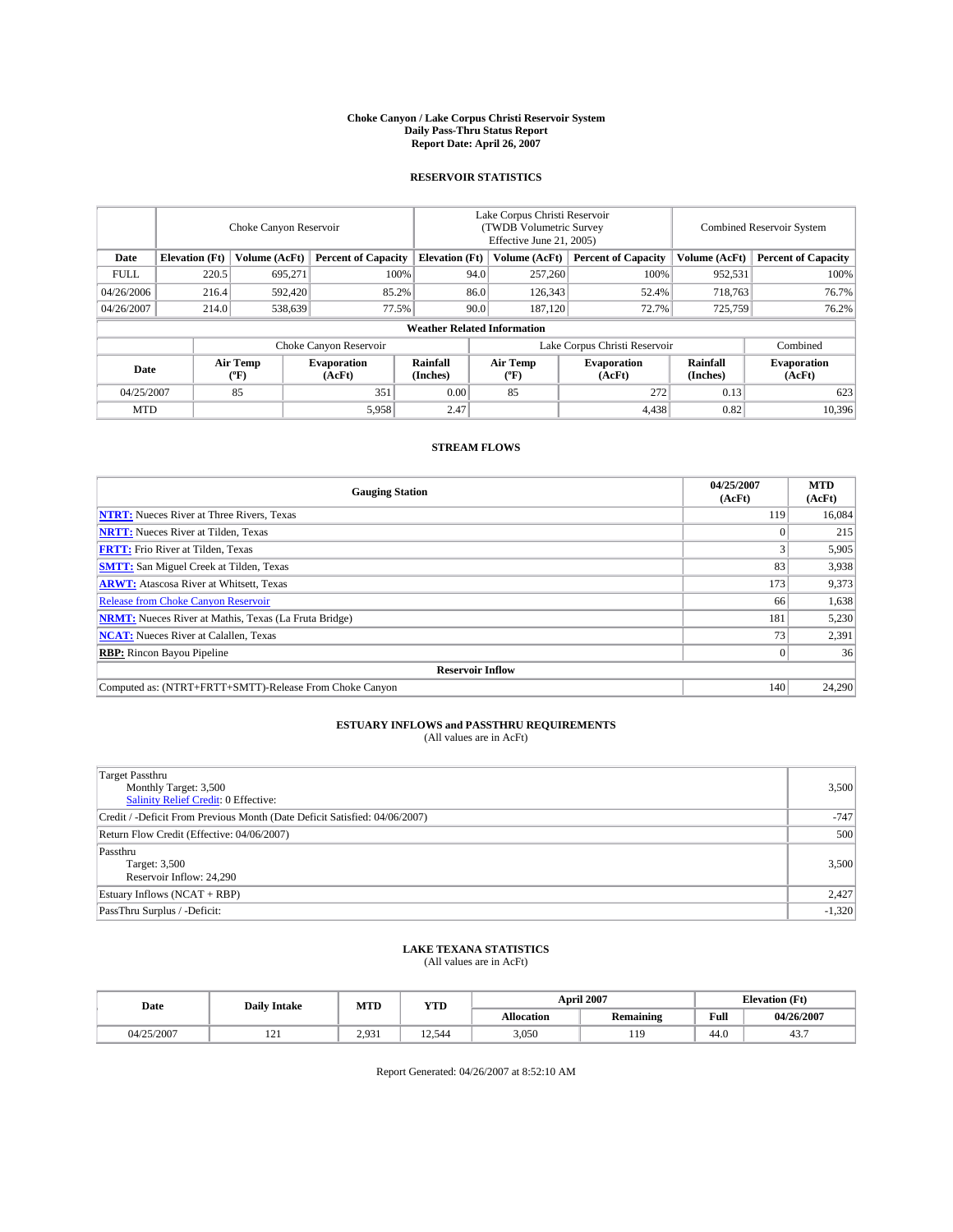### **Choke Canyon / Lake Corpus Christi Reservoir System Daily Pass-Thru Status Report Report Date: April 27, 2007**

### **RESERVOIR STATISTICS**

|             | Choke Canyon Reservoir |                         |                              |                                    | Lake Corpus Christi Reservoir<br>(TWDB Volumetric Survey<br>Effective June 21, 2005) |                  |                               |                      | <b>Combined Reservoir System</b> |  |  |
|-------------|------------------------|-------------------------|------------------------------|------------------------------------|--------------------------------------------------------------------------------------|------------------|-------------------------------|----------------------|----------------------------------|--|--|
| Date        | <b>Elevation</b> (Ft)  | Volume (AcFt)           | <b>Percent of Capacity</b>   | <b>Elevation</b> (Ft)              |                                                                                      | Volume (AcFt)    | <b>Percent of Capacity</b>    | Volume (AcFt)        | <b>Percent of Capacity</b>       |  |  |
| <b>FULL</b> | 220.5                  | 695,271                 |                              | 100%                               | 94.0                                                                                 | 257,260          | 100%                          | 952,531              | 100%                             |  |  |
| 04/27/2006  | 216.4                  | 593,130                 | 85.3%                        |                                    | 85.9                                                                                 | 124,741          | 51.7%                         | 717,871              | 76.7%                            |  |  |
| 04/27/2007  | 214.0                  | 537,971                 | 77.4%                        |                                    | 90.0                                                                                 | 186,786          | 72.6%                         | 724,757              | 76.1%                            |  |  |
|             |                        |                         |                              | <b>Weather Related Information</b> |                                                                                      |                  |                               |                      |                                  |  |  |
|             |                        |                         | Choke Canyon Reservoir       |                                    |                                                                                      |                  | Lake Corpus Christi Reservoir |                      | Combined                         |  |  |
| Date        |                        | <b>Air Temp</b><br>(°F) | <b>Evaporation</b><br>(AcFt) | Rainfall<br>(Inches)               |                                                                                      | Air Temp<br>(°F) | <b>Evaporation</b><br>(AcFt)  | Rainfall<br>(Inches) | <b>Evaporation</b><br>(AcFt)     |  |  |
| 04/26/2007  |                        | 83                      | 377                          | 0.00                               |                                                                                      | 86               | 291                           | 0.00                 | 668                              |  |  |
| <b>MTD</b>  |                        |                         | 6.335                        | 2.47                               |                                                                                      |                  | 4,729                         | 0.82                 | 11.064                           |  |  |

### **STREAM FLOWS**

| <b>Gauging Station</b>                                       | 04/26/2007<br>(AcFt) | <b>MTD</b><br>(AcFt) |
|--------------------------------------------------------------|----------------------|----------------------|
| <b>NTRT:</b> Nueces River at Three Rivers, Texas             | 330                  | 16,414               |
| <b>NRTT:</b> Nueces River at Tilden, Texas                   |                      | 215                  |
| <b>FRTT:</b> Frio River at Tilden, Texas                     |                      | 5,908                |
| <b>SMTT:</b> San Miguel Creek at Tilden, Texas               | 153                  | 4,091                |
| <b>ARWT:</b> Atascosa River at Whitsett, Texas               | 989                  | 10,362               |
| <b>Release from Choke Canyon Reservoir</b>                   | 66                   | 1,703                |
| <b>NRMT:</b> Nueces River at Mathis, Texas (La Fruta Bridge) | 179                  | 5,409                |
| <b>NCAT:</b> Nueces River at Calallen, Texas                 | 66                   | 2,457                |
| <b>RBP:</b> Rincon Bayou Pipeline                            |                      | 36                   |
| <b>Reservoir Inflow</b>                                      |                      |                      |
| Computed as: (NTRT+FRTT+SMTT)-Release From Choke Canyon      | 419                  | 24,709               |

# **ESTUARY INFLOWS and PASSTHRU REQUIREMENTS**<br>(All values are in AcFt)

| <b>Target Passthru</b><br>Monthly Target: 3,500<br>Salinity Relief Credit: 0 Effective: | 3,500    |
|-----------------------------------------------------------------------------------------|----------|
| Credit / -Deficit From Previous Month (Date Deficit Satisfied: 04/06/2007)              | $-747$   |
| Return Flow Credit (Effective: 04/06/2007)                                              | 500      |
| Passthru<br>Target: 3,500<br>Reservoir Inflow: 24,709                                   | 3,500    |
| Estuary Inflows (NCAT + RBP)                                                            | 2,492    |
| PassThru Surplus / -Deficit:                                                            | $-1,255$ |

## **LAKE TEXANA STATISTICS** (All values are in AcFt)

| Date       | <b>Daily Intake</b> | MTD   | <b>YTD</b> |                   | <b>April 2007</b> | <b>Elevation</b> (Ft) |            |
|------------|---------------------|-------|------------|-------------------|-------------------|-----------------------|------------|
|            |                     |       |            | <b>Allocation</b> | <b>Remaining</b>  | Full                  | 04/27/2007 |
| 04/26/2007 | $\sim$<br>$-1$      | 3.053 | 12.666     | 3.050             |                   | 44.0                  | 44.0       |

Report Generated: 04/27/2007 at 8:19:24 AM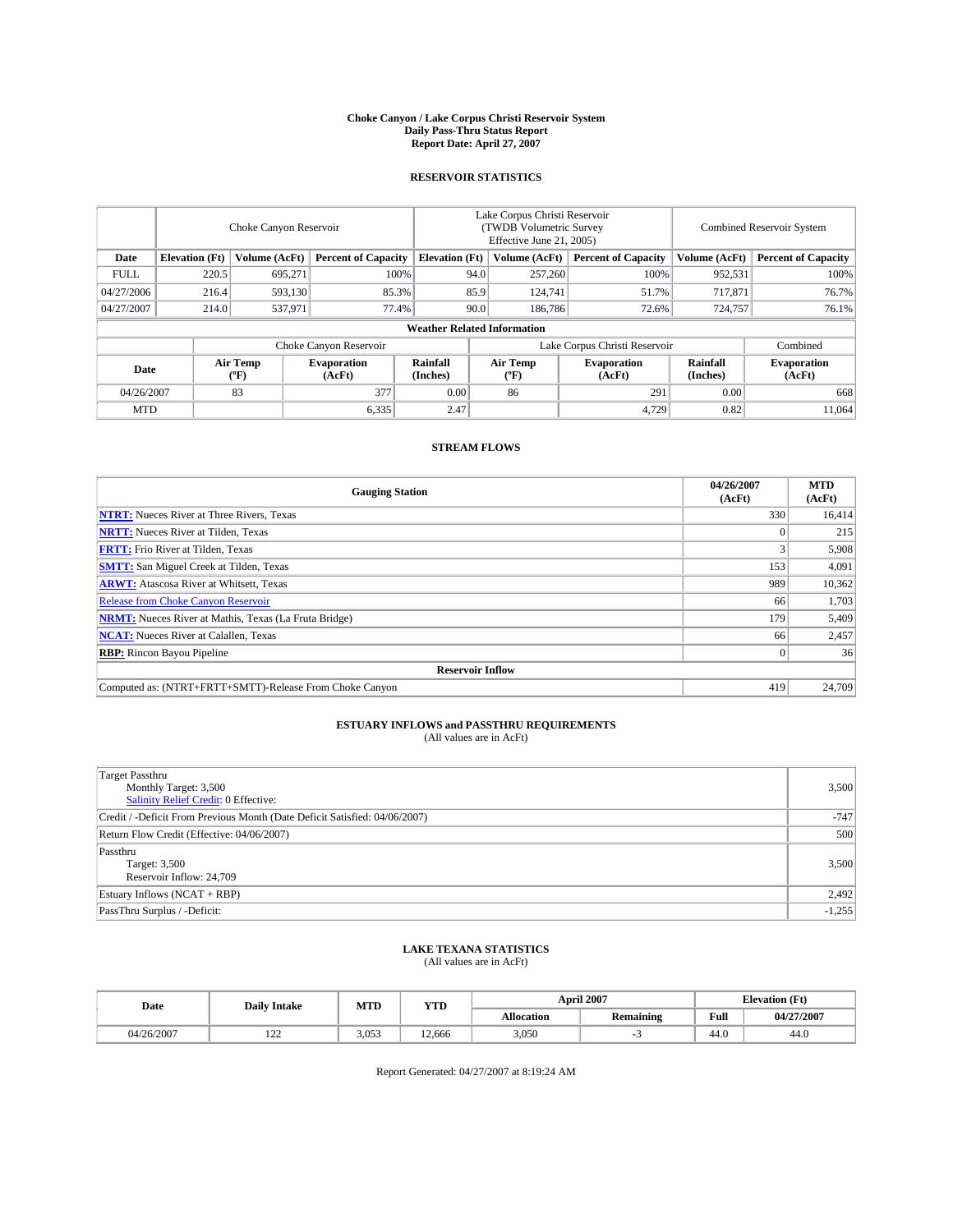### **Choke Canyon / Lake Corpus Christi Reservoir System Daily Pass-Thru Status Report Report Date: April 28, 2007**

### **RESERVOIR STATISTICS**

|             | Choke Canyon Reservoir             |                  |                              |                       | Lake Corpus Christi Reservoir<br>(TWDB Volumetric Survey<br>Effective June 21, 2005) |                  |                               | Combined Reservoir System |                              |  |
|-------------|------------------------------------|------------------|------------------------------|-----------------------|--------------------------------------------------------------------------------------|------------------|-------------------------------|---------------------------|------------------------------|--|
| Date        | <b>Elevation</b> (Ft)              | Volume (AcFt)    | <b>Percent of Capacity</b>   | <b>Elevation</b> (Ft) |                                                                                      | Volume (AcFt)    | <b>Percent of Capacity</b>    | Volume (AcFt)             | <b>Percent of Capacity</b>   |  |
| <b>FULL</b> | 220.5                              | 695,271          |                              | 100%                  | 94.0                                                                                 | 257,260          | 100%                          | 952,531                   | 100%                         |  |
| 04/28/2006  | 216.4                              | 593,130          | 85.3%                        |                       | 85.9                                                                                 | 124,343          | 51.5%                         | 717,473                   | 76.6%                        |  |
| 04/28/2007  | 214.0                              | 537,748          | 77.3%                        |                       | 90.0                                                                                 | 187,454          | 72.9%                         | 725,202                   | 76.1%                        |  |
|             | <b>Weather Related Information</b> |                  |                              |                       |                                                                                      |                  |                               |                           |                              |  |
|             |                                    |                  | Choke Canyon Reservoir       |                       |                                                                                      |                  | Lake Corpus Christi Reservoir |                           | Combined                     |  |
| Date        |                                    | Air Temp<br>(°F) | <b>Evaporation</b><br>(AcFt) | Rainfall<br>(Inches)  |                                                                                      | Air Temp<br>("F) | <b>Evaporation</b><br>(AcFt)  | Rainfall<br>(Inches)      | <b>Evaporation</b><br>(AcFt) |  |
| 04/27/2007  |                                    | 80               | 182                          | 0.00                  |                                                                                      | 83               | 204                           | 0.01                      | 386                          |  |
| <b>MTD</b>  |                                    |                  | 6,517                        | 2.47                  |                                                                                      |                  | 4,933                         | 0.83                      | 11,450                       |  |

### **STREAM FLOWS**

| <b>Gauging Station</b>                                       | 04/27/2007<br>(AcFt) | <b>MTD</b><br>(AcFt) |
|--------------------------------------------------------------|----------------------|----------------------|
| <b>NTRT:</b> Nueces River at Three Rivers, Texas             | 1,072                | 17,486               |
| <b>NRTT:</b> Nueces River at Tilden, Texas                   |                      | 218                  |
| <b>FRTT:</b> Frio River at Tilden, Texas                     |                      | 5,909                |
| <b>SMTT:</b> San Miguel Creek at Tilden, Texas               | 97                   | 4,188                |
| <b>ARWT:</b> Atascosa River at Whitsett, Texas               | 764                  | 11,126               |
| <b>Release from Choke Canyon Reservoir</b>                   | 66                   | 1,769                |
| <b>NRMT:</b> Nueces River at Mathis, Texas (La Fruta Bridge) | 181                  | 5,590                |
| <b>NCAT:</b> Nueces River at Calallen, Texas                 | 22                   | 2,478                |
| <b>RBP:</b> Rincon Bayou Pipeline                            |                      | 36                   |
| <b>Reservoir Inflow</b>                                      |                      |                      |
| Computed as: (NTRT+FRTT+SMTT)-Release From Choke Canyon      | 1.106                | 25,815               |

# **ESTUARY INFLOWS and PASSTHRU REQUIREMENTS**<br>(All values are in AcFt)

| Target Passthru<br>Monthly Target: 3,500<br>Salinity Relief Credit: 0 Effective: | 3,500    |
|----------------------------------------------------------------------------------|----------|
| Credit / -Deficit From Previous Month (Date Deficit Satisfied: 04/06/2007)       | $-747$   |
| Return Flow Credit (Effective: 04/06/2007)                                       | 500      |
| Passthru<br>Target: 3,500<br>Reservoir Inflow: 25,815                            | 3,500    |
| Estuary Inflows (NCAT + RBP)                                                     | 2,514    |
| PassThru Surplus / -Deficit:                                                     | $-1,233$ |

## **LAKE TEXANA STATISTICS** (All values are in AcFt)

| Date       | <b>Daily Intake</b> | MTD   | <b>YTD</b> |                   | <b>April 2007</b> |      | <b>Elevation</b> (Ft) |
|------------|---------------------|-------|------------|-------------------|-------------------|------|-----------------------|
|            |                     |       |            | <b>Allocation</b> | <b>Remaining</b>  | Full | 04/28/2007            |
| 04/27/2007 | .                   | 3,165 | 12.778     | 3,050             | ·11.              | 44.0 | 44.0                  |

Report Generated: 04/28/2007 at 8:17:30 AM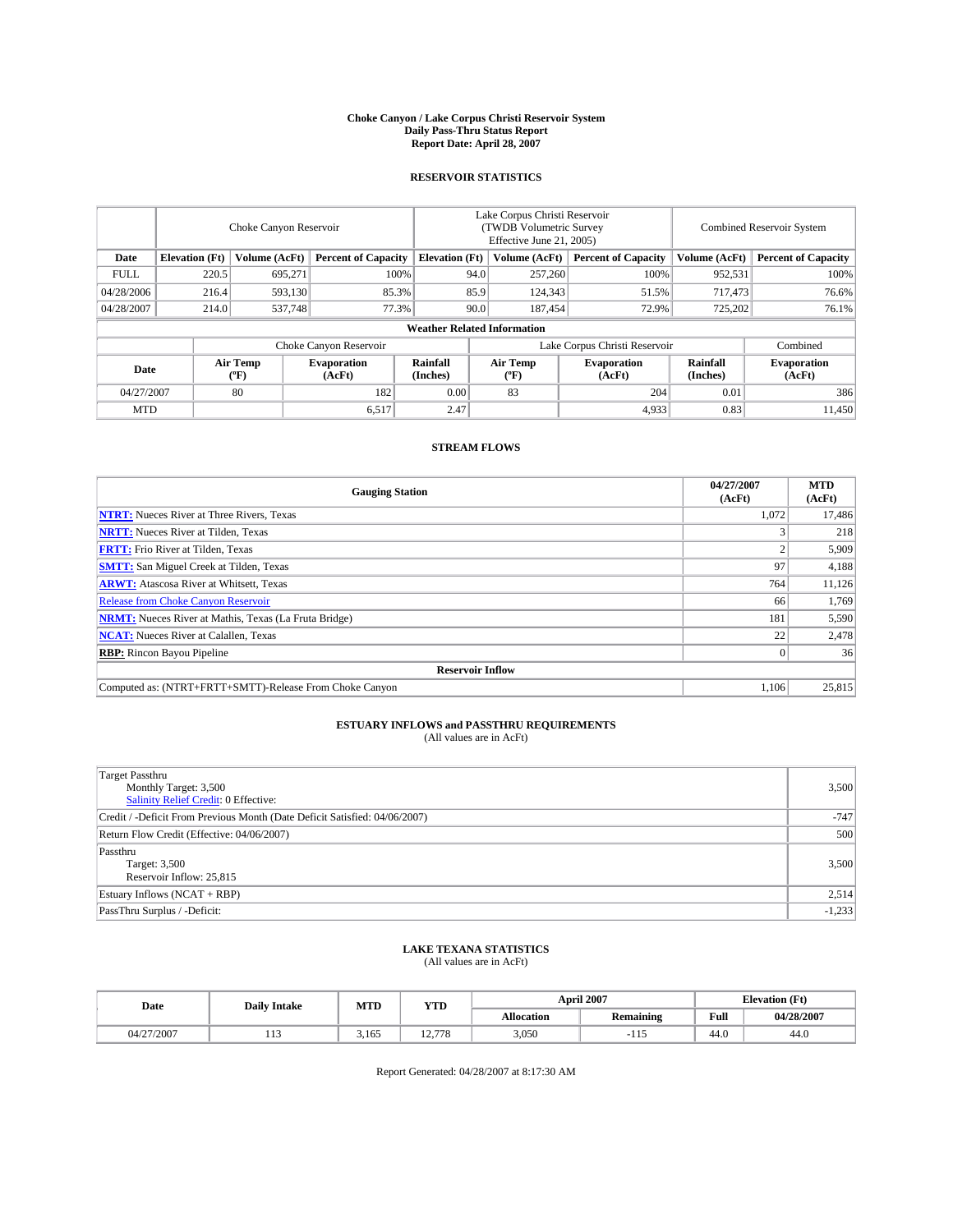### **Choke Canyon / Lake Corpus Christi Reservoir System Daily Pass-Thru Status Report Report Date: April 29, 2007**

### **RESERVOIR STATISTICS**

|                        | Choke Canyon Reservoir             |                  |                              |                       | Lake Corpus Christi Reservoir<br>(TWDB Volumetric Survey<br>Effective June 21, 2005) |                  |                              |                      | Combined Reservoir System    |  |
|------------------------|------------------------------------|------------------|------------------------------|-----------------------|--------------------------------------------------------------------------------------|------------------|------------------------------|----------------------|------------------------------|--|
| Date                   | <b>Elevation</b> (Ft)              | Volume (AcFt)    | <b>Percent of Capacity</b>   | <b>Elevation</b> (Ft) |                                                                                      | Volume (AcFt)    | <b>Percent of Capacity</b>   | Volume (AcFt)        | <b>Percent of Capacity</b>   |  |
| <b>FULL</b>            | 220.5                              | 695.271          |                              | 100%                  | 94.0                                                                                 | 257,260          | 100%                         | 952,531              | 100%                         |  |
| 04/29/2006             | 216.4                              | 593,366          | 85.3%                        |                       | 85.9                                                                                 | 125,008          | 51.8%                        | 718,374              | 76.7%                        |  |
| 04/29/2007             | 214.0                              | 538.194          | 77.4%                        |                       | 90.1                                                                                 | 189,459          | 73.6%                        | 727,653              | 76.4%                        |  |
|                        | <b>Weather Related Information</b> |                  |                              |                       |                                                                                      |                  |                              |                      |                              |  |
| Choke Canyon Reservoir |                                    |                  |                              |                       | Lake Corpus Christi Reservoir                                                        |                  |                              |                      | Combined                     |  |
| Date                   |                                    | Air Temp<br>(°F) | <b>Evaporation</b><br>(AcFt) | Rainfall<br>(Inches)  |                                                                                      | Air Temp<br>("F) | <b>Evaporation</b><br>(AcFt) | Rainfall<br>(Inches) | <b>Evaporation</b><br>(AcFt) |  |
| 04/28/2007             |                                    | 78               | 65                           | 0.10                  |                                                                                      | 87               | 98                           | 0.12                 | 163                          |  |
| <b>MTD</b>             |                                    |                  | 6,582                        | 2.57                  |                                                                                      |                  | 5,031                        | 0.95                 | 11,613                       |  |

### **STREAM FLOWS**

| <b>Gauging Station</b>                                       | 04/28/2007<br>(AcFt) | <b>MTD</b><br>(AcFt) |  |  |  |  |
|--------------------------------------------------------------|----------------------|----------------------|--|--|--|--|
| <b>NTRT:</b> Nueces River at Three Rivers, Texas             | 582                  | 18.067               |  |  |  |  |
| <b>NRTT:</b> Nueces River at Tilden, Texas                   |                      | 223                  |  |  |  |  |
| <b>FRTT:</b> Frio River at Tilden, Texas                     |                      | 5,911                |  |  |  |  |
| <b>SMTT:</b> San Miguel Creek at Tilden, Texas               | 17                   | 4,206                |  |  |  |  |
| <b>ARWT:</b> Atascosa River at Whitsett, Texas               | 278                  | 11,404               |  |  |  |  |
| <b>Release from Choke Canyon Reservoir</b>                   | 66                   | 1,834                |  |  |  |  |
| <b>NRMT:</b> Nueces River at Mathis, Texas (La Fruta Bridge) | 181                  | 5,770                |  |  |  |  |
| <b>NCAT:</b> Nueces River at Calallen, Texas                 | 95                   | 2,574                |  |  |  |  |
| <b>RBP:</b> Rincon Bayou Pipeline                            |                      | 36                   |  |  |  |  |
| <b>Reservoir Inflow</b>                                      |                      |                      |  |  |  |  |
| Computed as: (NTRT+FRTT+SMTT)-Release From Choke Canyon      | 535                  | 26,350               |  |  |  |  |

# **ESTUARY INFLOWS and PASSTHRU REQUIREMENTS**<br>(All values are in AcFt)

| <b>Target Passthru</b><br>Monthly Target: 3,500<br>Salinity Relief Credit: 0 Effective: | 3,500    |
|-----------------------------------------------------------------------------------------|----------|
| Credit / -Deficit From Previous Month (Date Deficit Satisfied: 04/06/2007)              | $-747$   |
| Return Flow Credit (Effective: 04/06/2007)                                              | 500      |
| Passthru<br>Target: 3,500<br>Reservoir Inflow: 26,350                                   | 3,500    |
| Estuary Inflows (NCAT + RBP)                                                            | 2,609    |
| PassThru Surplus / -Deficit:                                                            | $-1,138$ |

## **LAKE TEXANA STATISTICS** (All values are in AcFt)

| Date       | <b>Daily Intake</b> | MTD   | <b>YTD</b> |                   | <b>April 2007</b> | <b>Elevation</b> (Ft) |            |
|------------|---------------------|-------|------------|-------------------|-------------------|-----------------------|------------|
|            |                     |       |            | <b>Allocation</b> | <b>Remaining</b>  | Full                  | 04/29/2007 |
| 04/28/2007 | 134                 | 3,299 | 12.912     | 3,050             | $-249$            | 44.0                  | 44.0       |

Report Generated: 04/29/2007 at 8:15:36 AM